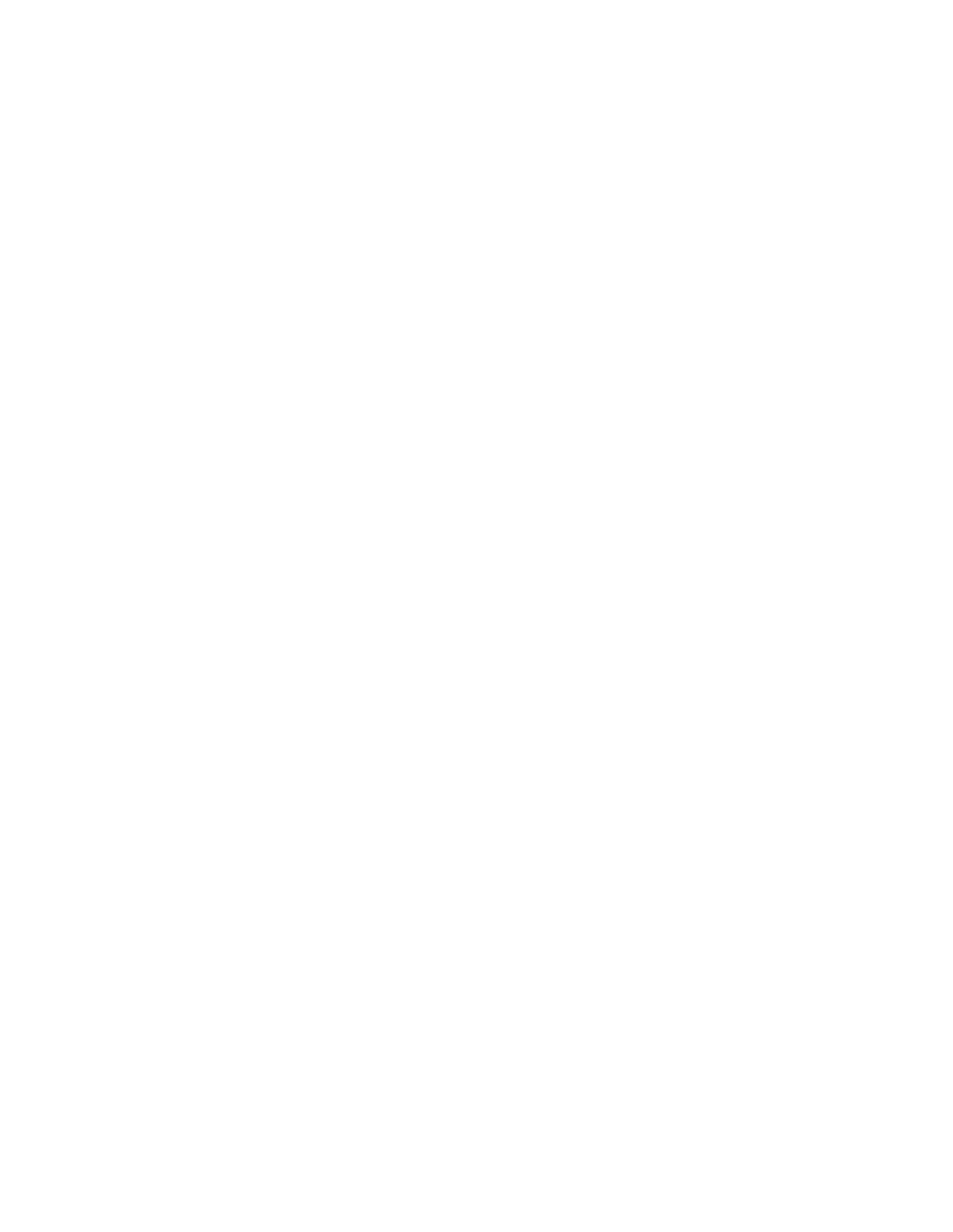Exploring Government

Guide for Parents and Answer Key

**Ray Notgrass, Charlene Notgrass, and Nate McCurdy**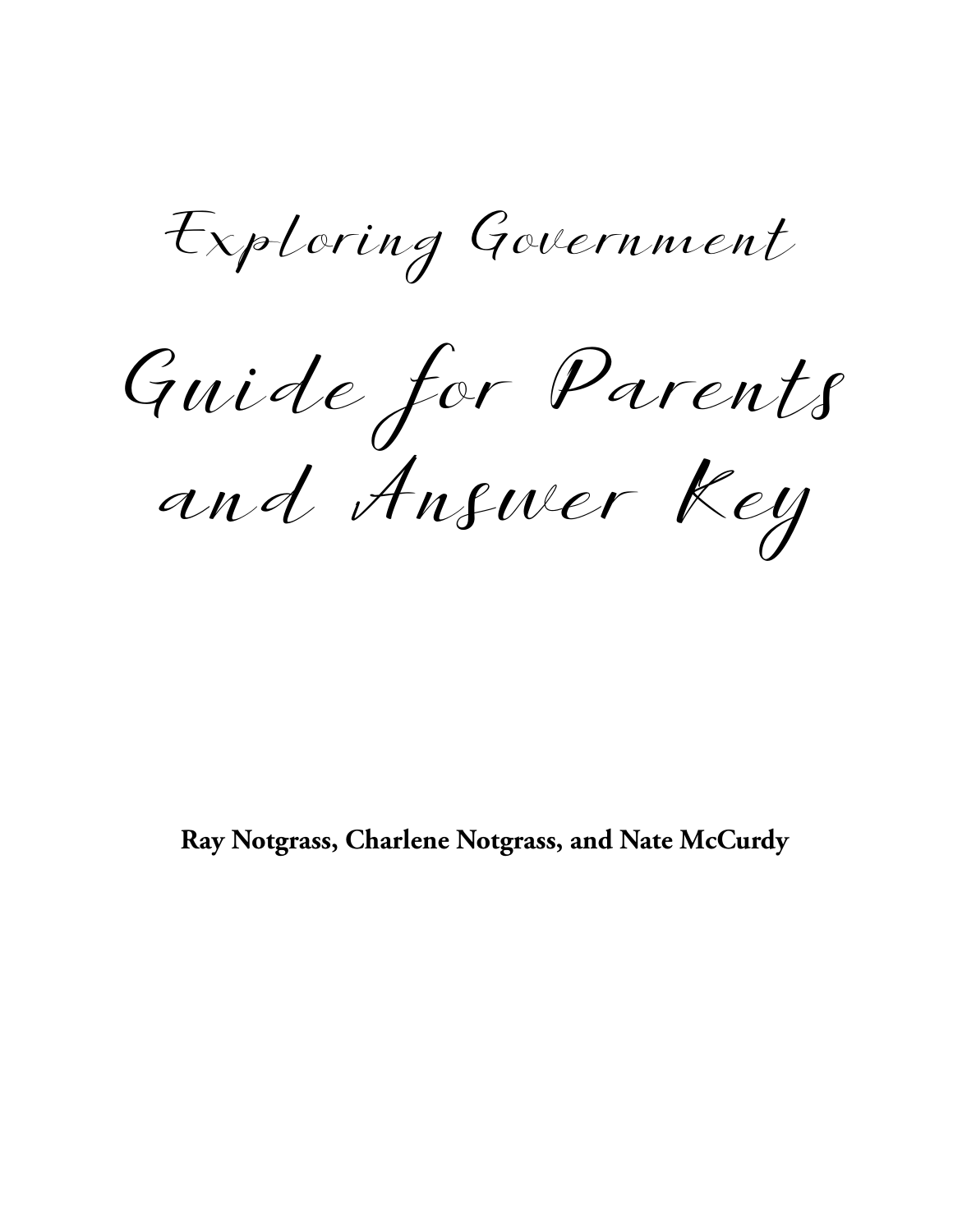*Exploring Government Guide for Parents and Answer Key* ISBN: 978-1-60999-103-6

Cover Image Credits: Man with key from Everett Collection / Shutterstock.com; Red background by ksusha\_art / Shutterstock.com

Copyright © 2016 Notgrass History. All rights reserved. No part of this material may be reproduced without permission from the publisher.

> Cover design by Mary Evelyn McCurdy Interior design by Charlene Notgrass

Printed in the United States of America

Notgrass History Gainesboro, TN 1-800-211-8793 notgrass.com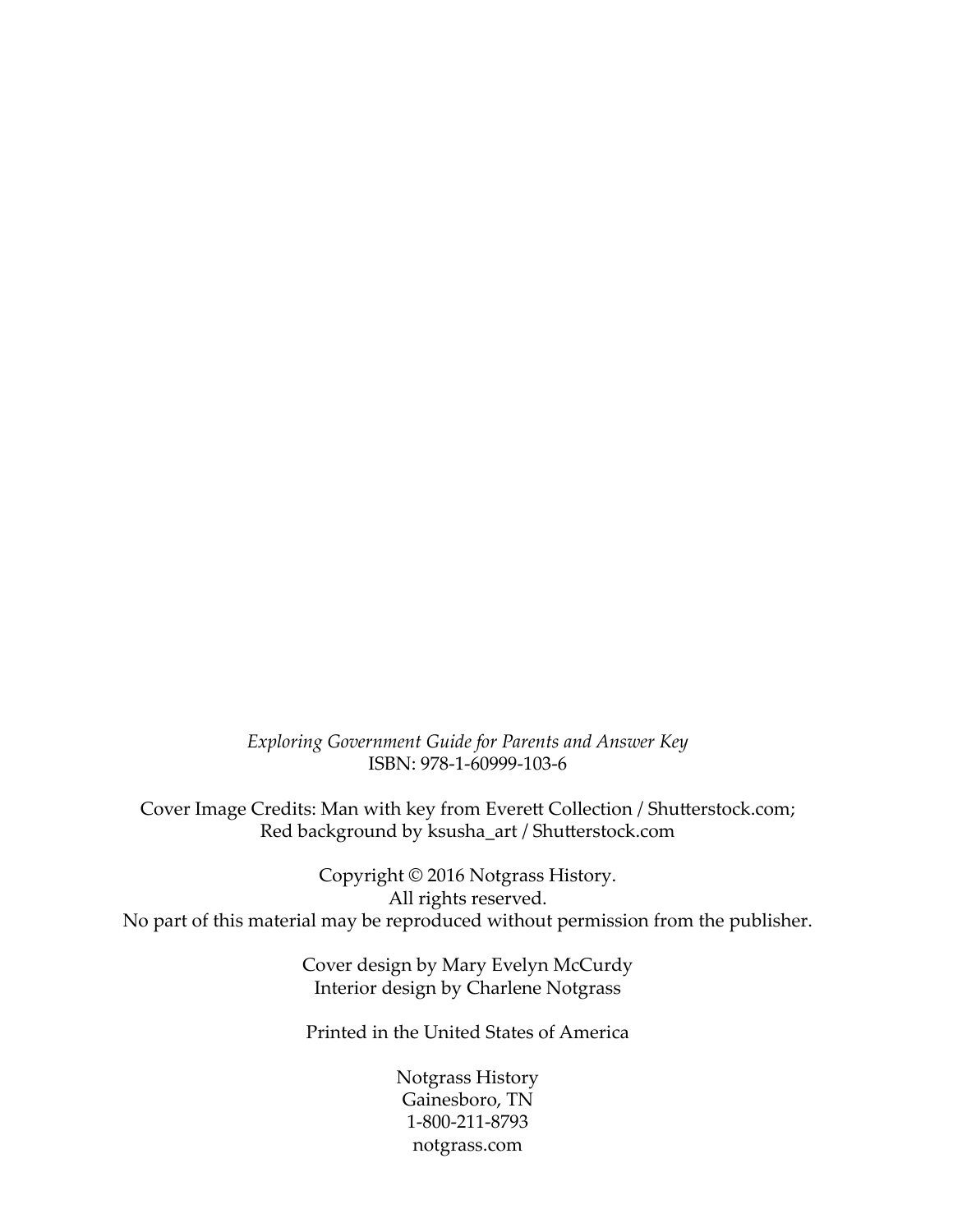# Guide for Parents Using *Exploring Government*

*Exploring Government* is a one-semester course on American government that fulfills the high school requirement for government. It also provides a one-semester credit in English. In states where a year-long course is considered one high school credit, the government and English components count as one-half credit each. In states where a year-long course is considered two high school credits, each course is counted as one credit.

To complete both courses, the student should:

- Read the lessons in the text.
- Read the assigned documents in *We Hold These Truths*.
- Complete a project for each unit (see explanation below).
- Read the four assigned books.
- Read the literary analysis for each book in the Student Review.
- Complete the assignments found at the end of the literary analysis for each book.
- Optional: Complete daily review questions, quizzes, and exams in the *Student Review Pack*.

If you do not wish to use *Exploring Government* for English credit, you can omit half of the projects and the four assigned books, but we encourage you to include them because they greatly enhance your student's understanding of government.

**Unit Projects.** Our design for students earning one-semester credits in both government and English is for the student to complete one project per week as suggested in the unit introductions. The student can choose to do *either* a writing assignment or a project as the parent decides. For students completing the one-semester English credit, we recommend that the student choose the writing assignment at least six times during the semester.

**Time Required.** A student should complete each day's assignments, listed at the end of each lesson, on that day. The actual time a student spends on a given day might vary, but you should allow your student about one hour each day for government and one hour for English. If you are using the *Student Review* material, the work for the last day of each unit should include the unit quiz, which will require a few more minutes that day. Three days in the semester will include taking an exam over the previous five units, so you should allow some more time for this activity.

**We Believe in You.** We believe that you are in charge of your child's education and that you know how best to use this material to educate your child. We provide you with tools and instructions, but we encourage you to tailor them to fit your child's interests and abilities and your family's situation and philosophy. Being able to do this is one of the benefits of homeschooling!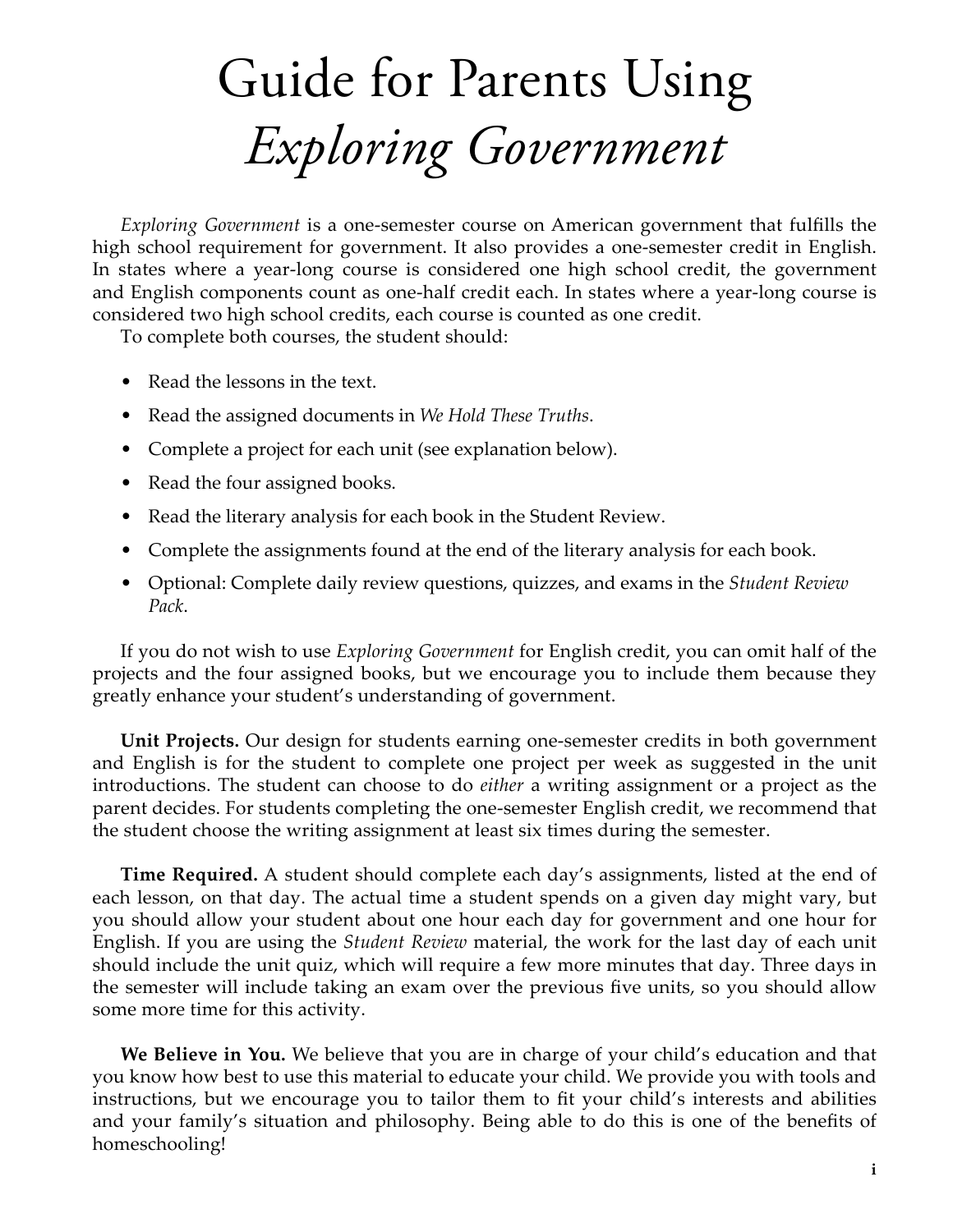### **Course Descriptions**

You can use the following course descriptions as you develop your school records, produce a high school transcript, or report grades.

**Government (or American Government)**. The student will study Biblical teachings about government and leadership, definitions and historical examples of different forms of government, and the background to the American constitutional system. The course provides a thorough study of the U.S. Constitution and the workings of the federal government today. The student will also study state and local government, the revenue and budgeting process, international relations, specific issues that government faces today, and ways that the individual citizen can be involved in government. The student will read a significant number of original source documents and essays about government while studying the narrative of lessons. The student will also complete a project each week, either an essay or another creative project related to the study of government.

**English (American Biography and Composition)**. The student will read two biographies and two autobiographies/memoirs of important American political figures. The student will read literary analysis of the books and discuss them in writing. The student will also complete a project each week, either an essay or another creative project related to the study of government.

### **Student Review Pack**

The *Student Review Pack* has material that you might find helpful for increasing your student's understanding of the course and for giving you a way to know and grade your student's grasp of the content. It is an optional supplement that contains the following three components.

The *Student Review* includes review questions on each lesson and literary analysis of the books assigned in the curriculum (the literary analysis is also available on our website at www. notgrass.com).

The *Quiz and Exam Book* has a quiz to be taken at the end of each unit that is based on the lesson review questions. In addition, after every five units, it has an exam that is based on the quizzes from those five units. This makes a total of fifteen quizzes and three exams over the course of the semester. The lesson review questions can serve as a study guide for the quizzes, and the quizzes can serve as a study guide for the exams.

The questions at the end of the literary analysis for the four books provide the material needed for grading English.

The *Answer Key* contains answers for the lesson review questions, literary analysis questions, and the quizzes and exams.

### **Suggestions for Grading**

To earn credit in both government and English, the student should complete the assignments listed on the second page of each unit introduction and at the end of each lesson (completing the *Student Review* and *Quiz and Exam Book* assignments is up to your discretion as parent/ teacher). A weekly assignment checklist is available on our website.

You can give equal weight to each assignment, or you might choose to give different weight to each component. Grades are usually assigned on a percentage basis for an individual assignment and as letter grades for a semester on the basis of the cumulative assignment grades.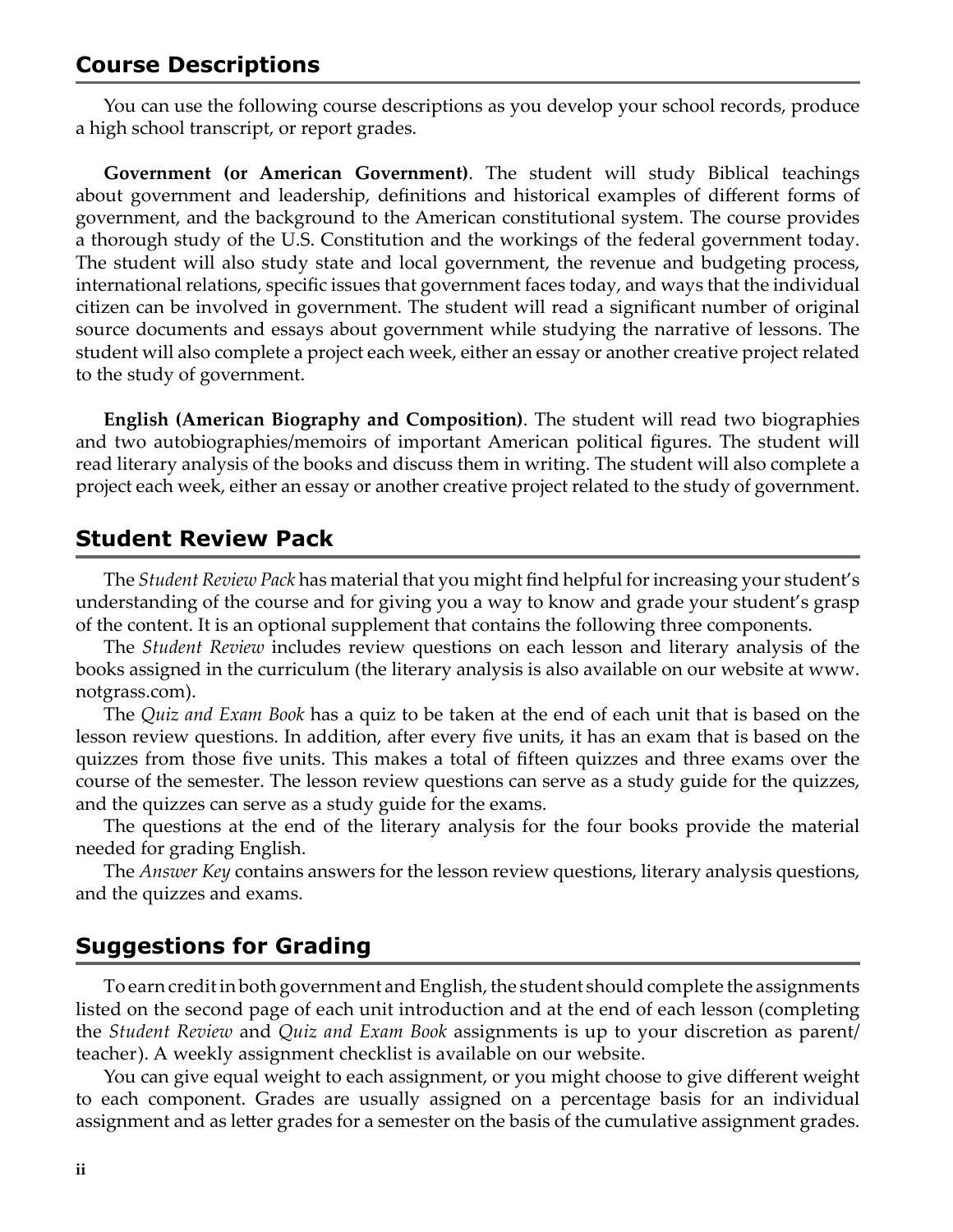We recommend giving an A if the average weighted grade is 90% or above, a B for 80-89%, a C for 70-79%, and a D for 60-69%.

If your child consistently gets grades lower than 60%, you might need to evaluate his readiness to study a course with this level of difficulty. On the other hand, you might need to adjust your expectations. You might consider an additional grading element based on your perception of your child's overall grasp of the material. This is another advantage of homeschooling: you can judge how well your child understands the material and how he or she is growing from the study in ways that test and assignment scores do not reflect.

We designed this curriculum to cover our best understanding of what a high school student should learn about government. Helping a student pass a CLEP or AP test was not our primary goal. However, this course provides a good foundation for preparing for those tests, when combined with one of the test preparation books that are available.

### **Teaching Writing**

The three most important activities to help a student write well are reading good writing, writing as frequently as possible, and having his or her writing critiqued.

You can find many aids to help you in teaching writing. The Online Writing Lab from Purdue University is an excellent source that is available on the Internet. We have found *The Elements of Style* by William Strunk Jr. and E. B. White to be concise and helpful. This book is available from Notgrass Company and many other sources.

Other resources that people have recommended to us include *The Elegant Essay* by Lesha Myers, *Format Writing* by Frode Jensen, *Writing Skills* by Diana Hanbury King, and *Teaching the Essay* and *Teaching the Research Paper* by Robin Finley. The Institute for Excellence in Writing offers comprehensive instructional courses, and Reconciliation Press offers writing instruction services. We offer these as suggestions which you can investigate. We do not endorse one program or publication over another.

### **Grading Writing Assignments**

Teaching writing skills can sometimes feel more like an art than a science. We know good writing when we read it, but trying to explain why we like it is like trying to explain why we like a particular flavor of ice cream. Good writing engages the reader and makes him or her want to keep reading. It covers the subject well and uses proper mechanics (spelling, grammar, and punctuation). Good writing informs, inspires, and sometimes challenges the reader. Above all, good writing says something of significance.

Because defining good writing is difficult, giving a grade to a writing assignment can be somewhat subjective. What is the difference, for example, between an A paper and a B paper? One student might write the best that he or she can, and it still might not be as good as what another student produces with less effort. What grade should you assign to each student's work? In addition, how can the grades you give reflect a student's improvement over the course of a semester? After all, we hope that the student will be writing better at the end of the semester than at the beginning.

A grade for a writing assignment usually has two elements: one is mechanics, and the other is coverage of the subject matter. Noting errors in spelling and punctuation is relatively easy. Misused words and awkward sentences might be more difficult to detect. The most difficult part of grading is determining whether or not the paper is organized well and covers the topic adequately.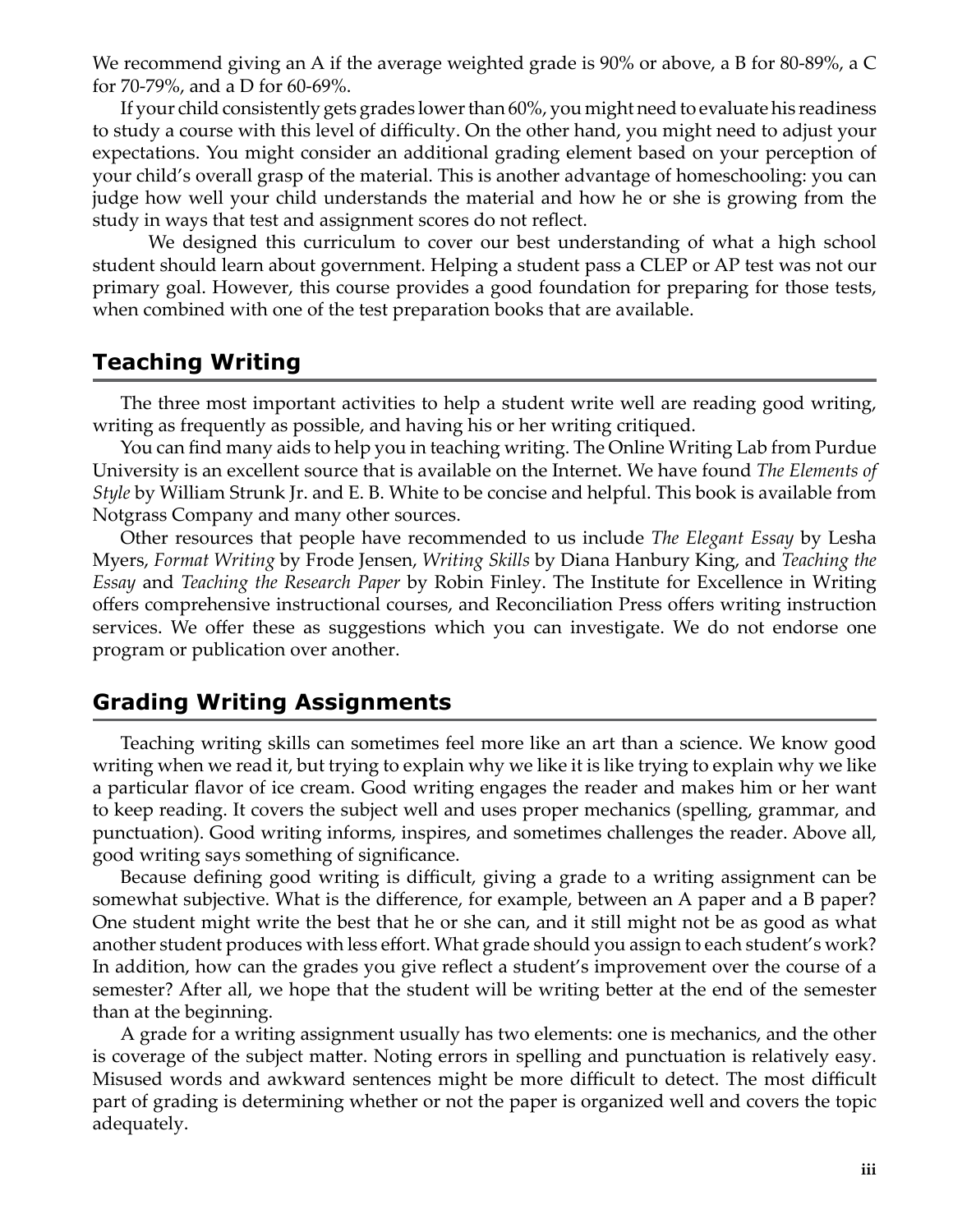Beginning with the highest possible grade of 100, you might want to take a point off for every misspelled word, punctuation error, or grammatical error. An awkward sentence might count two or three points off. A paragraph that does not flow well or have a clear purpose might cost five to eight points. You can also consider whether the paper is well-expressed but has mechanical errors as opposed to its being poorly expressed but mechanically good.

We suggest not giving a grade on the writing assignment until the student submits the final version of the assignment. Use the rough draft as a teaching opportunity. It is fair to have higher expectations later in the course. Also, if a student has numerous mechanical or grammatical errors in a paper, covering the paper with red ink might do more harm than good. Instead, focus on what appear to be the three most serious or common mistakes and don't worry about the rest at that point. When the student has corrected these problems, move on to other problems to correct in later papers.

The website of the College Board, which administers the SAT and CLEP examinations, has an Essay Scoring Guide that its graders use. On their website, you can read this guide and also read sample essays and see why those essays received the scores they did. In addition, the National Assessment of Educational Progress program of the U.S. Department of Education has information available online about its writing assessment.

You may find it helpful to have someone outside your family read one or more of your student's essays and give constructive feedback at some point during the school year.

### **Notes About the Literature**

We scoured many possible titles to suggest literature that is quality and upbuilding and that won't assault your faith or sense of decency. Some of the books we included have words or ideas with which you will be uncomfortable, as we are. We want to let you know about them in case you want to do some editing before your child reads the books or in case you want to substitute another book. You might want a parent to read a book aloud to the student and skip over inappropriate words. However you decide to use them, we believe that the overall impact of these books for good outweighs their use of inappropriate words. The editions listed below are the ones that are available from Notgrass Company.

These are the four books we chose for the English component of *Exploring Government*:

### *Mornings on Horseback*

*Mornings on Horseback* is David McCullough's highly-acclaimed account of Theodore Roosevelt's youth and early adult life. It tells the story of the fascinating and close-knit family into which he was born and the influences that helped him become the man and president he was. The book concludes as Roosevelt is poised to enter politics again in earnest. Roosevelt was a remarkable man and a pivotal character in American history. David McCullough's masterful storytelling helps the reader understand Roosevelt and his times. There are a few elements in the book that we want you to know about before your child begins reading:

- There is a brief description of Theodore's uncle who reportedly had many "lady friends" and had a secret second wife and family (page 22).
- Theodore Roosevelt Sr. visited an Irish regiment during the Civil War and drank with the officers "nearly until dawn" (page 61).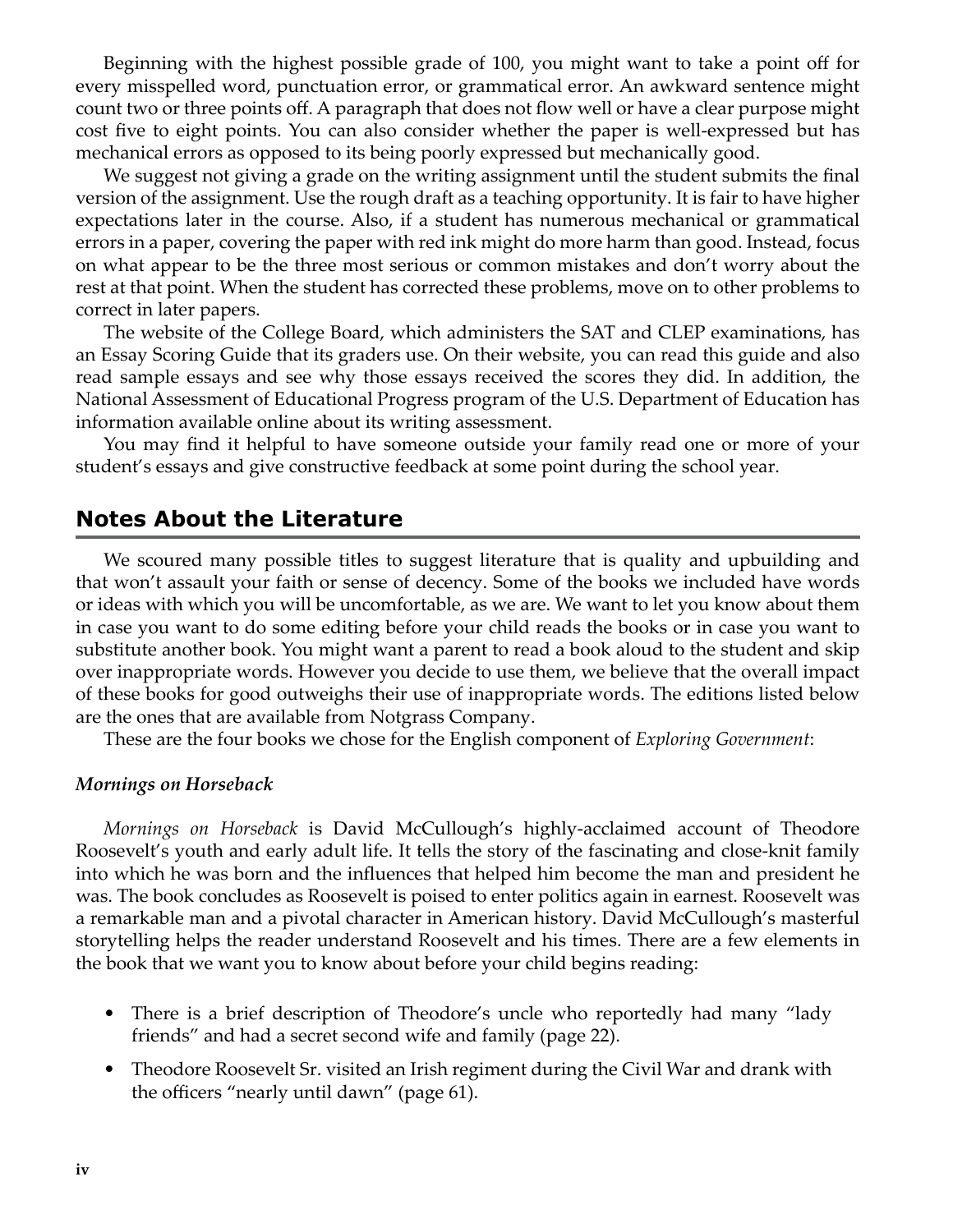- [in a discussion about asthma, not related to Theodore Roosevelt] "... French novelist Marcel Proust (1871-1922), . . . thought his asthma, like his homosexuality, was rooted in the unconscious and was part of a price he had to pay for his creative gifts" (page 107).
- Brief mention of Senator Roscoe Conkling's long-term extra-marital affair (pages 153- 154)
- Theodore's affectionate talk to a sister in a letter would raise eyebrows in today's world (pages 164).
- A Boston paper angrily denounces Harvard students "gazing with watery eyes upon half-clad ballet girls and burlesque actresses . . ." (page 202).
- Theodore gets "high" on wine at his initiation to a Harvard club, followed by a mention that afterward he drank sparingly if at all (page 204-205).
- "d---ed" (page 214)
- Mild references to affection between Theodore and his first wife Alice during their engagement: "kiss her," "hold her in my arms," ". . . yet when we are alone, I cannot bear her to be a minute out of my arms" (page 223-224, 230).
- References to Theodore's brother Elliott drinking too much (page 227 and a few times following)
- Years after the fact, Theodore's second wife described her brother-in-law Elliott: "He drank like a fish and ran after the ladies. I mean ladies not in his own rank which was much worse" (page 247).
- There is a summary of a short story written by Elliott that concludes with the main character "about to pull the trigger in front of a mirror" (page 248).
- $"d--"$  (page 271)
- A canyon is described as "the work of millions of years" (page 321).
- "By Godfrey  $\dots$  " (page 323)
- Referring to isolated ranchers, "A few who could not wait [for the end of a bad winter] blew their brains out" (page 345).
- "d---ed" (page 363)
- There is a brief synopsis of Elliott's adult life following the period covered in the book. He struggled with alcoholism, was involved in a paternity suit, and when he died at 34 he was living with a mistress (pages 368-369).

### *The Autobiography of Calvin Coolidge*

Calvin Coolidge is one of our great American success stories. He was raised in rural Vermont and instilled with humble, sincere Christian values. He was an attorney who gradually and unassumingly climbed the political ladder from local office to the White House. Sadly, he is remembered in history almost exclusively for being "Silent Cal," a man of few words. But there is much more to this man, who served his country with wisdom, commitment to doing the right thing, and humble honesty.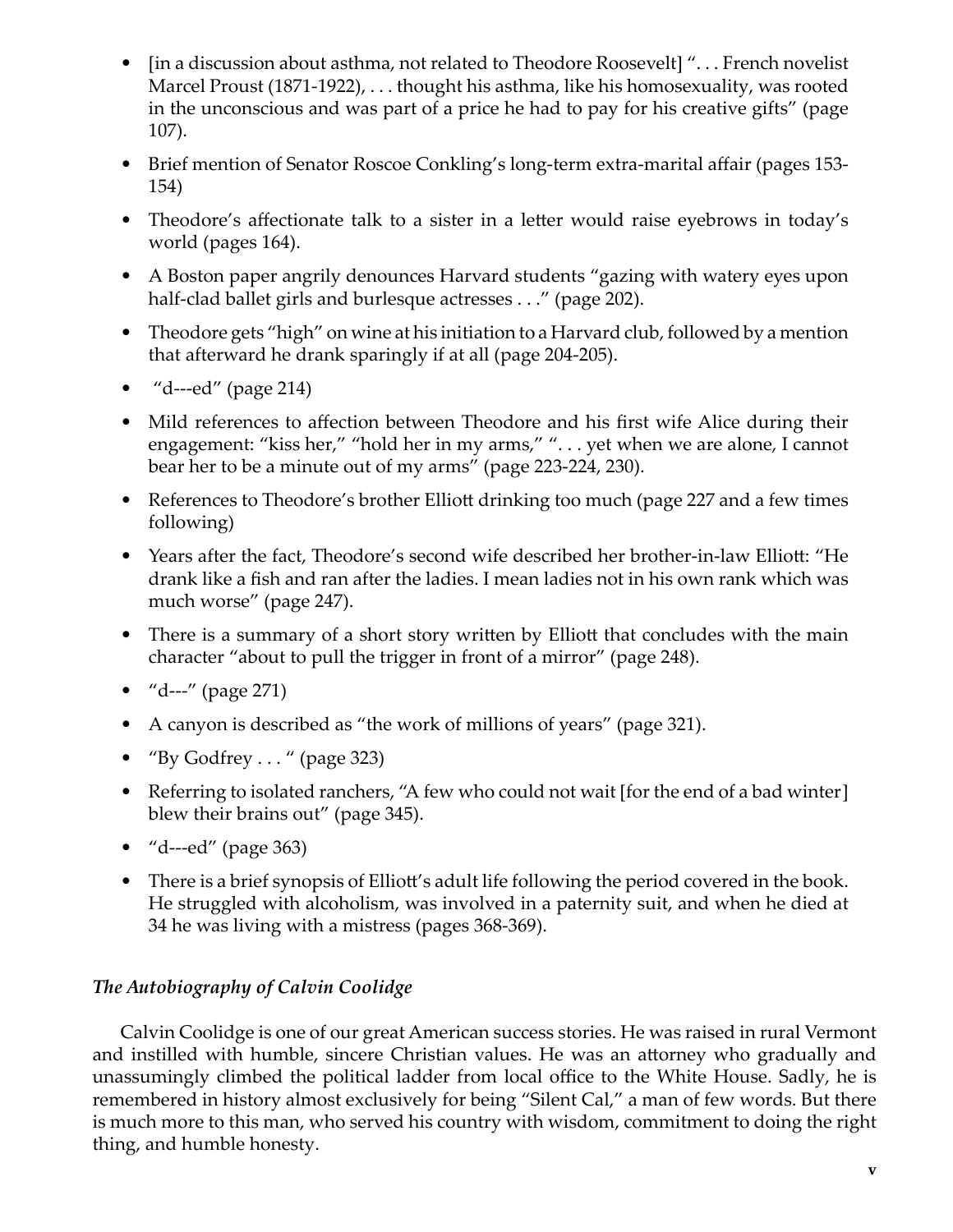### *Born Again*

Charles W. Colson first became famous as a top adviser to President Richard Nixon, whose presidency was beset by controversy and scandal, culminating in the Watergate investigation. As a mover and shaker in politics, Colson often tried to blur the line between right and wrong as he worked for a candidate and an agenda he believed in. But after years of pursuing power and influence, he felt an emptiness that wouldn't go away. The meaning in what he had worked for evaporated.

Into that emptiness, Christ came and changed his life. Colson became a believer and a new creation, but his past still haunted him. Following his conscience at facing up to his past, Colson pled guilty and was sentenced to serve time in prison for wrongs he committed during his tough-guy political past. Through prison, God led him to service in His kingdom. *Born Again* is Colson's memoir of that story. There are a few elements in the book that we want you to know about before your child begins reading:

- A handful of times, Colson refers to African Americans in a way that could be taken as demeaning. These references have no bearing on the story. We find these references offensive and unfortunate. Charles Colson genuinely embraced fellowship with other people, regardless of color. His narrative reflects a different time in American history, though that does not excuse disrespect. We hope that Americans have made progress in attitudes and understanding toward people who are different, and in using respectful, honoring language.
- Throughout the book, there are mentions of people drinking alcoholic beverages.
- The book contains many quotations of actual dialogue. Where expletives were used in these conversations, a blank has been inserted.
- While working for a campaign, a young woman threatened to expose a phony ploy, and Colson ordered another political worker, "Take this girl out tonight and get her loaded. Keep her diverted, whatever you have to do until Election Day" (page 34).
- A paragraph about the element of physical danger in prisons concludes, "Stories of homosexual rape in the D.C. jail appeared regularly in the press" (page 247).
- Colson's friend, after serving a prison term, described for him life inside a prison, including, "A guy once had his skull crushed changing a TV station in the middle of a program" and "I slept on the floor right next to the toilet and one night a dude urinated all over me" (page 265).
- An inmate points out to Colson another inmate, reputed to be a "hit man" who had killed 28 people (page 278).
- Describing the setting inside the prison, Colson mentions "tables piled high with girlie magazines" (page 290).
- Colson describes the emptiness of one prisoner's daily routine, including, "Then he might spend an hour or two reading pornographic magazines before dozing off for the night" (page 312).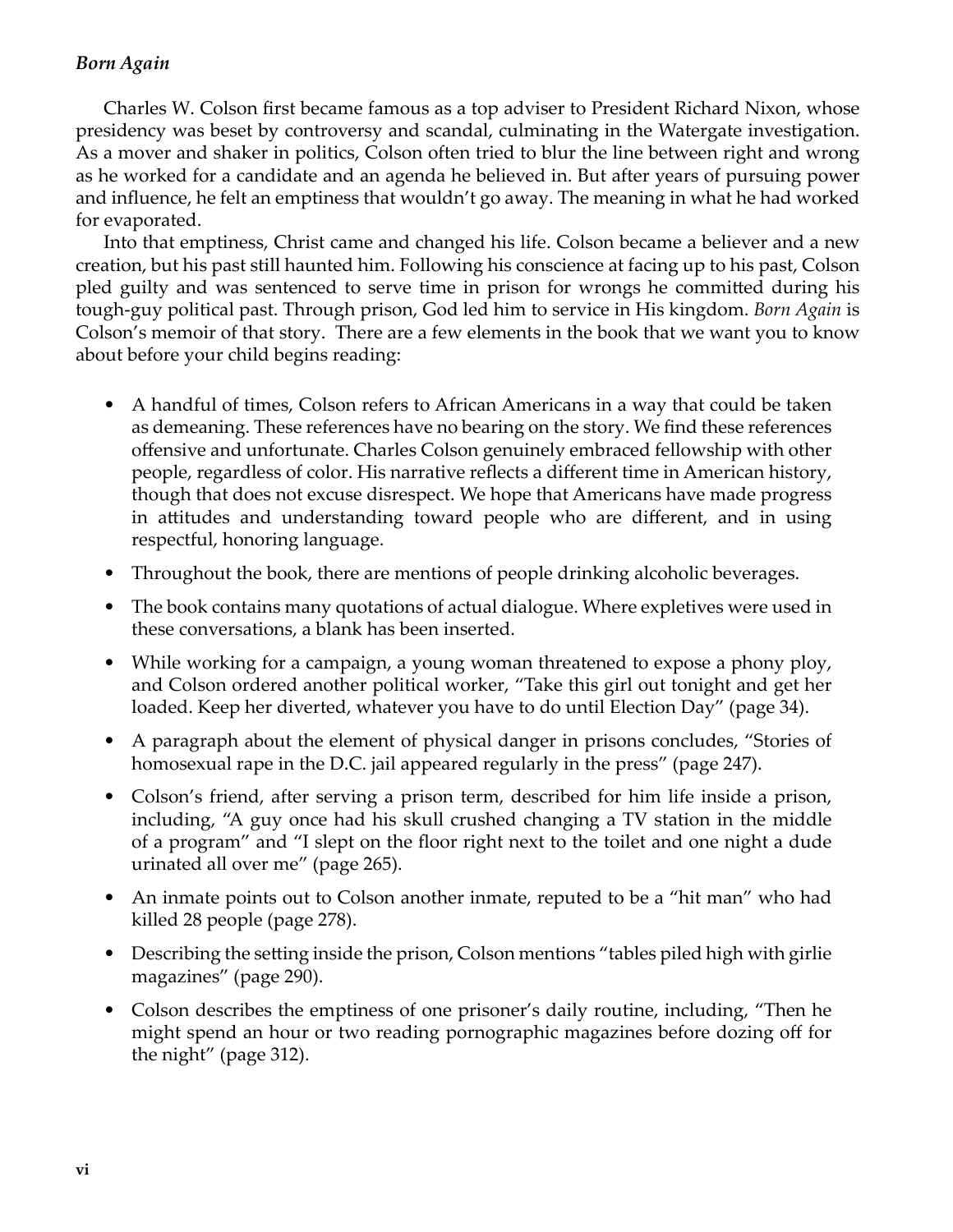### *God and Ronald Reagan*

Paul Kengor is a Ronald Reagan scholar who has written several books on the 40th president. This book focuses on Reagan's faith: the influences in his youth, how he lived out his faith, and how his faith influenced his political career, especially as president. A particular emphasis is how Reagan's faith affected his view of Communism and influenced his relations with the Soviet Union. There are a few elements in the book that we want you to know about before your child begins reading:

- Reagan believed that he heard comforting words from his deceased father at his father's funeral (page 44).
- Harry Truman refers to Alger Hiss as an SOB (page 78).
- Reagan speaks of mankind rising or climbing "from the swamps." This sounds like a reference to evolutionary ideas, even though Reagan had doubts about evolution (pages 94, 97).
- Chapter 13 deals with Nancy Reagan's interest in astrology and how she tried to influence her husband's schedule based on what she heard from a so-called psychic. No credible evidence exists that President Reagan gave any credence whatsoever to astrology (begin page 183).
- On one occasion Reagan suggested that being an American meant being a member of the kingdom of God (page 226).
- After the death of Soviet leader Leonid Brezhnev, Reagan said that he and Nancy said a "prayer for the repose of the soul of Chairman Brezhnev" (page 272).

### **Alternative Literature**

If you choose not to use one or more of the books that we suggest for this curriculum, here are some other titles for you to consider:

- *Reimagining Greenville: Building the Best Downtown in America* by John Boyanoski with Knox White (The History Press, 2013). This book recounts the remaking of downtown Greenville, South Carolina, from a typical rundown inner city to a beautiful and popular setting. It is a great case study that shows how state and local officials and private citizens worked together to bring the renewal about. If you are ever anywhere near Greenville, you will enjoy a visit to experience the transformation yourself.
- *• Democracy in America* by Alexis de Tocqueville (any unabridged edition) is a classic study of American government and society written by a French sociologist after his visit to America in the 1830s. He has amazing insight into American life, much of which is still applicable today. The book is fairly long, but it is a standard work that students of American government should know.
- *• The Faith of Ronald Reagan* by Mary Beth Brown (Nelson Current, 2005). This book is similar to *God and Ronald Reagan*, but it has important differences. It includes more about Reagan's personal life and relations with his children as well as his movie career. The book also includes the eulogies that various people delivered at Reagan's funeral.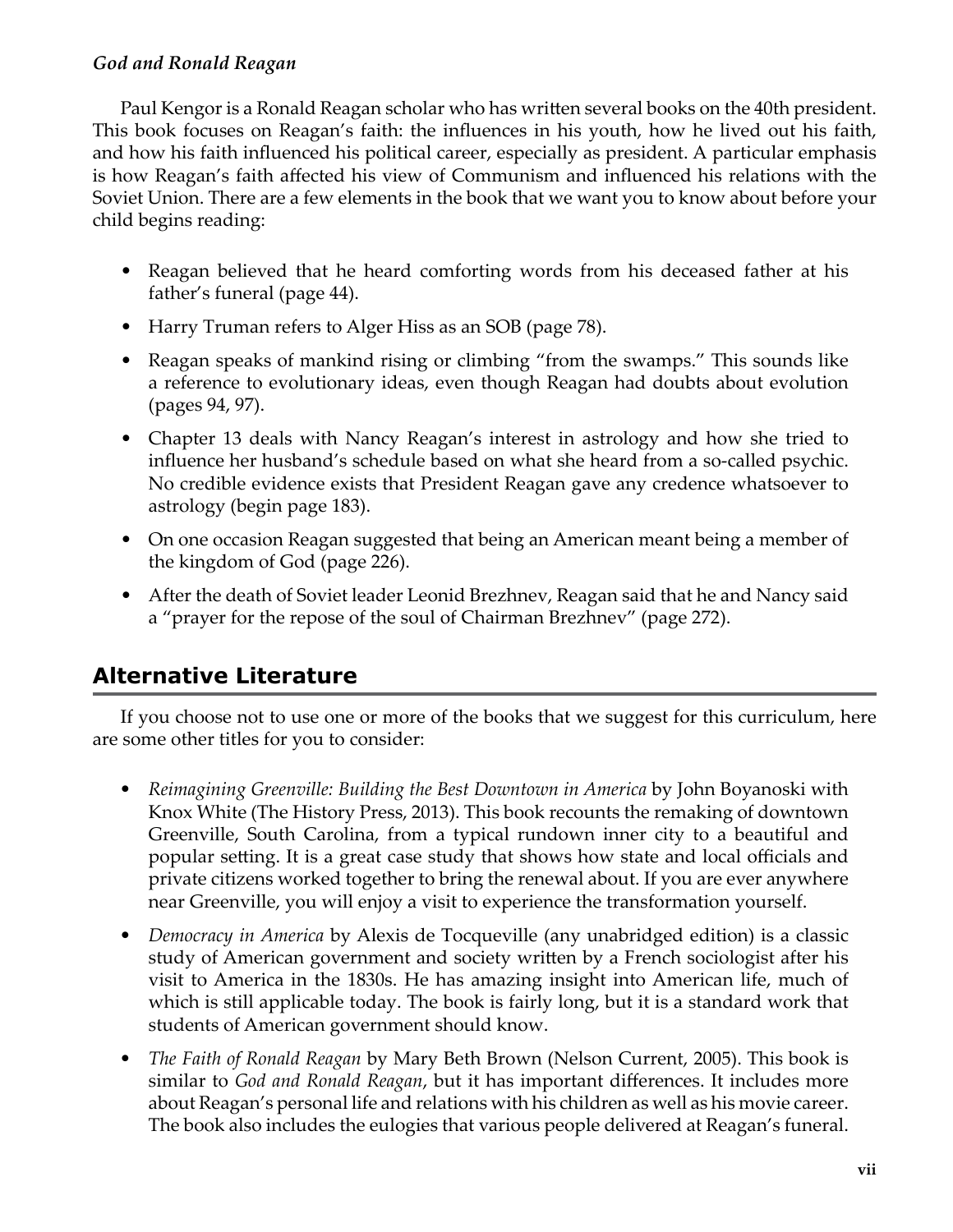Presidential biographies are numerous and vary widely in quality. Many are quite long and contain bad language, while others are simplistic and general. The field is too large for us to offer specific suggestions; but if you have an interest in a particular president or a particular book, you can email ray@notgrass.com and we will be happy to share what we know.

### **For links to other resources, a unit assignment checklist, and ideas for using this curriculum in a co-op or other group setting, visit:**

**notgrass.com/egov**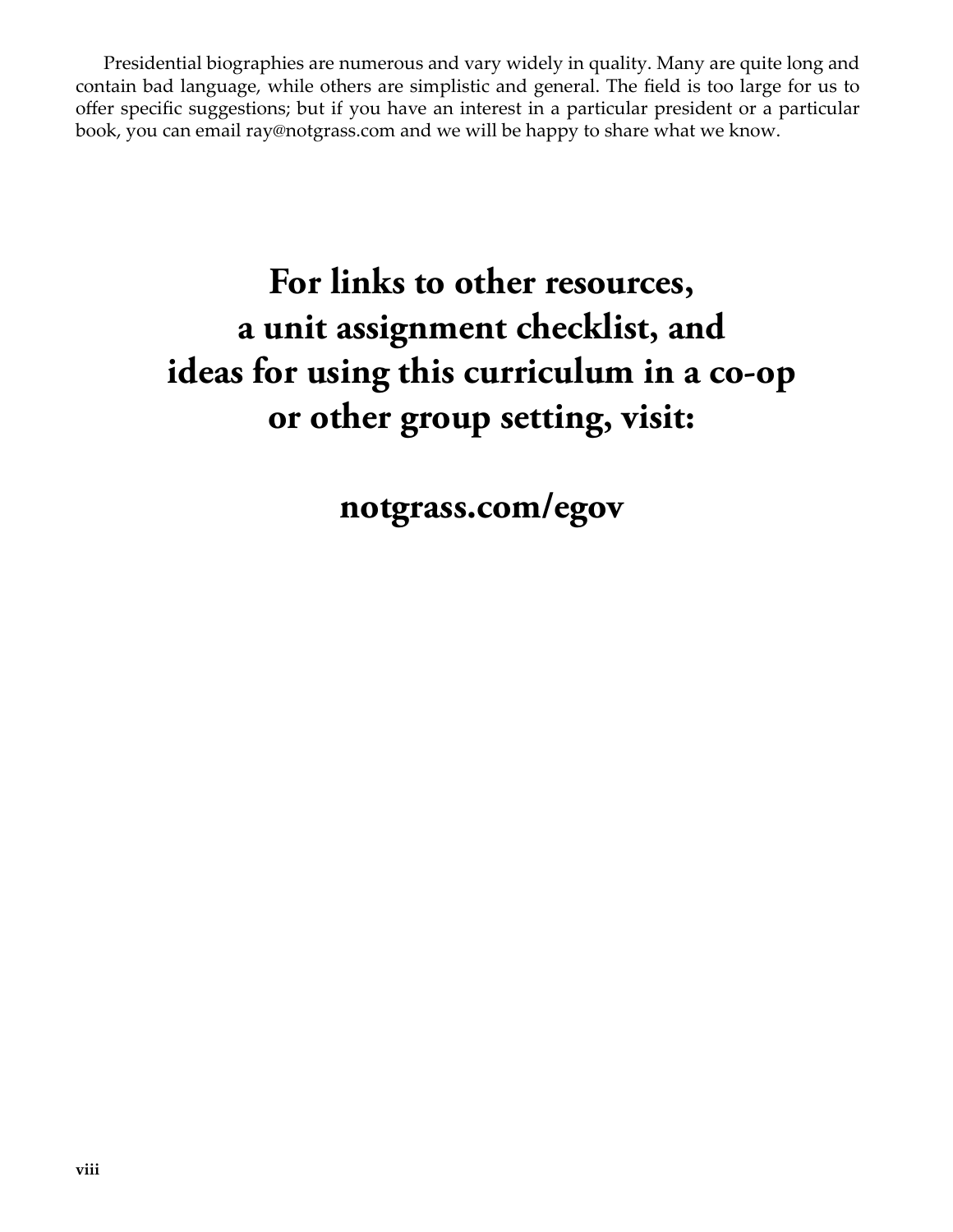*The number in parentheses after an answer indicates the page number on which that answer is found in the text.*

### **Unit 1**

### **Lesson 1**

- 1. With whom did the idea of government originate? *With God (3)*
- 2. Why did Claudius order all Jews to leave Rome? *Because of a disturbance in the Jewish section over "Chrestus" (probably the teaching of Christ) (4)*
- 3. How does Paul describe human rulers? *Servants of God (4)*
- 4. Since government authority is from God, how does Paul instruct Christians to relate to government? *Christians are to be in subjection to the governing authorities. (5)*
- 5. What does Paul say in Romans 13 are two important functions of government? *To preserve order and to provide physical security (5)*
- 6. According to 1 Peter 2:11, how do Christians live in this world? *As aliens and strangers (6)*
- 7. What does Daniel 2:21 teach about God's rule over the whole world? *He removes kings and establishes kings. (5)*
- 8. What did Mary say about rulers in Luke 1:52? *God has brought down rulers from their thrones. (5)*
- 9. When government issued ungodly directives, what did Peter and the apostles say they must do? *We must obey God rather than men (6)*
- 10. According to Titus 2:14, what are Christians to do; and according to Matthew 5:13-16, what are Christians to be? *Zealous for good deeds; salt and light (8)*

### **Lesson 2**

- 1. What did John Adams say free government rests upon? *Public and private morality (9)*
- 2. What is the most important form of human government? *Personal government, governing ones own heart and mind (9)*
- 3. What is the basis of the immense worth of every individual? *Being created in the image of God (10)*
- 4. The lesson names what principle of the civil rights movement of the 1950s and 1960s? *Government should protect the innate value of individuals regardless of race. (10)*
- 5. The Bible says that government leaders have a responsibility to see that the government does what? *What is right and just (10)*
- 6. What did the prophet Amos tell the people of Israel to do? *"Hate evil, love good, and establish justice in the gate." (11)*
- 7. We learn from Amos that justice is above what? *The whims and personal preference of those in power (11)*
- 8. Why did Israel and Judah fall? *Sin and idolatry were rampant in their cultures. (11)*
- 9. What did the concept of the divine right of kings hold about the power of a king? *That they were absolute and thus no one should challenge his decisions (11)*
- 10. What does Proverbs teach about the permanence of dynasties? *They are not permanent. (12)*

### **Lesson 3**

- 1. What are the basic principles of the Law which God gave to Moses? *The Ten Commandments (13)*
- 2. According to the Ten Commandments, who or what is the basis for life? *God (13)*
- 3. What does the word holy mean? *Special or set apart (13)*
- 4. Why should Christians be holy in their lives? *Because God considers them holy (13)*
- 5. The weakening of what, either by accepted practice or by law, will weaken society and its government? *The family (14)*
- 6. What character trait is essential for society to operate well? *Truthfulness (14)*
- 7. How are God's people to view life? *As sacred (14)*
- 8. How should God's people view the property of others? *With respect, not coveting it or stealing it (14)*
- 9. The Law of Moses considered a person to be innocent until what? *Until proven guilty (15)*
- 10. What punishment common in American justice is absent in the Law of Moses? *Imprisonment (15)*

- 1. People in positions of leadership carry great what? *Responsibility (17)*
- 2. What kind of men was Moses to appoint to hear disputes among the Israelites? *"Able men who fear God, men of truth, those who hate dishonest gain" (17)*
- 3. Why did Moses need to appoint men with these characteristics? *So that their judgments would be just and so that the people would respect their judgments (17)*
- 4. Why was a king not to acquire many horses, wives, or much wealth? *They would corrupt him and turn him away from God. (18)*
- 5. How was a king to show his dependence on the Law? *By making his own personal copy of the Law and reading it every day (18)*
- 6. Who was the person described as the "man after God's own heart"? *David (18)*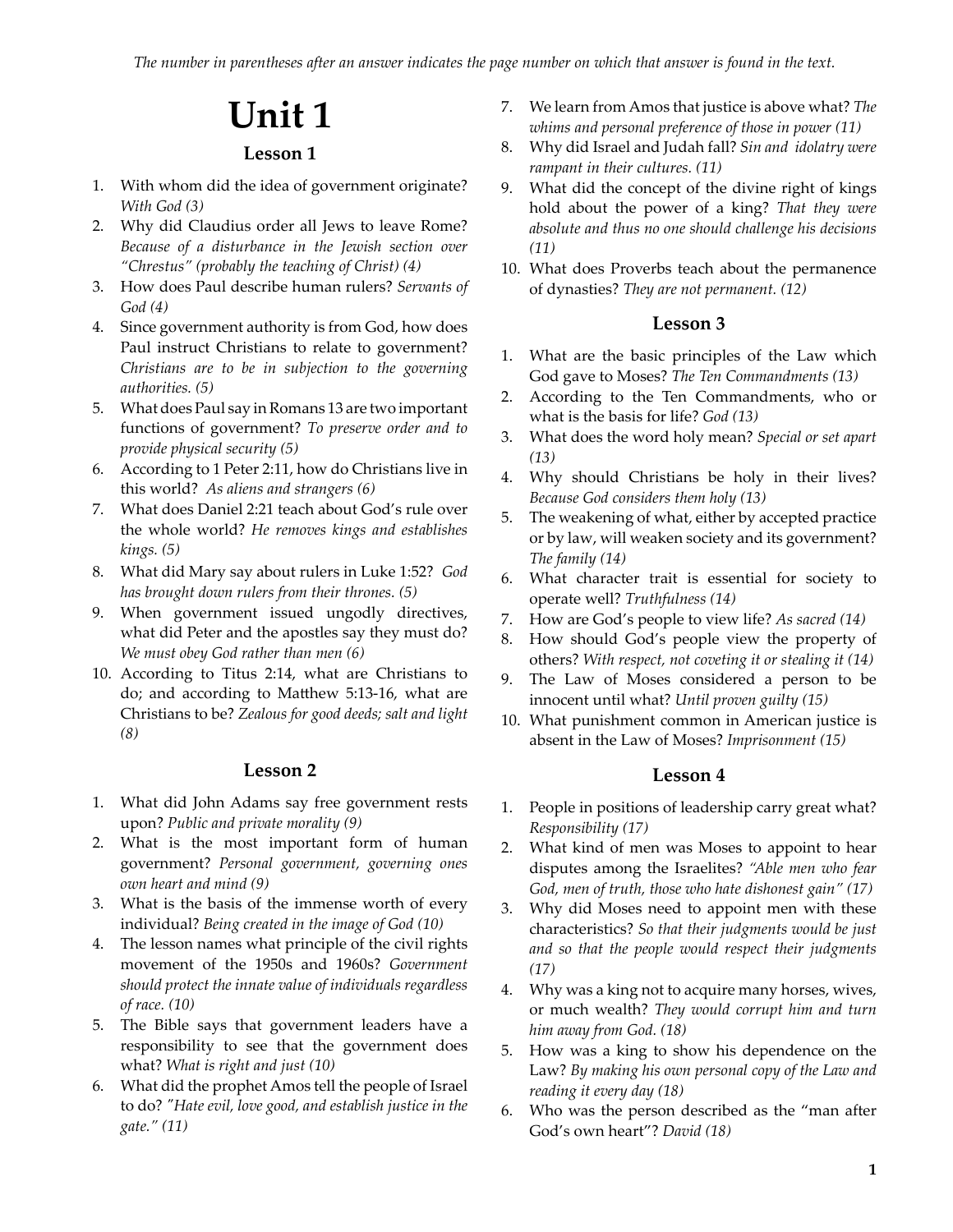- 7. What does Proverbs say about the mouth of a king? *His mouth should not err in judgment.(19)*
- 8. What does Proverbs say about the influence that a king and his advisers can have on each other? *Each can be an influence for good or evil on the other. (20)*
- 9. In what ways does Ezekiel say that the shepherds of Israel had failed their sheep? *The shepherds had fed themselves instead of the flocks, they had taken the best of everything for themselves and ignored the needs of the sheep, and for lack of leadership the sheep had scattered and become victims of attackers. (21)*
- 10. If you were a governmental leader, what Biblical principles would you use in your position? *Answers will vary.*

- 1. As best we can tell, what was the pattern of government in the ancient world? *Local kings ruling over city-states (23)*
- 2. What was the pattern of community leadership in Israel? *Elders (23)*
- 3. Whom did God want to rule over Israel? *God Himself (24)*
- 4. How did God plan to provide leaders for Israel? *He would raise up judges when they were needed.(24)*
- 5. What motivated the Israelites' desire for a king to rule over them? *To be like the nations around them (25)*
- 6. What revolt gave the Jews a measure of freedom and self-government? *The Maccabean Rebellion (26)*
- 7. Of the three branches of government (legislative, executive, and judicial), which did the Sanhedrin fulfill? *All three (27)*
- 8. From where did the members of the Jewish Sanhedrin come? *From prominent families (27)*
- 9. Why were the leading officials of Philippi deferential to Paul and Silas? *They were Roman citizens. (28)*
- 10. Who blamed Christians for the great fire in Rome in 64 AD and began active persecution of the church? *Nero (29)*

### **Unit 1 Quiz**

- 1. F The idea of human government originated with God. *(3)*
- 2. T *(5)*
- 3. T *(9)*
- 4. F Sin and idolatry caused Israel and Judah to fall. *(11)*
- 5. T *(13)*
- 6. T *(15)*
- 7. F The king was to show his dependence on the law by making his own personal copy of the Law and reading it every day *(18)*
- 8. F The pattern of community leadership in Old Testament Judah and Israel was elders. *(23-24)*
- 9. F The ruler that God wanted to have over Israel was God Himself. *(24-25)*
- 10. T *(27)*

### **Unit 2**

### **Lesson 6**

- 1. state—*a sovereign country which has people living within a defined territory and which has power to make and enforce laws (33)*
- 2. government—*the institutions and laws, along with the people who make up the institutions and who enforce the laws, which have authority to direct and control a state (33-34)*
- 3. sovereignty—*supreme authority (34)*
- 4. dictatorship—*a government in which one person leads and his word is final (34)*
- 5. oligarchy—*a government in which a small group of people leads (34)*
- 6. constitutional monarchy—*a government that has a monarchy but that also has a constitution or laws that are sovereign over the monarchy (34)*
- 7. republic—*a government with elected representatives and no monarch in which the voters have sovereignty (35)*
- 8. democracy—*government by all of the people (or all who can vote), all of whom take part in passing laws and carrying out other functions of government (35)*
- 9. state religion—*a religion or denomination that is the official religion of a state and has certain privileges (37)*
- 10. limited government—*government that is allowed by law or constitution only to perform specifically prescribed powers (38)*

- 1. Throughout history, who has been the most common head of government for almost every culture and ethnic group? *A king (40)*
- 2. List five ways in which a man became a king. *A wealthy man might be deferred to as ruler by others who lived near him; a military hero might be recognized as a king by his fellow warriors; a wealthy man might buy the services and loyalty of other lords; sometimes a person seized control by force; tribal leaders might select one of their group as king.(40)*
- 3. What was commonly demonstrated by the amount of land a king owned? *His power (41)*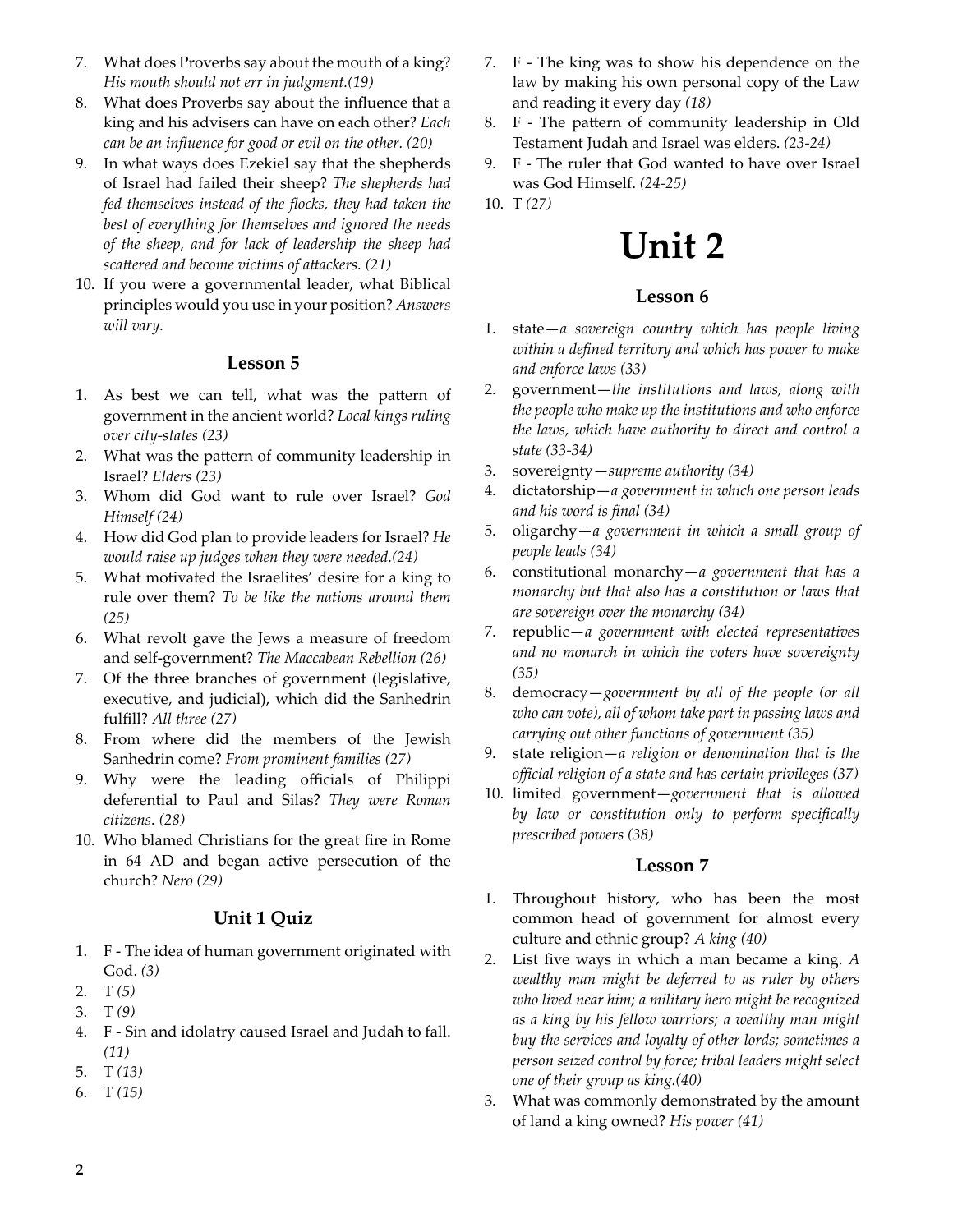- 4. List four reasons a king might go to war against another land. *To get more land; to acquire additional food, natural resources, or living area; because his people saw themselves as superior to others; and because of a perceived insult from another monarch (41)*
- 5. Who made up the king's council of advisers? *People whom the king considered wise or influential and whom he trusted to give him advice (41)*
- 6. With what two things did lords and barons support a king they trusted? *Financial assistance and military aid (42)*
- 7. What individual was a major influence on kings during the Middle Ages? *The pope of the Roman Catholic Church (42)*
- 8. What was the greatest threat the pope could use to influence a king? *Threat of excommunication (42)*
- 9. Who was usually a king's heir? *His eldest son (43)*
- 10. Would you want to be an absolute monarch? Explain your answer. *Answers will vary.*

- 1. What ancient Greek city-state developed the form of government we call democracy? *Athens (44)*
- 2. What was the name of the law-making meeting of Athenian citizens? *The Assembly (44)*
- 3. What was the meaning of the Greek word *idiotes* from which we get our word idiot? *Someone who kept to himself and did not participate in civil and political life (44)*
- 4. In general, individual rights in Athens had less value than what? *The public good (45)*
- 5. What was the result of the practice of Athenians selecting leaders by lot? *It kept the same people from holding power for a long period of time. (46)*
- 6. What was the ruling body in the Roman Republic? *Senate (47)*
- 7. Define patrician and plebeian. *Patricians were wealthy landowners in Rome and its environs; plebeians were farmers, artisans, small merchants, traders, and other working people.* (47-48)
- 8. How did plebeians change government over time in the Roman Republic? *The plebeian class demanded and received increasing power and influence. (48)*
- 9. The Senate's recognition of whom as emperor is seen as beginning the Roman Empire? *Octavian (Augustus) (49)*
- 10. Rather than ensuring popular control of government, what was the purpose of the Roman Senate? *To protect the interests of the wealthy and to make sure that the patrician class maintained control of government (49)*

#### **Lesson 9**

- 1. What was a witenagemot? *A council of nobles and church leaders (50)*
- 2. How did English government change after William of Normandy invaded in 1066? *Norman forms of government were imposed (51)*
- 3. What did the English barons force King John to sign in 1215? *Great Charter or Magna Carta (51)*
- 4. What did the council meeting that was formed when Henry III repudiated this agreement come to be called? *Parliament (51)*
- 5. Why do historians refer to the meeting called by King Edward I in 1295 as the Model Parliament? *Because it set the pattern for two groups—lords and commons—that came together to meet with, advise, and sometimes oppose the king (52)*
- 6. Where did most government functions that affected most of the people take place in the 1630s in England? *At the county or shire level (53)*
- 7. The theory of royal authority believed in by James I of England was called the what? *Divine right of kings (53)*
- 8. Who abolished the monarchy after Charles I was executed in 1649? *Oliver Cromwell (55)*
- 9. In effect, Robert Walpole began to serve in what role in 1721? *Prime minister (55)*
- 10. What three things did English colonists in America see in the government of the United Kingdom that they did not want to repeat in America? *Instability of royalty, harmful role that religion could play in political conflicts, and how everyday people got caught in the middle of factional disputes (56)*

- 1. What philosophical movement helped to mold the thinking of the men who shaped our American system? *The Enlightenment (57)*
- 2. What did the Enlightenment exalt as the best basis for understanding life and the world? *Human reason (57)*
- 3. Scholars see the period of the Enlightenment beginning with the publication of what in 1687? *Isaac Newton's* Mathematical Principles *(57)*
- 4. What did Enlightenment writers start questioning about kings? *Whether kings had a divine and unquestioned right to rule. (57)*
- 5. What term did John Locke use to describe how people associate with each other? *A social contract (58)*
- 6. What did John Locke believe was the reason people decided to associate with each other in a social contract? *To preserve their God-given rights,*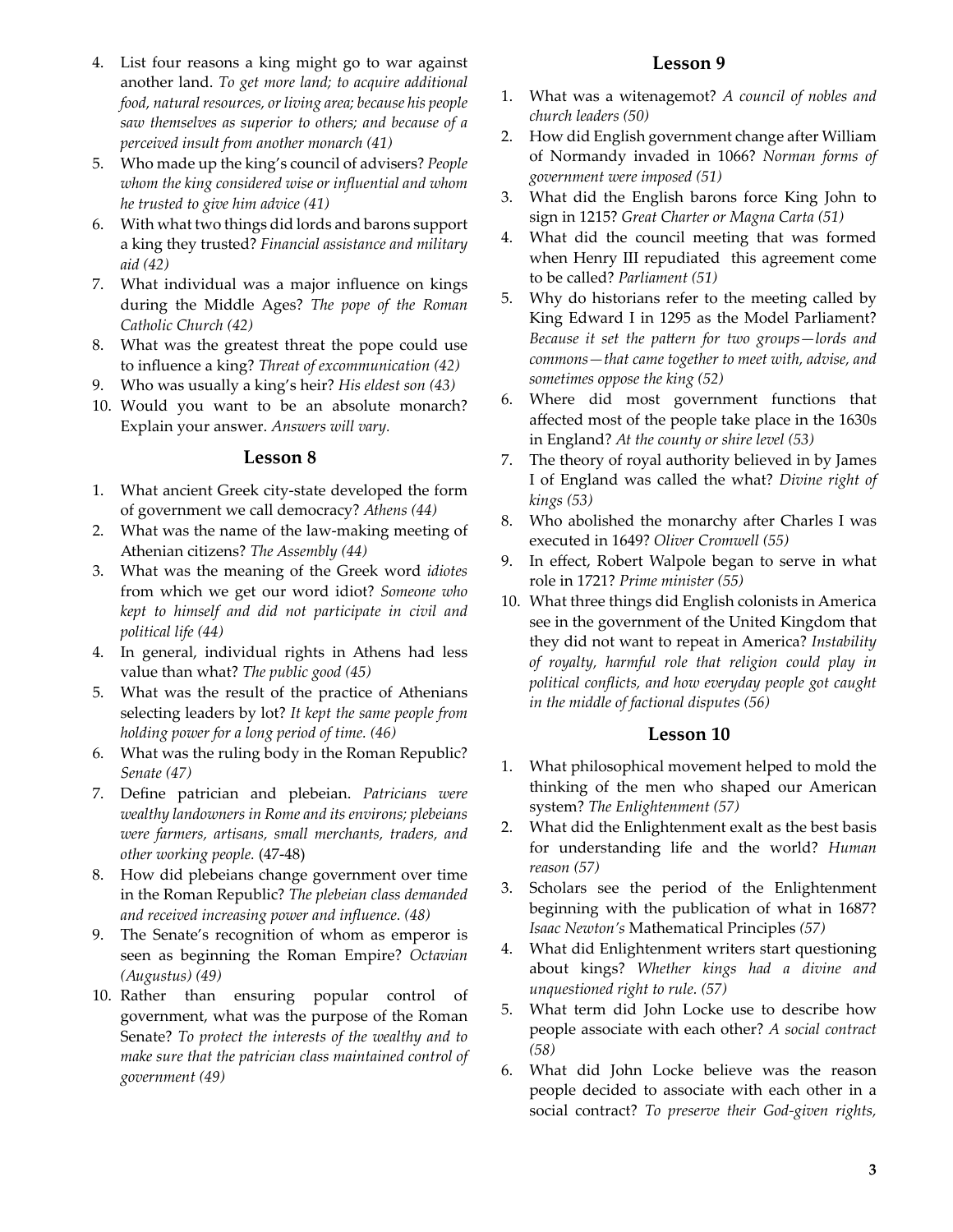*freedoms, and possessions (what he called life, liberty, and property) (58)*

- 7. What kind of government did Locke believe produced the most freedom for people? *A limited government with checks and balances on its powers (58)*
- 8. What did Locke say that people have a right to do if government threatens their rights? *To change their government (59)*
- 9. Baron de Montesquieu wrote that government should be divided into what three branches? *Executive, legislative, and judicial (59)*
- 10. How do you believe the Enlightenment fostered the idea of "self-evident truths"? *Answers will vary.*

### **Unit 2 Quiz**

| 1. $d(34)$    | 6. $d(47)$     |
|---------------|----------------|
| 2. $a(34)$    | 7. a (50)      |
| 3. $c(40)$    | 8. c (51)      |
| 4. $b(42-43)$ | 9. b(53)       |
| 5. $b(45)$    | 10. $d(58-59)$ |
|               |                |

### **Unit 3**

### **Lesson 11**

- 1. What were three common elements of colonial government? *A governor, a small council of advisers, and an elected assembly (63)*
- 2. Who chose the elected assembly in a colony? *Property-owning males (63)*
- 3. How did George III respond after the French and Indian War? *With more taxes and a more oppressive presence in the colonies (64)*
- 4. Why was the New England Confederation formed in 1643? *To defend against Indian attacks (64)*
- 5. What was the purpose of the Albany meeting in 1754? *To encourage greater unity among the British colonies (64)*
- 6. When colonial representatives met in New York in October 1765, they protested what they saw as unjust taxation without what? *Representation in Parliament (65)*
- 7. Why did the First Continental Congress meet in 1774? *In response to the Coercive Acts (65)*
- 8. What had happened by the time the Second Continental Congress met in 1775? *Fighting had occurred in Lexington and Concord (65)*
- 9. In 1776 Richard Henry Lee of Virginia proposed a resolution in the Continental Congress that the colonies ought to be what? *Free and independent states (65)*

10. The Declaration of Independence states that government derives its power from what? *The consent of the governed (66)*

### **Lesson 12**

- 1. What new institution did many states convene after they became independent? *A constitutional convention (68)*
- 2. What is the world's oldest founding document still in use? *The state Constitution of Massachusetts (69)*
- 3. What was the main purpose of the Articles of Confederation? *To create as limited a central government as possible (69)*
- 4. How many votes did each state have in the Confederation Congress? *One (69)*
- 5. What provision did the Articles make for a national executive and a national court system? *None (69)*
- 6. What did the Northwest Ordinance do concerning territories and new states? *Establish a pattern for organizing territories and admitting new states on an equal footing with the original thirteen (70)*
- 7. What was the result of the Articles of Confederation requiring nine votes to pass significant laws? *Political paralysis that prevented almost all meaningful change (70)*
- 8. What realities caused concern about the strength of the United States in relation to foreign countries? *British outposts on the Great Lakes and in Canada and the Spanish presence in the south (70)*
- 9. What meeting proposed a revision of the Articles? *Annapolis Convention (71)*
- 10. Where did most Americans want political power to remain? *At the state and local levels (71)*

- 1. In what year did the Constitutional Convention meet? *1787 (72)*
- 2. What policy did the delegates follow regarding publicity? *They agreed to keep their deliberations secret. (72)*
- 3. What was the compromise reached about the make-up of Congress? *The number of representatives from the House would be based upon population, but each state would have two senators (73)*
- 4. What did the compromise regarding the office of president involve? *Strictly enumerating and limiting his powers, allowing Congress to override his veto, and making him subject to impeachment and removal from office (74)*
- 5. What was the compromise reached about slavery? *Three-fifths of the number of slaves would be counted for both direct taxes and for apportioning seats in the House. In addition, the importation of slaves could*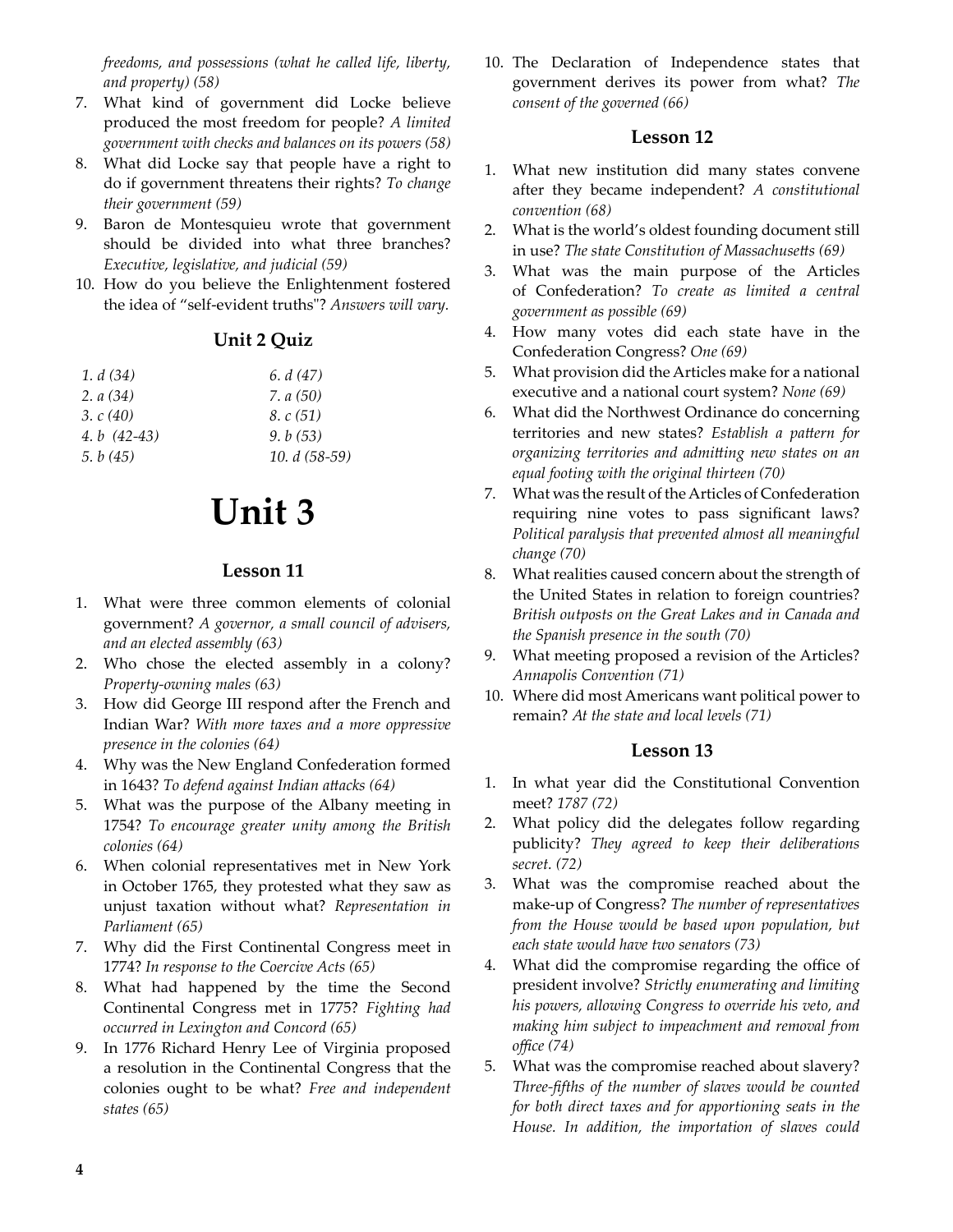*continue for twenty years, but then it could be ended at that point. (74)*

- 6. What did most Americans believe about the strength of the central government? *It should be strong enough to do what it needed to do, but not so strong that it threatened the rights and freedoms of the states and of individual Americans. (75)*
- 7. What is the meaning of the term "delegated powers"? *The idea that a government does not have unlimited powers but only those powers that are specifically delegated to it. (77)*
- 8. Explain how the Constitution separates powers in relation to the military. *The president is the commander in chief, but Congress has the power to declare war. (77)*
- 9. What have the newspaper articles James Madison, Alexander Hamilton, and John Jay wrote to encourage that the Constitution be adopted come to be called? *The Federalist* or *The Federalist Papers* (78)
- 10. What are the four reasons the lesson lists to explain why the Constitution has been successful? *The framers tried to create a document that would continue to work in changing circumstances; they tried to make the will of the people paramount and to limit the powers of government; they based it on ideals of fairness and equality; it has flexibility and can be amended when needed. (79)*

#### **Lesson 14**

- 1. What did the Founding Fathers want and expect to be a vital part of American life? *Acknowledgment and worship of God (80)*
- 2. Freedom of religion is guaranteed in which amendment to the Constitution? *The First Amendment (81)*
- 3. Describe the role of religion in the founding of the United States. *America was founded on belief in God, but the founders did not want an officially established religion. (80-81)*
- 4. What two principles did the new nation follow in matters of religion? *Religious freedom with no established religion, and an official, stated recognition of and dependence on God (82)*
- 5. What did Congress call for immediately after passing the First Amendment in 1789? *A day of thanksgiving to God (82)*
- 6. Where does the lesson mention that both Presidents Thomas Jefferson and James Madison attended church services? *In the chamber of the House of Representatives (82)*
- 7. What are some examples of the beliefs of the Founding Fathers? *Washington, Adams, and Jay were strong believers; Jefferson questioned orthodox*

*doctrines; Franklin was a skeptic and was sometimes immoral. (83-84)*

- 8. In what founding documents is God mentioned? *The Declaration of Independence and the Articles of Confederation (82)*
- 9. What did most people in the new nation believe about God? *Most believed in the God of the Bible; few were Deists or atheists. (84-85)*
- 10. Which colony did Rogers Williams found with the purpose of having more complete religious liberty? *Rhode Island (83-84)*

### **Lesson 15**

- 1. The Preamble of the Constitution states that American government begins with whom? *The people (86)*
- 2. How does the Preamble express the idea of a covenant? *It is a solemn commitment among the people and between the people and those who serve in government.(86)*
- 3. How many of the writers of the Constitution were immigrants or descendants of immigrants? *All of them (87)*
- 4. How did the Constitution form a more perfect union? *By creating a stronger government than existed under the Articles of Confederation (87)*
- 5. How did the Constitution establish justice? *It called for a national system of courts not previously provided for in the Articles of Confederation. (88)*
- 6. Why did the Constitution need to ensure domestic tranquility? *A civil society needs domestic order. (88)*
- 7. What is the meaning of the phrase "provide for the common defense"? *Defense of the homeland (88)*
- 8. What is the meaning of the phrase "the general welfare"? *What will help the people as a whole, not specific groups (89)*
- 9. What two specific applications have been made of the Preamble's reference to "our posterity"? *To suggest that abortion affects our posterity, and to encourage wise environmental policy (89)*
- 10. The people of one generation have what responsibility to those who come after them? *Answers can vary, but the lesson mentions to teach, guide, and bless them. (90)*

### **Unit 3 Quiz**

| 1. $f(65)$  | 6. j $(73)$ |
|-------------|-------------|
| 2. b $(65)$ | 7. c (78)   |
| 3. i (69)   | 8. h (81)   |
| 4. a (69)   | 9. d $(86)$ |
| 5. e (71)   | 10. $g(89)$ |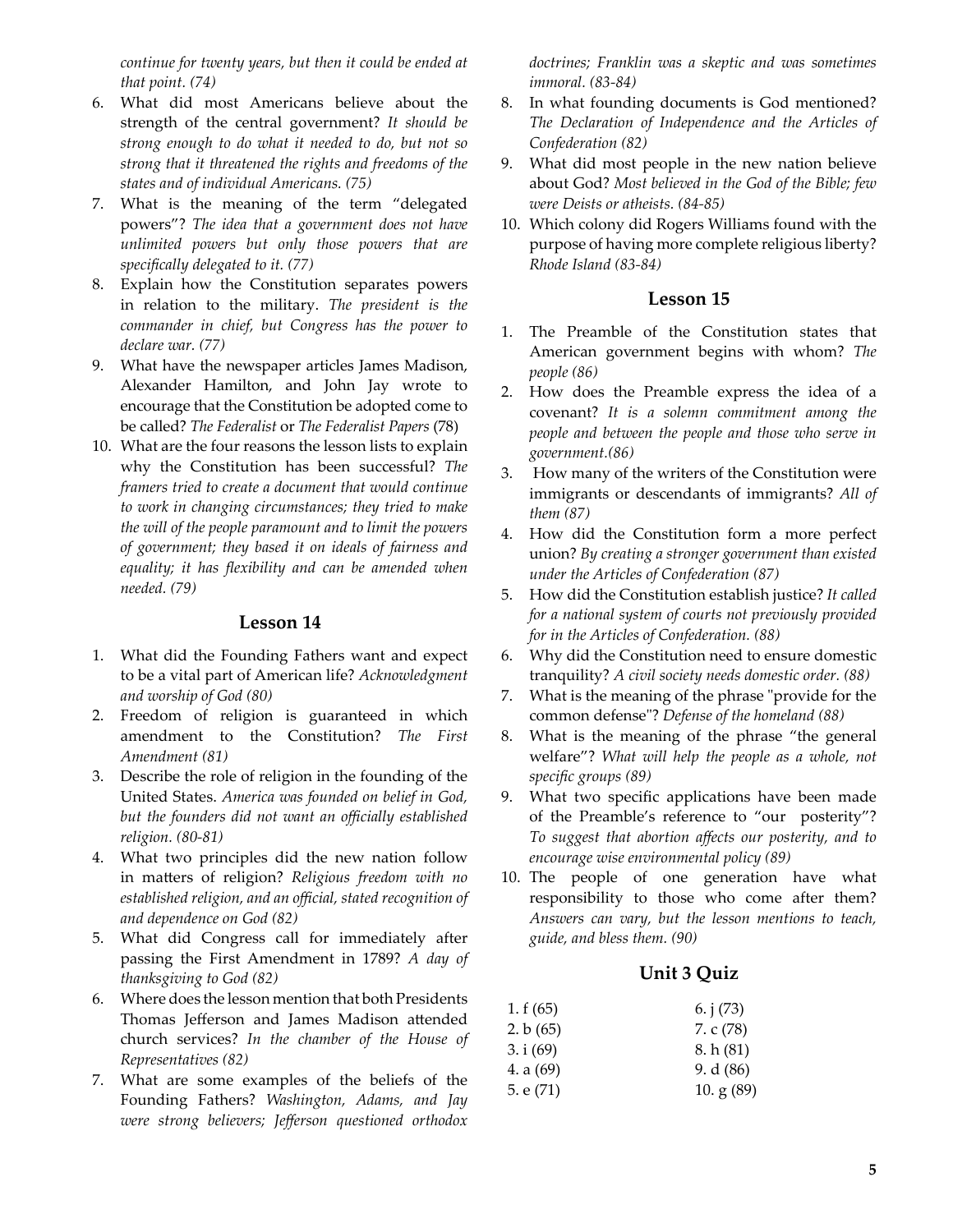### **Unit 4**

### **Lesson 16**

- 1. Why is such a large portion of the Constitution devoted to Congress? *Because it was the closest to and most representative of the people and the most important and most powerful part of the new national government (93)*
- 2. What are the constitutional qualifications for serving in the House? *25 years old, a citizen for seven years, a resident of the state he or she represents (94)*
- 3. What is the length of a congressman's term in office? *2 years (94)*
- 4. How is a House seat filled that is made vacant by death or resignation? *The governor calls a special election (94)*
- 5. The number of congressmen a state sends to the House of Representatives is based on what? *Population (95)*
- 6. The permanent size of the House of Representatives is how many members? *435 (95)*
- 7. What is apportionment and how often does reapportionment take place? *The process of determining how many congressmen each state has, based on the census results; every ten years after the U.S. census is taken (95-96)*
- 8. Who is responsible for drawing the district lines for a state? *The state legislature (96)*
- 9. What is gerrymandering and what is the origin of the term? *Drawing oddly-shaped district lines for political advantage; a district created in Massachusetts while a Governor Gerry was in office (97)*
- 10. Name at least two guidelines that Congress and the courts have established for how legislatures should pursue redistricting. *Answers may include two of these: Districts should have as even a population distribution as possible; be contiguous; have compactness; maintain community identity (97)*

### **Lesson 17**

- 1. Why is the Senate considered the upper house of Congress? *It has fewer members; senators serve sixyear terms (100)*
- 2. What are the constitutional qualifications for serving in the Senate? *Thirty years old, an American citizen for nine years, a resident of the state he represents (100)*
- 3. Why is the Senate considered to be a continuing body? *Only one-third of the Senate is up for re-election every two years. (100)*
- 4. How were senators chosen in the original Constitution? *By state legislatures (100)*
- 5. How did this change on a national basis? *With the Seventeenth Amendment, although many states had moved toward it already (101-102)*
- 6. How has the popular election of senators affected the power of state legislatures? *It has meant less political power for state legislatures at the national level. (102)*
- 7. What is the most common way for a Senate seat to be filled when it is made vacant by death or resignation? *The governor appoints someone to fill the seat until the next congressional election. (102)*
- 8. What is meant by the advice and consent role of the Senate? *Approving treaties and presidential appointments (103)*
- 9. Does the president have the right to remove an appointee without the Senate's approval? *Yes (103)*
- 10. What is a recess appointment? *An appointment that the president makes while Congress is in recess (103- 104)*

- 1. In what two ways is the word Congress used in American government? *America's two legislative bodies and a particular two-year period in which Congress meets (105)*
- 2. The meetings of Congress in a given year are called a what? *Session (105)*
- 3. In the original Constitution, when did Congress convene; and what are the modern dates for the convening of Congress and the president's inauguration? *Congress originally convened on the first Monday in December (105); now Congress convenes on January 3 and Inauguration Day is January 20 (106)*
- 4. When does a lame duck session of Congress occur? *The period between an election and when the new Congress begins (106)*
- 5. What happens when a senator or a representative requests a quorum call? *If a senator makes a quorum call, senators must come to the Senate chamber; if a representative makes a quorum call, representatives must come to the House chamber.(107)*
- 6. What publication reports the proceedings of the House and the Senate? *Congressional Record* (108)
- 7. What did C-SPAN begin telecasting in 1979? *Proceedings of the U.S. House of Representatives (108)*
- 8. Define franking privilege. *A congressman's privilege of sending mail at government expense (109)*
- 9. When Congress votes itself a pay raise, when can it go into effect? *After the next election (109)*
- 10. When is a senator or representative immune from being arrested? *While attending a session of Congress or while going to or returning from such sessions (110)*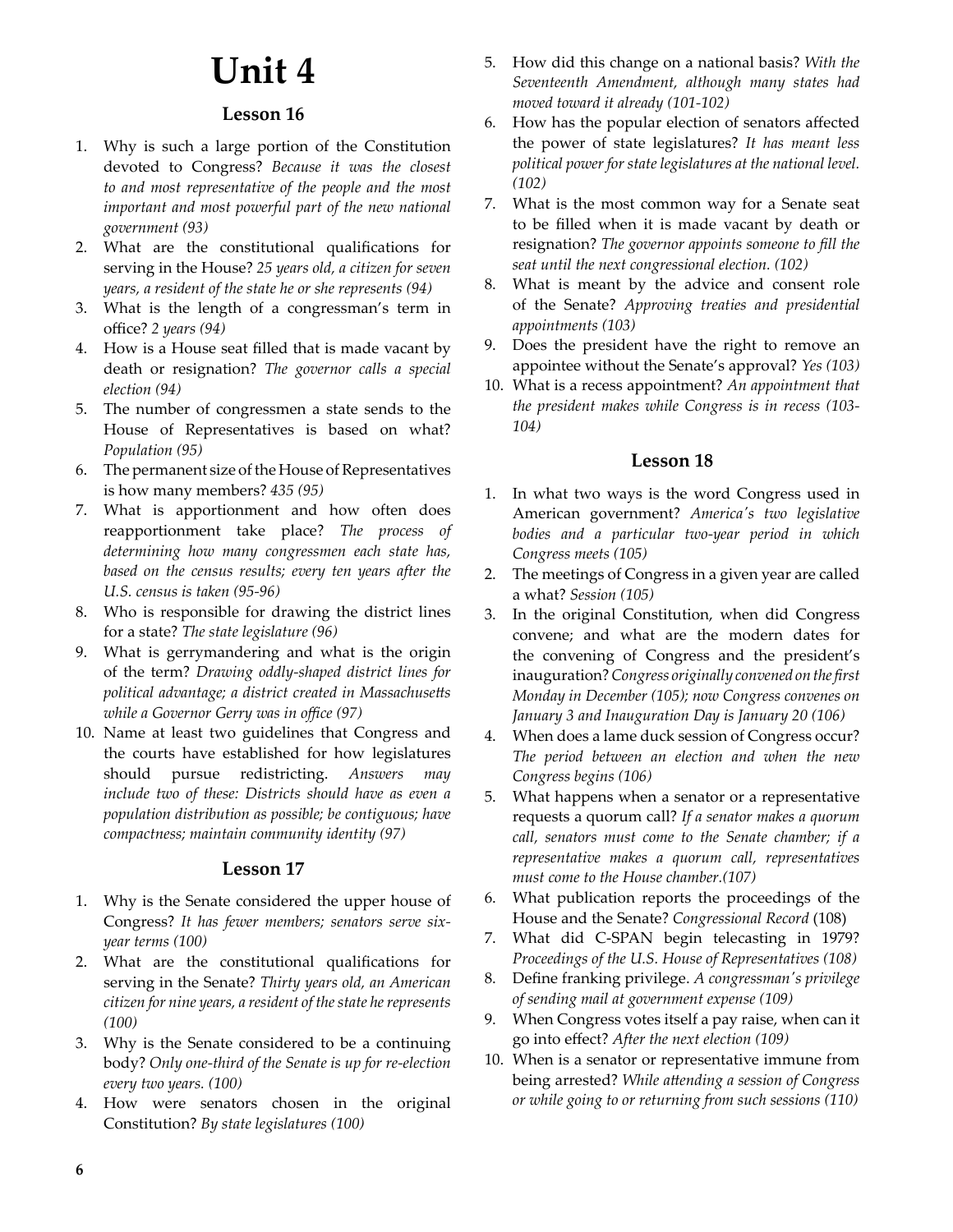- 1. Why is it unusual for a salaried or wage-earning man or woman to be elected to Congress? *They usually don't have the time or money to conduct a long campaign. (112)*
- 2. What is a safe seat? *A House or Senate seat in which one political party almost always wins (113)*
- 3. What is a freshman member of Congress? *A senator or representative who is serving his first term (113)*
- 4. Define term limits. *A maximum number of terms or years that an elected official can serve (113)*
- 5. What is the most obvious work that a senator or congressman does? *Consider and vote on legislation on the chamber floor (114)*
- 6. Name two things a senator or congressman might do for a constituent. *Help with a problem involving a federal agency; provide passes to the visitor gallery if the constituent is planning to visit Washington (115)*
- 7. What is a junket? *An international trip (115)*
- 8. What is a congressional delegation trip? *Several members of Congress traveling together (115)*
- 9. What former president sold his extensive library to Congress? *President Thomas Jefferson (116)*
- 10. Where must applicants for official copyright send copies of their work? *Library of Congress (116)*

### **Lesson 20**

- 1. What type of faction or group did many of the Founding Fathers fear? *Political parties (117)*
- 2. Early representatives and senators who favored a strong central government took what name? *Federalists (117)*
- 3. Those who favored limiting the central government and who promoted the power of the states took what name? *Republicans 117)*
- 4. What two political parties that formed before the Civil War continue to be the most powerful today? *Republicans and Democrats (118)*
- 5. Name the four political party leaders in the House and Senate. *Majority leader and minority leader and their assistants the majority whip and the minority whip (118)*
- 6. How is the speaker of the House chosen? *He or she is elected at the beginning of every new Congress. (118)*
- 7. Who is the official president of the Senate? *The vice president of the United States (119)*
- 8. What office did the framers of the Constitution create to preside in the Senate in the absence of the vice president? *The president pro tempore (119)*
- 9. What do House and Senate committees do? *Study bills, conduct investigations, and hear testimony. (120)*
- 10. Who chooses all of the committee chairmen? *The majority party (122)*

### **Unit 4 Quiz**

| 1. c $(95)$    | 6. b $(106)$   |
|----------------|----------------|
| 2. b $(95-96)$ | 7. d (109-110) |
| 3. d $(97)$    | 8. c (113)     |
| 4. a $(100)$   | 9. a $(115)$   |
| 5. c $(103)$   | 10. c $(119)$  |

### **Questions on** *Mornings on Horseback*

Answers to the first three questions should total at least one page. None of these questions involve "right or wrong" answers. Our suggested answers to questions 1 and 3 give possible themes and main points for their answers, but the student should have written at greater length than these answers.

- 1. What are other influences in Theodore Roosevelt's life that we did not mention in the literary analysis? *Other influences on Theodore Roosevelt include: his Harvard years; his first wife and later her loss; his father's role in politics; his involvement with his father's and his own efforts on behalf of the poor; his friends in the West; other answers possible*
- 2. What influences in Theodore Roosevelt's life can you relate to? How do similar influences impact your life? *Answers will vary.*
- 3. List five values of Theodore Roosevelt's family that you think shaped him into a passionate leader. *Possible answers include: hard work, commitment, duty toward the less fortunate, intellectual curiosity, loyalty, willingness to initiate/take action; other answers possible*
- 4. Student is to write a one-half to one page summary and review of *Mornings on Horseback.*

### **Unit 5**

- 1. Where must revenue bills originate? *The House (125)*
- 2. What four steps does the clerk perform when a representative puts a bill in the hopper or when a senator hands a bill to the clerk or makes a formal announcement to introduce it? *Assigns it a number, labels it with the name of the sponsor(s), sends it for printing, and lists it in the Congressional Record. (125)*
- 3. What are the four forms that legislation may take? *A bill, a joint resolution, a concurrent resolution, a simple resolution (126)*
- 4. What is the difference between an authorization bill and an appropriation bill? *An authorization bill establishes a program, while an appropriation bill assigns funding for the program. (126)*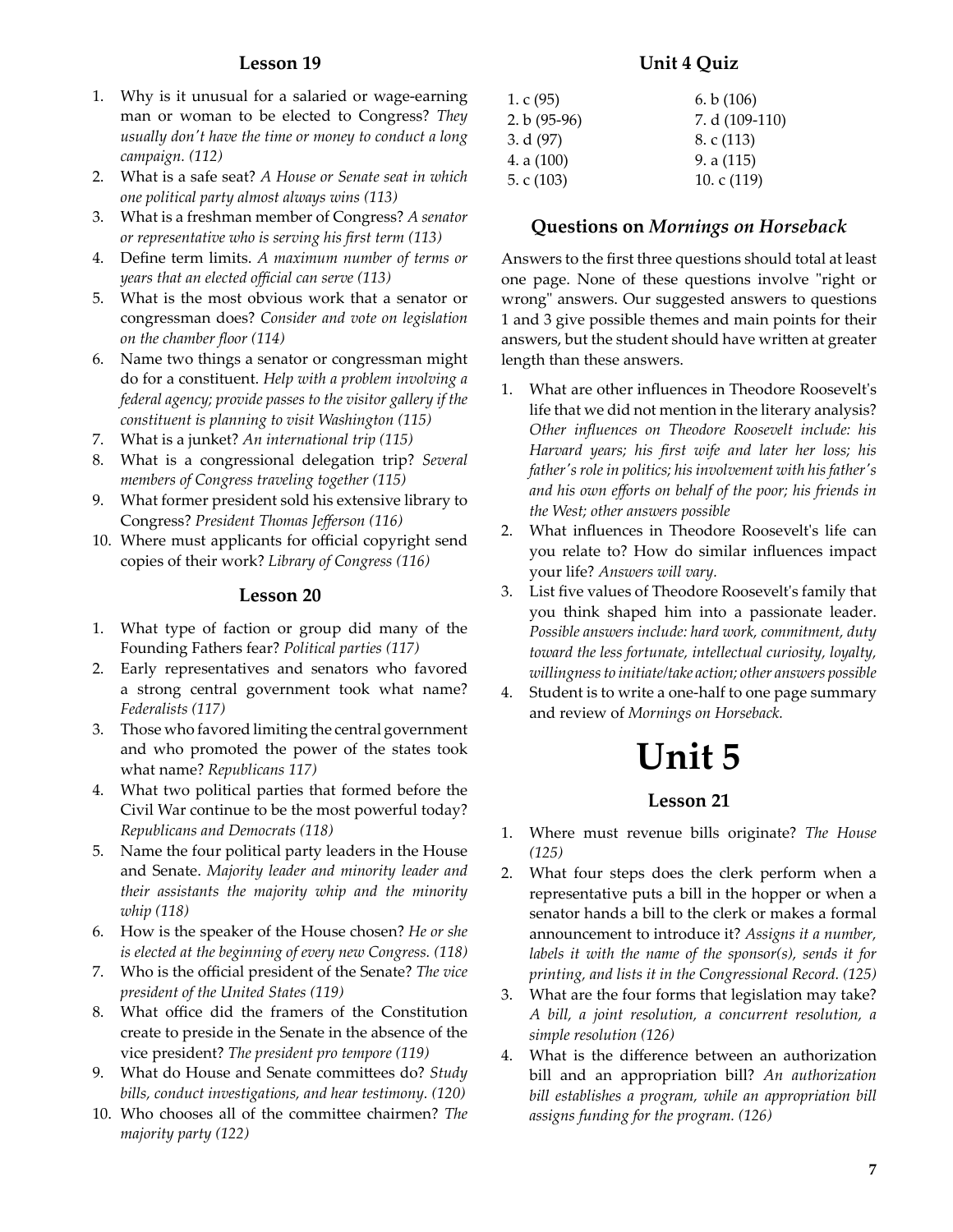- 5. Give two examples of programs Congress considers to be mandatory. *Social Security, Medicare (127)*
- 6. Who has the most power in deciding which bills a committee will consider? *The committee chairman (127)*
- 7. What happens in a markup session? *Committee members go over every aspect of a bill and mark it up with proposed changes. ((128)*
- 8. What does it mean for a bill to be "voted out"? *A majority of a committee has approved it and it goes to the entire House or Senate (128)*
- *9. Who are lobbyists and what do they do? Lobbyists are representatives of groups. They seek to influence laws and policies. (128)*
- 10. If you could work as a lobbyist in Washington, what group would you want to represent? *Answers may vary.*

- 1. Name three ways that one of the houses of Congress can vote on a bill. *Voice vote, physically go to different sides of he chamber, roll call ( 131)*
- 2. When either the House or the Senate passes a bill, what happens next? *It goes to the other chamber where the entire process begins again. (133)*
- 3. Where does a bill go if the second chamber makes any amendments to it? *A conference committee (133)*
- 4. What is a conference committee and what happens there? *A conference committee is made up of members of both houses. They come up with a final version which must be voted on again by both houses. (133)*
- 5. What happens when a bill passes in the same form in both the House and the Senate? *Congress sends it to the president. (133)*
- 6. What is a filibuster? *An attempt by a minority of senators to delay action by holding the Senate floor and talking (133)*
- 7. What is cloture? *A rule that allows for a vote to end a debate (134)*
- 8. What is an unfunded mandate? *A law that requires states and localities to do something but does not provide funds for them to carry it out (135)*
- 9. How do political observers use the terms right and left when describing citizens who are conservative or liberal? *A person who is conservative and defends traditional ways is said to be on the right; a person who favors change from traditional ways is said to be on the left (135)*
- 10. What are the three options that a president has when Congress passes a bill and sends it to him? *(1) To sign it, (2) to veto it and return it to Congress, (3) a pocket veto, which is to hold it for ten days without signing it (135-136)*

### **Lesson 23**

- 1. What are duties and imposts? *Taxes on items being imported into the country (137)*
- 2. Give three examples of items an American may have to pay an excise tax on when they purchase them. *Answers will vary but may include: tobacco, the manufacture of alcoholic beverages, jewelry, expensive boats (137-138)*
- 3. What is the difference between the terms annual budget deficit and national debt? *When the federal government spends more than it takes in through revenues in a given year, this creates an annual budget deficit; the accumulation of deficits over the years has created the national debt. (139)*
- 4. In what realms is Congress authorized to regulate commerce? *With foreign nations, among the states, and with Indian tribes (139)*
- 5. What body has the power to declare war? *Congress (139)*
- 6. Why must military appropriations last no more than two years? *The framers of the Constitution did not want to fund a standing army that could be a threat to domestic or international peace (140)*
- 7. What are state militias now called? *National Guard (140)*
- 8. What federal district does Congress govern? *The District of Columbia (141)*
- 9. What major role has the Supreme Court played in relation to the "Necessary and Proper" clause? *Deciding whether laws Congress has passed are within the bounds of its constitutional authority. (142)*
- 10. Who makes up the federal bureaucracy? *Unelected officials and employees who work in the federal government (142)*

- 1. What did the Constitution forbid before 1808? *Congress could not ban the slave trade before 1808. (143)*
- 2. What is a writ of habeas corpus? *A statement by an arresting authority telling why a person is being held (144)*
- 3. What president suspended writs of habeas corpus in the name of maintaining order? *Abraham Lincoln (144)*
- 4. What is a bill of attainder? *A law that declares a person to be guilty without giving him a trial (144)*
- 5. What is an ex post facto law? *A law declaring an act to be a crime after it has already happened (144)*
- 6. What amendment changed the taxes that Congress could impose? *Sixteenth Amendment (144)*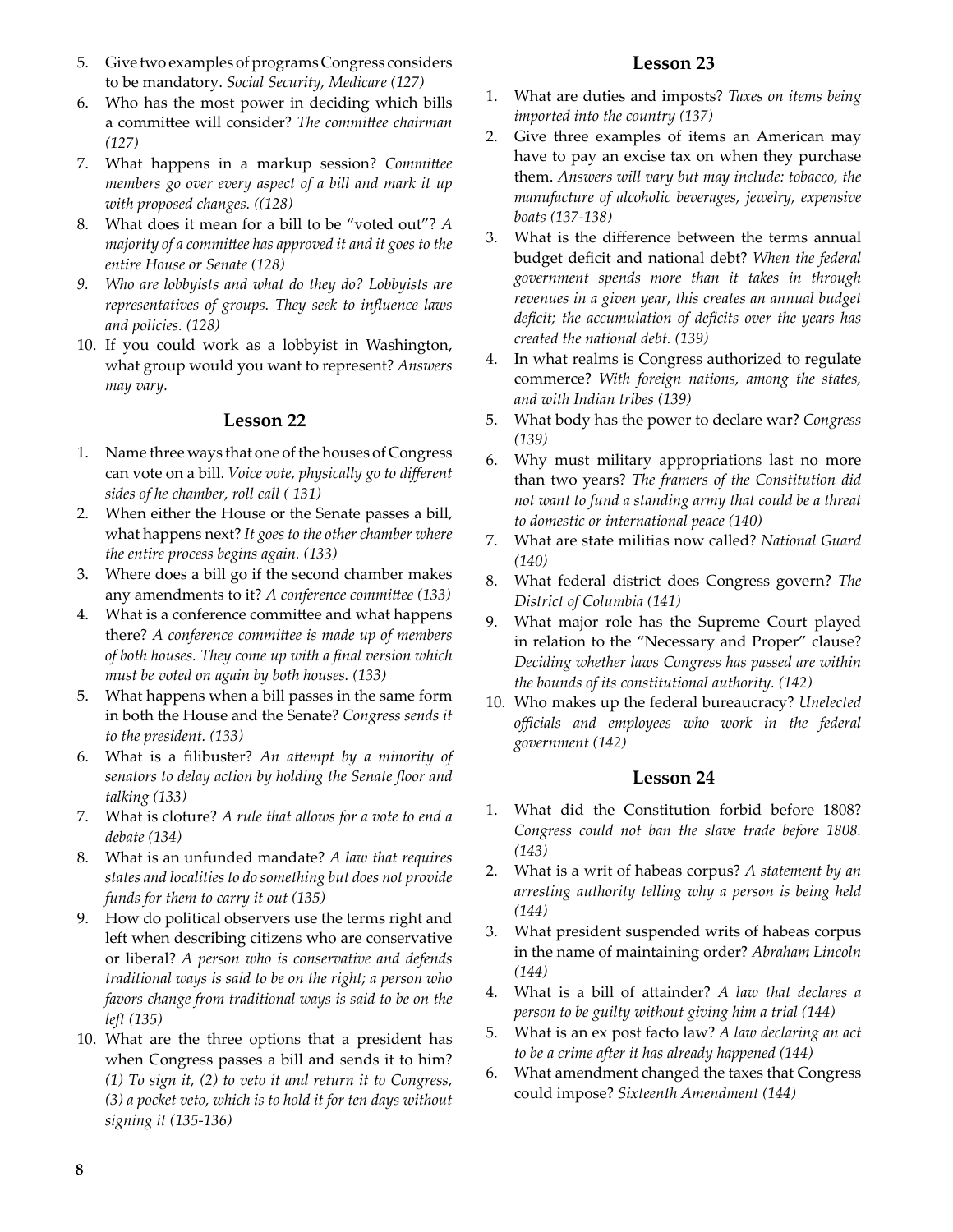- 7. What must happen before any money can be spent from the federal treasury? *Congress must enact specific appropriations (145)*
- 8. Why did the framers of the Constitution forbid office holders to accept gifts, titles, offices, or money from foreign rulers or states? *They saw the problems associated with these practices in Europe and they wanted those in government not to become beholden to foreign powers. (145)*
- 9. What limitation does the Constitution place on states in regard to money? *States may not coin money or print paper money (145)*
- 10. What limitation does the Constitution place on states in regard to foreign governments? *States may not make a treaty with a foreign government, or engage in war (unless invaded or threatened by a foreign power and then only until the national government can respond). (145)*

- 1. What does the term impeachment mean? *To accuse of wrongdoing (147)*
- 2. The Constitution's framers were familiar with the impeachment found where? *The British Parliament (147)*
- 3. What is the role of the House in an impeachment case? *The House brings articles of impeachment by a simple majority vote. (148)*
- 4. What is the role of the Senate in an impeachment case? *The Senate sits as the jury in an impeachment trial. (148)*
- 5. What does the phrase "high crimes and misdemeanors" mean? *This is a matter of debate. Some say it means any indictable offense, while others say it means wrongdoing specifically related to the office being held. (148)*
- 6. What is the limit of penalty for being found guilty of impeachment charges? *Removal from office and disqualification from holding any other public office (148)*
- 7. What kind of officials have been impeached or investigated for impeachment? *Presidents, a senator, a Cabinet member, federal judges, an associate justice of the Supreme Court (148)*
- 8. What was the result when the Senate tried President Andrew Johnson after the House impeached him? *The Senate fell one vote short of the two-thirds majority needed to convict him. (150)*
- 9. What president was impeached in connection with how he handled an investigation into his immorality? *President Bill Clinton (150)*
- 10. What did President Richard Nixon do to avoid being impeached? *He resigned as president. (151)*

### **Unit 5 Quiz**

| 1. $f(125)$       | 6. b $(139)$ |
|-------------------|--------------|
| 2. $e(126)$       | 7. i (139)   |
| 3. $\dot{1}(126)$ | 8. $g(144)$  |
| 4. a (133)        | 9. $c(150)$  |
| 5. $h(133)$       | 10. $d(148)$ |
|                   |              |

### **First Government Exam — Units 1-5**

| 1. $d(11)$       | 7. $f(15)$  | 13. $m 45$   | 19. $o(125)$ |
|------------------|-------------|--------------|--------------|
|                  |             |              |              |
| 2. $g(100)$      | 8. $c(103)$ | 14. s (40)   | 20. $q(86)$  |
| 3. $\dot{1}(71)$ | 9. e (95)   | 15. $t(65)$  | 21. $w(9)$   |
| 4. $a(3)$        | 10. $h(65)$ | 16. $r(126)$ | 22. $y(13)$  |
| 5. $b(81)$       | 11. $n(53)$ | 17. $k(34)$  | 23. u (150)  |
| 6. $i(106)$      | 12. $p(51)$ | 18. 1 (139)  | 24. v (119)  |
|                  |             |              | 25. $x(133)$ |

### **Unit 6**

- 1. What are the qualifications in the Constitution for becoming president? *Thirty-five years old, a natural born citizen, and a resident in the U.S. for at least fourteen years (155)*
- 2. What is the difference between a primary and a caucus? *Primaries are statewide elections overseen by state election officials; caucuses are local meetings overseen by a political party. (156)*
- 3. Who is appointed at state conventions? *Delegates to the national party conventions (156)*
- 4. What two main things are decided upon at a national party convention? *A party platform and nominee for president and vice president (156-157)*
- 5. What is the intended purpose of the Presidential Campaign Fund? *To limit the influence of money in presidential campaigns (157)*
- 6. What was the original plan for how the electoral college was to work? *Each elector was to vote for two people. The person who got the most votes would be president; the person with the second-highest total would become vice president. (158)*
- 7. How did the 1800 election show the weakness of this approach? *Jefferson and Burr got the same number of votes, even though Burr was the vice presidential candidate. The House had to decide the election. (158- 159)*
- 8. How did the Twelfth Amendment change the system? *Electors vote separately for president and vice president.(159)*
- 9. What do critics say about the electoral college? *At times it has defeated the will of the majority of voters. (161)*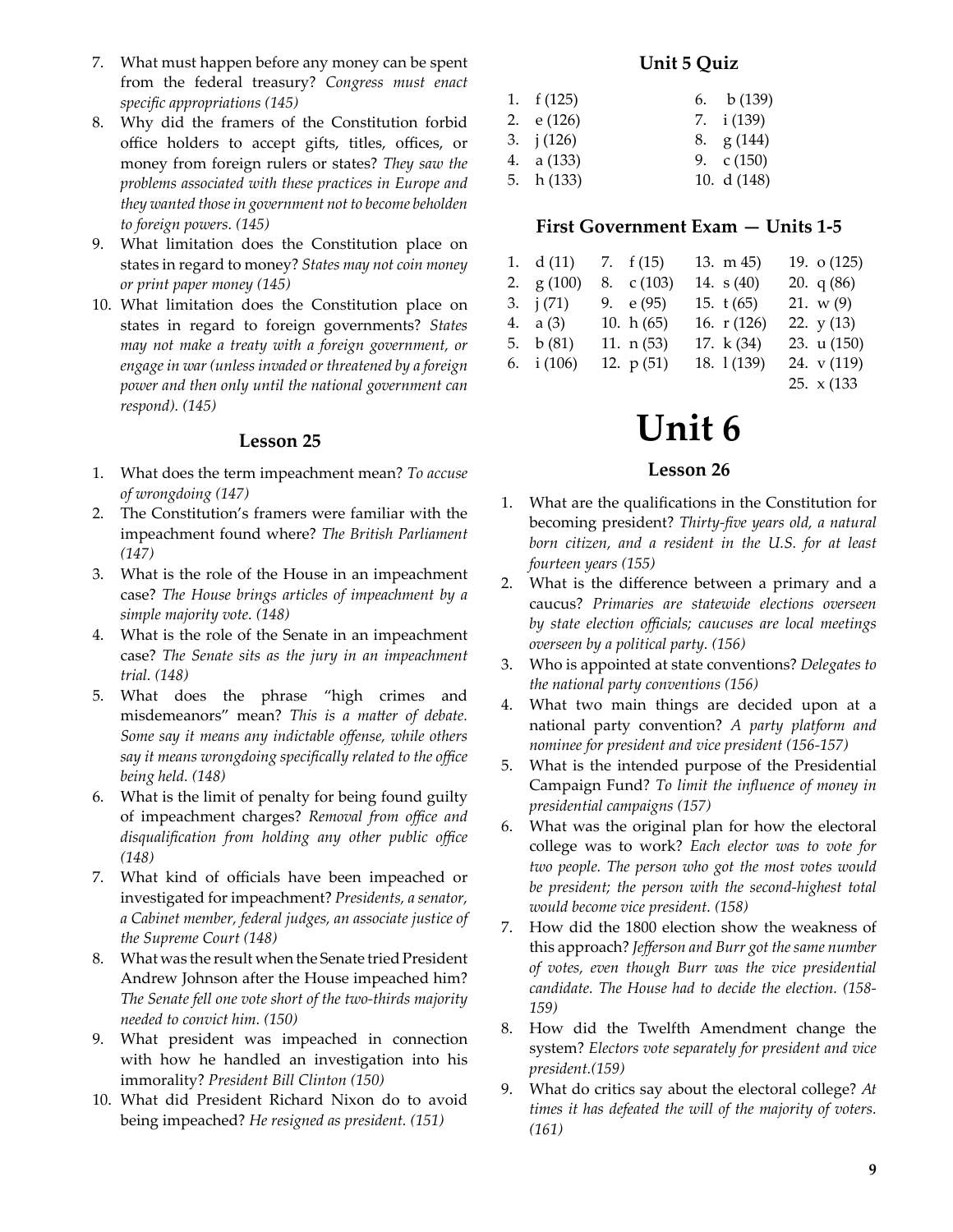10. What do supporters of the electoral college say? *It maintains the importance of the states; it can provide a clear winner even if no candidate receives a majority of votes; it maintains the two-party system and usually prevents third parties from influencing the election. (161)*

### **Lesson 27**

- 1. What is the average age of a president at the time of taking office? *About 54 years and 11 months (162)*
- 2. What fraction of presidents have served in the military? *About half (163)*
- 3. What phrase did George Washington add when he took the oath of office? *"So help me God" (164)*
- 4. What was the salary set for the president as of 2016? *\$400,000 per year (165)*
- 5. About how often between 1841 and 1963 did a president die in office? *About every twenty years (166)*
- 6. What was a big question when William Henry Harrison died and John Tyler took the office? *Was Tyler really president or only acting president? (167)*
- 7. Who is next in the line of succession after the vice president? *Speaker of the House (167)*
- 8. What prompted adoption of the Twenty-Fifth Amendment in 1967? *The death of John Kennedy and a vacancy in the vice presidency for fourteen months. (167)*
- 9. What provision does this amendment have for a president being disabled? *The president can notify the speaker of the House and the president pro tempore of the Senate; or the vice president and a majority of Cabinet heads can notify them. If there is any disagreement, Congress must decide the issue. (168)*
- 10. How often has a vice presidential vacancy been filled by a nomination by the president? *Twice (168)*

### **Lesson 28**

- 1. Why is civilian oversight of the U.S. armed forces important? *So that a powerful standing army is not answerable only to itself and in a position to compete with the civil government. (169)*
- 2. How is the war-making authority of the federal government an example of the separation of powers? *Congress has the power to declare war, but the operation of the armed forces is under the oversight of the president. (169)*
- 3. How many times has Congress declared war? *Five times (169)*
- 4. What did the Tonkin Gulf Resolution authorize the president to do? *To use military force to support South Vietnam and other countries with whom the U.S. had treaty obligations (170)*
- 5. In recent times, how has Congress authorized the president to deploy troops? *Authorizations for Use of Military Force (AUMF) (170)*
- 6. What law did Congress pass to limit a president's ability to deploy troops? *The War Powers Act (170)*
- 7. What U.N. action prompted President Truman to send American troops into Korea in 1950? *A United Nations Security Council resolution* (172)
- 8. What was significant about the targets of attack authorized by the passing of the AUMF in 2001? *For the first time, a congressional resolution named organizations and persons in addition to nations as legitimate targets of attack. (173)*
- 9. What are two types of documents that a president might sign with leaders of other countries? *Treaties and executive agreements (174)*
- 10. What is the term that describes the president's role in carrying on diplomatic relations with other countries? *Head of state or chief of state (173)*

- 1. How many federal civilian employees work in the executive branch? *Over 2.66 million* (175)
- 2. Once Congress establishes a program is it easy or difficult to end it? *Extremely difficult (176)*
- 3. How is the Pendleton Civil Service Act a doubleedged sword? *It protects federal employees from being fired for political reasons, but also makes it difficult to fire them for incompetence. (176)*
- 4. What is the size of the president's personal and official staff? *About 4000 (176)*
- 5. Which president created the Executive Office of the President? *Franklin Roosevelt (176)*
- 6. What three-member panel reports, reviews, and makes recommendations about the economy? *Council of Economic Advisers (177)*
- 7. What body, made up of the vice president and some Cabinet officers, advises the president on foreign relations and other matters regarding safety for our country? *National Security Council (177)*
- 8. What tool can a president use to implement an agenda without waiting for Congress? *Executive order (178)*
- 9. How might a president's agenda affect the way federal laws are executed? *Federal laws that pertain to a president's agenda might take priority with increased enforcement, while enforcement of other laws might be lessened. (179)*
- 10. What power of the president might be considered judicial? *Presidential pardon (180)*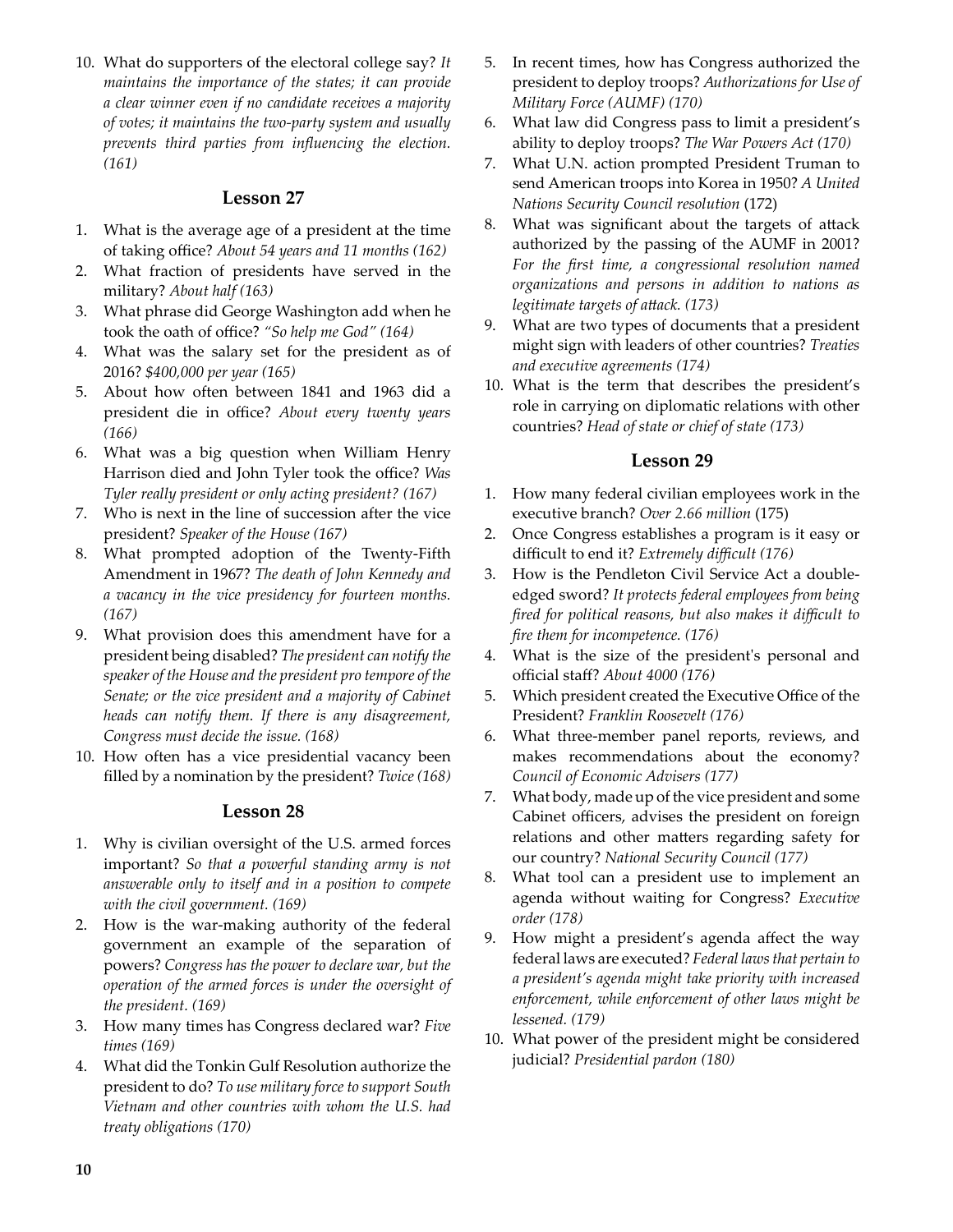- 1. What happens when there is no majority in the electoral college? *The House of Representatives selects the president. (181)*
- 2. How do the president and Congress work together to create laws? *The president recommends legislation. Congress passes laws. (181)*
- 3. What are the roles of Congress and the president in concerning war? *Congress declares war, while the president is commander in chief of the military forces (181)*
- 4. What can Congress and the president do when Congress sends the president legislation he does not approve? *The president can veto legislation passed by Congress, but Congress can override a veto by a twothirds majority. (181)*
- 5. How has the initiative for legislation changed since the first years of the country? *At first the president was satisfied with simply enforcing what Congress enacted. From the time of Theodore Roosevelt, presidents have usually actively promoted their agenda. (182)*
- 6. What is the president's annual message to Congress? *The State of the Union address (183)*
- 7. What historic event in the mid-1800s resulted from a State of the Union address? *The California gold rush (183)*
- 8. What might a president do to help his proposals get passed in Congress? *Make speeches to influence public opinion, issue statements to the press, use his influence with individual members of Congress (184)*
- 9. What is the term for when Congress and the president are hardened in their opposition to each other? *Gridlock (185)*
- 10. What is the idea of a presidential line-item veto and what happened after Congress passed a law giving that power to the president? *It is the power of a president to veto certain portions of a law without vetoing the entire law. The Supreme Court struck it down. (186)*

### **Unit 6 Quiz**

| 1. b $(155)$    | 6. d $(170)$ |
|-----------------|--------------|
| 2. d $(156)$    | 7. $c(178)$  |
| 3. $\int (167)$ | 8. $c(181)$  |
| 4. d $(164)$    | 9. $a(183)$  |
| 5. b $(169)$    | 10. $a(180)$ |

### **Questions on** *The Autobiography of Calvin Coolidge*

Answers to the first three questions should total at least one page. None of these questions involve "right or wrong" answers. Our suggested answers here give possible themes and main points for their answers, but the student should have written at greater length than these answers.

- 1. Why do you think the perception of Coolidge is so different from how he reveals himself in this book? *He was not flashy, so people tend to ignore him. People are quick to make assumptions. People do not give a lot of attention to what he actually thought or said. He is overshadowed by more dramatic presidents and administrations. People who don't say much are often misjudged. Other answers possible.*
- 2. What contrasts do you see between Coolidge and the popular mindset of the 1920s? *Coolidge was conservative, content with a simple life, trying to do his duty, interested in serving others. The 1920s are known for excess, the accumulation of wealth, the pursuit of the flashy, sophisticated, and fast-paced life. Other answers possible.*
- 3. What messages other than the ones we listed do you think Coolidge wanted the reader to take away? *Belief in God and respect for the Bible. Hard work brings rewards. Greatness requires sacrifices. There is much joy in the simple life. Other answers possible.*
- 4. Student is to write a one-half to one page summary and review of *The Autobiography of Calvin Coolidge.*

### **Unit 7**

- 1. The Constitution mentions heads of executive departments. What term do we use for that group of people today? *The Cabinet* (189)
- 2. What department handles our relations with other countries? *State Department (190)*
- 3. Who was America's first secretary of State? *Thomas Jefferson (190)*
- 4. What are the two common ways that average Americans interact with the state department? *Passports and visas and travel advisories (190)*
- 5. What was the Marshall Plan? *A plan proposed by Secretary of State George Marshall to fund the rebuilding of Europe after World War II (191)*
- 6. What department oversees the economic life of the nation? *Treasury Department (191)*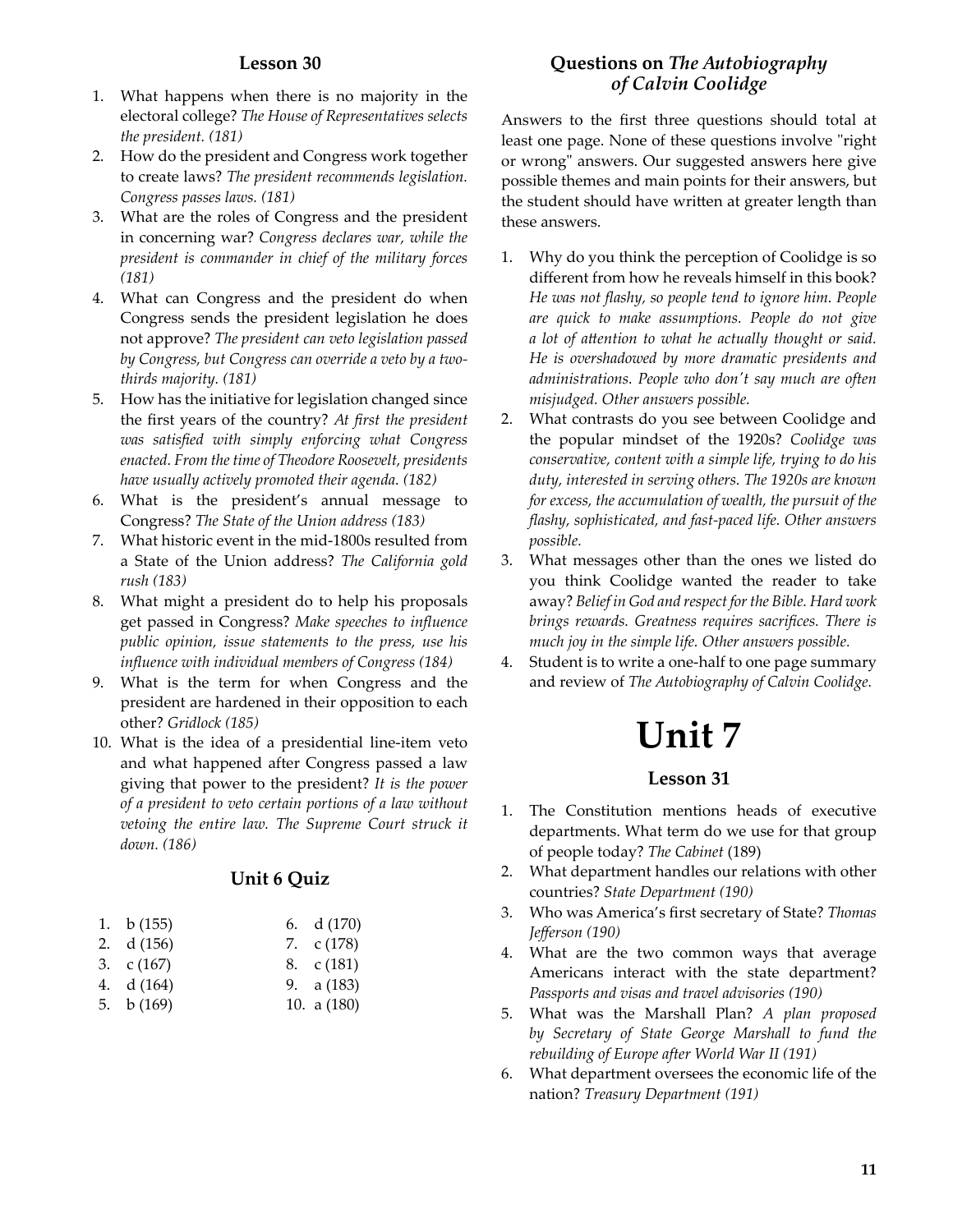- 7. What two entities does the Treasurer of the United States oversee? *The U.S. Mint and the Bureau of Engraving and Printing (191)*
- 8. What agency collects taxes within the United States? *The Internal Revenue Service (191)*
- 9. What was the original name of the Defense Department under George Washington? *War Department (192)*
- 10. The highest ranking members of the U.S. military are called what? *Joint Chiefs of Staff (193)*

- 1. What is the title given to the head of the Justice Department? *Attorney General (194)*
- 2. Who serves as the government's representatives before the U.S. Supreme Court? *Solicitor general and his assistants (194)*
- 3. What do the letters FBI stand for and what is the responsibility of this agency within the Department of Justice? *Federal Bureau of Investigation. It investigates threats of terrorism and foreign intrigue against the country and alleged violations of federal law. (195)*
- 4. What are the main functions of the Interior Department? *Protecting the country's environment, developing of our natural resources, and managing national parks (196)*
- 5. What is the purpose of the Bureau of Indian Affairs? *Maintain the federal government's relations with over 500 tribes (196)*
- 6. What is a controversial aspect of the Interior Department's responsibilities? *Management of federal mineral reserves—whether to protect them or to allow private companies to develop them (196)*
- 7. What does the Department of Agriculture do to food that U.S. farmers produce and that importers bring into the country? *Inspects and grades it (197)*
- 8. What agency within the Department of Agriculture administers the 4-H program? *Cooperative Extension Service (197)*
- 9. What is a controversial area regarding work of the Department of Agriculture? *Farm subsidies and price supports (197)*
- 10. Define parity. *Parity is the minimum price farmers receive which is based on the price farmers received in a good previous year adjusted for inflation. (198)*

### **Lesson 33**

- 1. What does the Commerce Department gather and publish? *Census data (200)*
- 2. What is the purpose of the National Institute of Standards and Technology? *To establish accurate*

*weights and measures and make sure businesses follow these standards. (200)* 

- 3. What are the purposes of the National Oceanic and Atmospheric Administration? *Issue weather forecasts, disseminate weather data, and conduct research in the seas and skies. (200)*
- 4. What is the main mission of the Labor Department? *To protect the rights of American workers (200)*
- 5. Why did Congress create the Department of Housing and Urban Development? *To help people have safe, affordable housing and to help cities have more attractive and functional downtowns (201)*
- 6. What is the belief behind HUD's mission of encouraging home ownership? *That people who own their homes will maintain their property and have a major investment that will help them financially. (202)*
- 7. List the nicknames of the three federally-chartered investment corporations involved in helping more money be available for home mortgages. *Fannie Mae, Freddie Mac, and Ginnie Mae (202)*
- 8. How is HUD involved in making rental property more available to the poor? *It provides rent subsidies to apartment owners who rent to low income families. (202)*
- 9. What is an infrastructure? *The basis or foundation upon which a system operates (203)*
- 10. What percentage of highway construction costs does the federal government pay? *Up to 90%. (204)*

- 1. What federal department accounts for about onefourth of federal spending? *Department of Health and Human Services (205)*
- 2. What are Medicare and Medicaid? *Medicare funds health care for elderly Americans; Medicaid helps states pay for health care for low-income families (205)*
- 3. Who is the surgeon general? *The head of the Public Health Service (206)*
- 4. What situation in the 1970s preceded the creation of the Energy Department? *The Arab oil embargo and the resulting energy crisis (206)*
- 5. What special interest group did politicians try to please by the creating the Department of Education? *National Education Association (NEA) (206)*
- 6. How has the Department of Education changed the oversight of the field of education? *The federal government is involved in an area where states had sovereignty for many decades. (206-207)*
- 7. What are some examples of benefits provided to military veterans? *Health care, mortgage loans, education benefits, pensions (207-208)*
- 8. What disaster prompted a rearranging of the federal government in 2001? *The September 11 terrorist attacks. (208)*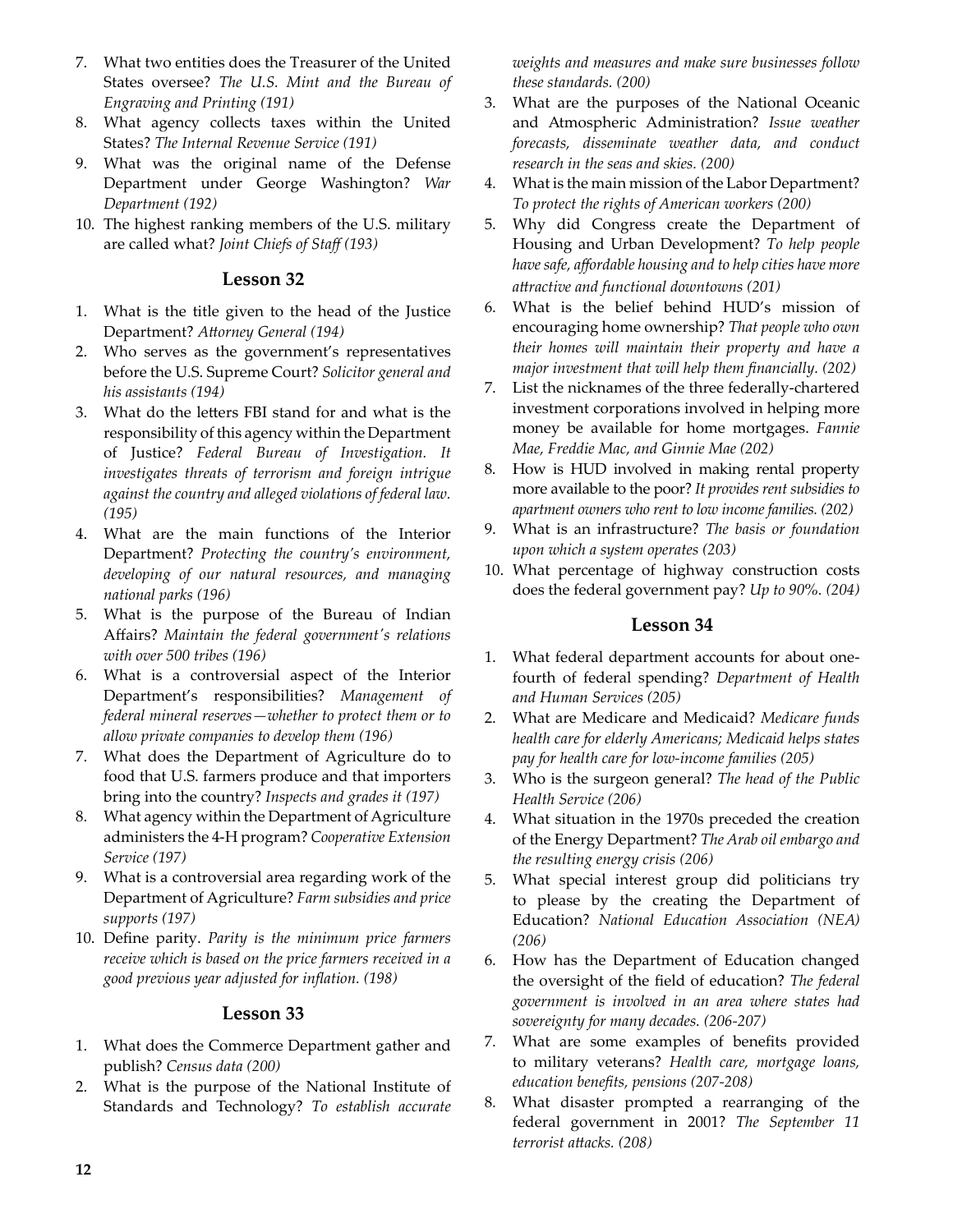- 9. What are some agencies now in the Department of Homeland Security that had once been in other departments? *Secret Service, Coast Guard, Customs Service, Immigration and Naturalization, and FEMA (208-209)*
- 10. What agency leads the federal government's response to natural disasters? *Federal Emergency Management Agency (FEMA) (209)*

- 1. What independent agencies are under the oversight of Congress? *Library of Congress, Government Printing Office, Government Accountability Office (210)*
- 2. What was the first independent agency created by Congress? *Interstate Commerce Commission (210)*
- 3. What is America's central bank? *The Federal Reserve System (211)*
- 4. What independent agency insures the deposits that people have in banks? *Federal Deposit Insurance Corporation (FDIC) (211)*
- 5. What independent agency provides start-up loans for new businesses? *Small Business Administration (211)*
- 6. What three kinds of benefits does Social Security provide? *Retirement, disability, and survivor benefits (213)*
- 7. What independent agency oversees America's national space exploration program? *National Aeronautics and Space Administration (213)*
- 8. What is the function of the Central Intelligence Agency? *Finding out information that the government needs to maintain our security. (213)*
- 9. What independent agency maintains America's historic documents? *The National Archives and Records Administration (213)*
- 10. Give four examples of semi-private government corporations mentioned in Lesson 35. *Tennessee Valley Authority (TVA), United States Postal Service (USPS), National Railroad Passenger Corporation (Amtrak), Conrail (215-216)*

### **Unit 7 Quiz**

|  | 1. $e(189)$ |  | 6. $g(202)$ |
|--|-------------|--|-------------|
|--|-------------|--|-------------|

- 2. i (190) 7. d (205)
- 3. h (194) 8. f (208)
- 4. b (196) 9. c (211)
- 5. j (200) 10. a (215)

### **Unit 8**

### **Lesson 36**

Define each term:

- 1. Magistrate—*Official who has limited judicial authority to issue search warrants, set bonds, and hear initial pleadings from suspects (220)*
- 2. Bond money (bail money)—*Money to guarantee a suspect will not run away if released and will appear at future court proceedings (220)*
- 3. Grand jury—*A specially-called group of private citizens who decides if there is enough evidence to justify holding a trial (221)*
- 4. Indict—*To formally charge with a crime (221)*
- 5. Plea bargain—*To plead guilty or to give testimony or some other concession in exchange for a lesser sentence (221)*
- 6. Acquittal—*Being found not guilty (221)*
- 7. Pre-trial discovery—*Period before the trial when lawyers gather evidence and interview witnesses and other people who might testify (222)*
- 8. Peremptory challenge—*An attorney's rejection of a potential juror without giving a reason (223)*
- 9. Parole—*When authorities release a convicted person from jail, but continue to monitor his activities to make sure he does not continue illegal activity (223)*
- 10. Appeals court—*A court which decides if there was a problem with the trial in the lower court and if the verdict should be upheld or if the case should go back to the lower court (223)*

- 1. What country's legal system was the primary basis for the American system? *England (225)*
- 2. What court did the Constitution establish? *Supreme Court (226)*
- 3. What other federal courts has Congress created? *District courts, circuit courts of appeal, and specialty courts (226)*
- 4. How are federal judges placed on the bench? *Nominated by the president and confirmed by the Senate (226)*
- 5. How long may federal judges serve? *For life, with good behavior (226)*
- 6. In 2016 what was the salary of the Chief Justice of the Supreme Court? *\$260,700 (227)*
- 7. What is the difference between criminal law and civil law? *Criminal law involves crimes against the people in general; civil law involves disputes between two individuals or parties (227)*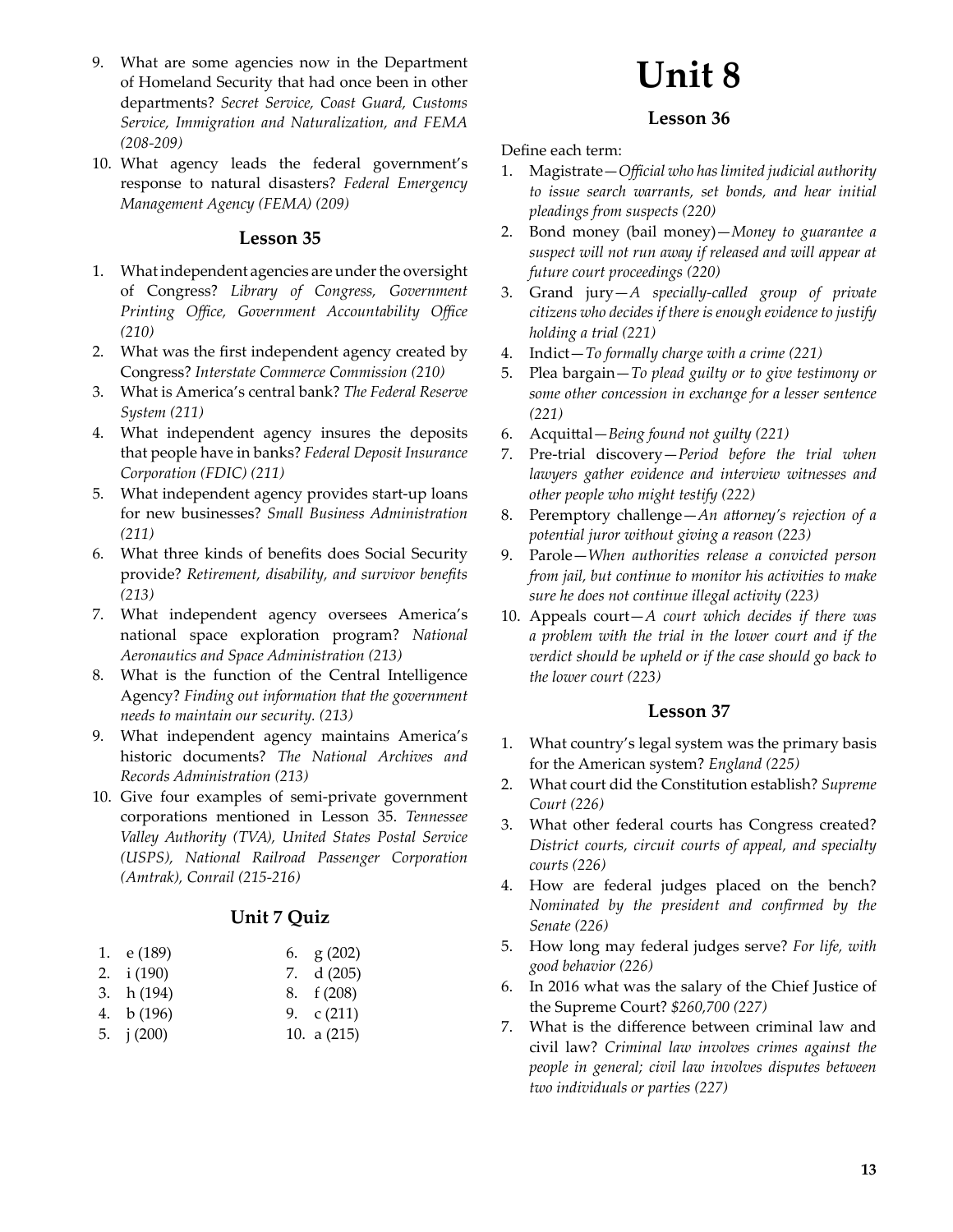- 8. Why do federal courts hear cases involving ambassadors, ministers, and consuls? *The framers did not want the representatives of foreign governments harassed by state courts. (228)*
- 9. How is treason defined? *Making war against the United States or giving aid and comfort to the enemy (229)*
- 10. How many treason trials have taken place in the United States? *About 30 (230)*

- 1. What is the lowest court of the federal legal process? *District courts (231)*
- 2. What Senate committee holds hearings when a president nominates a federal judge? *The Senate Judiciary Committee (231)*
- 3. How has politics affected Senate confirmation of judges? *When the Senate majority is of a different party from the president, the Senate sometimes stalls the president's nomination and the office is left vacant for a long time (231)*
- 4. What are four kinds of specialty federal courts? *Court of International Trade, federal bankruptcy courts, Court of Federal Claims, U.S. Tax Court (232)*
- 5. The losing party in a federal district court case can appeal the verdict where? *A federal circuit court of appeals (233)*
- 6. Who heard appeals of cases in federal courts before Congress established the federal appeals court system? *Supreme Court justices (233)*
- 7. How many justices usually hear a case in a federal circuit court of appeals? Three (234)
- 8. What courts hear appeals cases involving the military and veterans? *Court of Appeals for the Armed Forces, Court of Appeals for Veterans' Claims (234)*
- 9. What is a senior federal judge? *A semi-retired judge (235)*
- 10. Where can parties who have lost their appeals in the federal circuit courts of appeal file a further appeal? *With the Supreme Court (235)*

### **Lesson 39**

- 1. Why can it be said that the members of the U.S. Supreme Court are the most powerful persons in the federal government? *Their decisions cannot be reversed except by a constitutional amendment or a later Supreme Court ruling; a decision can wipe longestablished laws off the books; our entire society can be changed by the decision of five persons; a justice can never be forced to retire. (236)*
- 2. How many persons sit on the Supreme Court? *Nine (236)*
- 3. What was the average age of justices when *Exploring Government* was published? *Seventy (236)*
- 4. Why are Supreme Court nominations so pivotal and so hotly debated? *The justices serve for long tenures, they play a pivotal role in the law, and both political parties want to control the Court. (237)*
- 5. What has come to be the primary function of the Supreme Court? *To determine whether federal and state laws are within the scope of the Constitution (238)*
- 6. About how many appeals of cases does the Supreme Court receive each year? *7000 (238)*
- 7. About how many of those cases does the Court accept? *100 (238)*
- 8. When does the Court's term begin? *The first Monday in October (239)*
- 9. What is the "conference handshake"? *Before appearing for a public session and when they begin their Friday conferences, each justice shakes the hand of every other justice to indicate they all share the same purpose. (239)*
- 10. What is the most important principle that guides the Court's deliberations? Stare decisis—*letting a precedent stand* (240)

- 1. What did Franklin Roosevelt propose doing after the Supreme Court struck down several laws? *To increase the number of justices on the Court to a maximum of fifteen (243)*
- 2. On what basis did the Supreme Court uphold the Social Security law in *Helvering v. Davis*? *They found the Social Security law to be constitutional under the "general welfare" clause of the preamble. (243)*
- 3. How did Supreme Court decisions during the Great Depression expand the areas in which Congress passed laws? *The Court upheld many New Deal laws.* (243)
- 4. What phrase came out of the *Plessy v. Ferguson*  decision that upheld racial segregation? *"Separate but equal" (243)*
- 5. Why did the Court rule in favor of Brown in the case of *Brown v. Board of Education*? *Segregated public schools violated the fourteenth amendment's guarantee of equal protection under the law. (243)*
- 6. How did the *Brown v. Board of Education* decision reverse *Plessy*? *It held that separate schools for African Americans and whites were inherently unequal. (243)*
- 7. In what case did the Court say that certain procedures and safeguards for accused persons had to be in place? *Miranda v. Arizona (244)*
- 8. Why did the Court rule in favor of Hobby Lobby in *Burwell v. Hobby Lobby Stores, Inc*? *The requirements of the ACA created an undue religious burden on the owners and the Hobby Lobby company. (245)*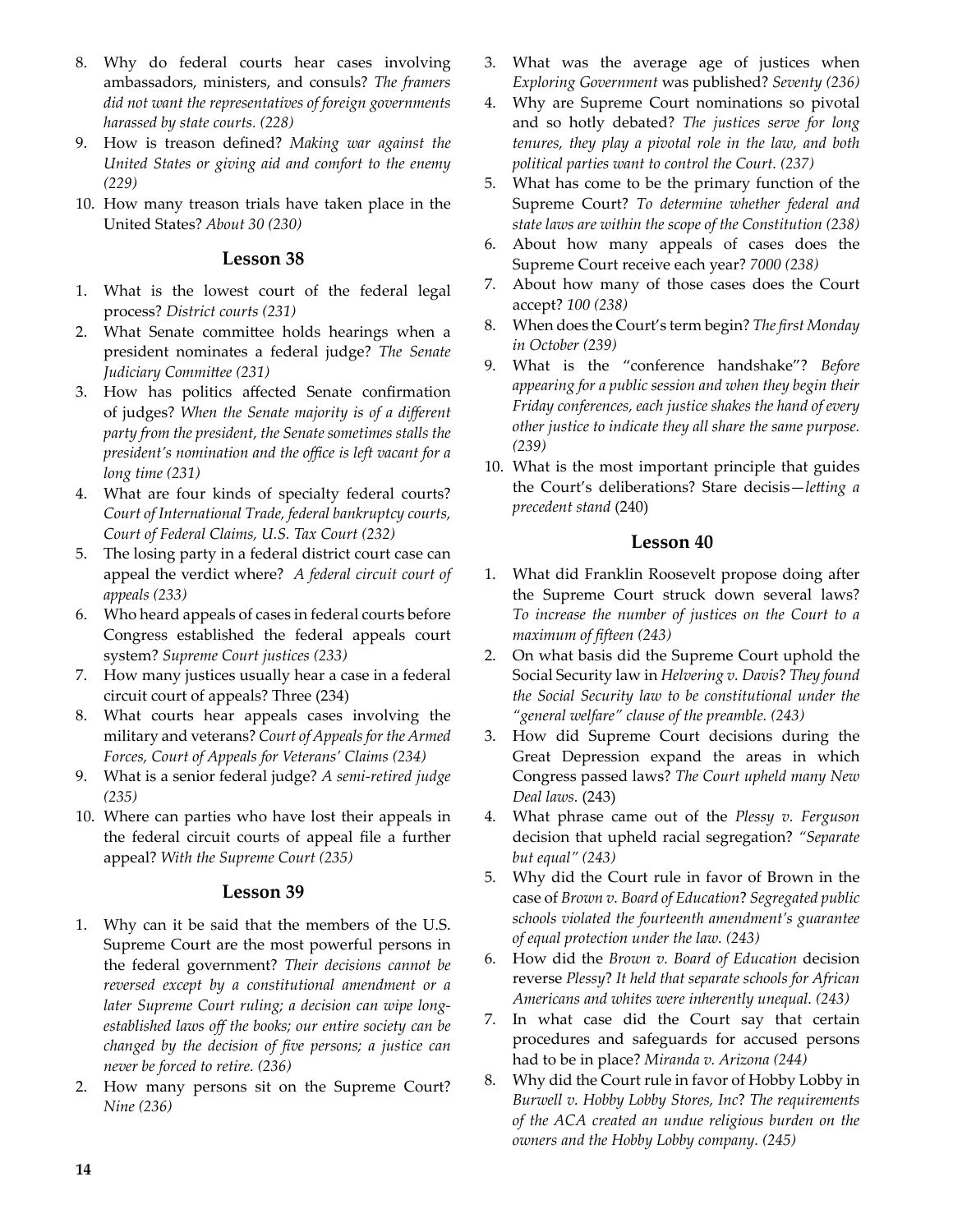- 9. What did the four dissenting justices say in response to the same-sex marriage case of *Obergefell v. Hodges*? *The majority engaged in judicial law-making by ruling on an issue the Constitution does not address and that marriage is a matter that should be left to the states (245)*
- 10. How do you think Christians should respond to Supreme Court decisions that challenge and demean the Christian faith? *Answers will vary.*

### **Unit 8 Quiz**

- 1. F Bail (or bond) money is money paid to guarantee a suspect will not run away and will appear at future court proceedings. (220)
- 2. T (221)
- 3. F The American legal system is largely based on that of England. (225)
- 4. T (226)
- 5. F The president nominates federal judges. (231)
- 6. F The loser in a federal district court can appeal the verdict to a U.S. circuit court of appeals. (233)
- 7. T (236)
- 8. T (240)
- 9. T (243)
- 10. F The Supreme Court ruling that set forth proper procedures for law enforcement to use with accused persons was *Miranda v. Arizona*. (244)

### **Unit 9**

### **Lesson 41**

- 1. What does it mean for a state to extend "full faith and credit" to the other states? *To recognize and not disallow the laws, records, and court actions of the other states (249)*
- 2. What are some limitations to the "full faith and credit" clause? *States do not have to follow the laws of other states; states can have their own standards of professional licensure. (250)*
- 3. What does the guarantee of privileges and immunities mean? *A state cannot discriminate against citizens of other states in terms of the legal rights and protection afforded to them. (250)*
- 4. What restrictions did the Constitution place on territories concerning their becoming states? *No new state could be formed within an existing state and no new state could be formed by joining two or more states or portions of states, unless Congress and the state legislatures involved agreed to it. (251)*
- 5. What document set the pattern for territories becoming states? *Northwest Ordinance (251)*
- 6. What condition did Congress place on Utah Territory before it could become a state? *Utah had to outlaw polygamy. (252)*
- 7. What provision in its state Constitution did Arizona Territory have to remove before it could become a state? *Arizona had to rescind its provision calling for the popular recall of judges. (252)*
- 8. What area of the country became a state in spite of the restrictions the Constitution placed on territories before they became states? *The counties in northwest Virginia that became West Virginia (252)*
- 9. List the five U.S. territories named in the lesson. *Guam, American Samoa, U.S. Virgin Islands, Puerto Rico, Northern Mariana Islands. (252)*
- 10. What form of government is guaranteed to the states? *Republican (253)*

- 1. The power to amend the Constitution rests where? *With the states (254)*
- 2. What majority of both houses of Congress must approve an amendment before Congress submits it to the states? *Two-thirds of both houses of Congress (254)*
- 3. What portion of the states must ratify an amendment before it becomes part of the Constitution? *Threefourths (254)*
- 4. What are the two most recent proposed amendments that did not receive enough state approval to become part of the Constitution? *The Equal Rights Amendment; an amendment proposing the rights of statehood for the District of Columbia (255- 256)*
- 5. Would you have supported the Equal Rights Amendment? Why or why not? *Answers will vary.*
- 6. What is the purpose of the supremacy clause? *The Constitution is the supreme law of the land, superceding both state laws and treaties (256)*
- 7. Why is an oath of office important? *There must not be any question regarding the loyalty of those who fill government positions. (256-257)*
- 8. Most people taking an oath for a federal position add what phrase to the oath of office? *So help me God. (257)*
- 9. Office holders in what three levels of government must take an oath or affirmation that they will uphold the Constitution? *Federal, state, local (256)*
- 10. How many states had to ratify the Constitution for it to take effect? *Nine (257)*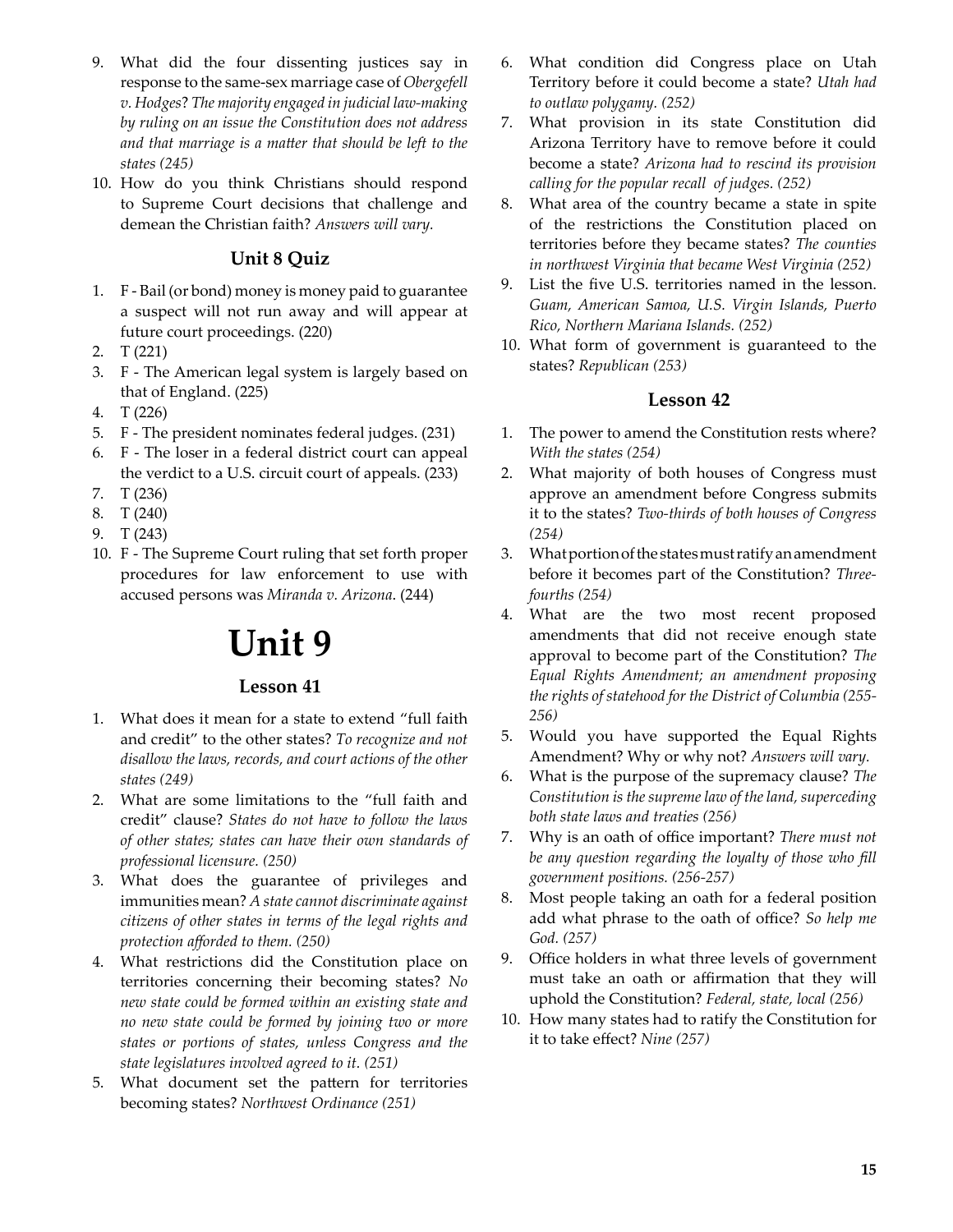- 1. What congressman edited proposals state conventions made and put them forward as twelve amendments for Congress to consider? *James Madison (258-259)*
- 2. What does the Bill of Rights limit? *The power and intrusiveness of the federal government. (259)*
- 3. What kinds of expression does the First Amendment not protect? *Libel, slander, and speech that presents a clear and present danger to national security or public safety (259)*
- 4. What agency did the federal government create to regulate broadcasting? *Federal Communications Commission (260)*
- 5. Do you believe that the federal government should regulate radio and television broadcasts? Explain your answer. *Answers will vary.*
- 6. What was the FCC's Fairness Doctrine? *Broadcast stations had to devote some time to a discussion of public issues and had to make a reasonable attempt to present varying viewpoints. (260)*
- 7. Why was the Fairness Doctrine dropped? *The FCC decided that the increasing number of cable and satellite broadcast outlets made the Fairness Doctrine obsolete. (261)*
- 8. In 1989 the Supreme Court declared an action to be protected as a First Amendment right. What was that action? *Burning an American flag (261)*
- 9. What is your opinion of that Supreme Court decision? *Answers will vary.*
- 10. What issues are raised when the Ku Klux Klan applies for a permit to hold a rally? *Officials usually approve the permit in the name of freedom of speech, but local governments can limit the place, time, and activities involved. Officials can schedule a public hearing if legitimate safety and security concerns are present. (261-262)*

### **Lesson 44**

- 1. What did Thomas Jefferson say about the importance of the right to own and use guns? *"No free men shall ever be debarred the use of arms." (263)*
- 2. What is the historical context for the second amendment? *European kingdoms routinely took guns away from the populace, which gave the government the upper hand. (263)*
- 3. Describe a twentieth century example of a government taking guns away from private citizens. *Adolph Hitler confiscated guns, including hunting rifles. (263)*
- 4. What is your personal position concerning gun control and the right to bear arms? *Answers will vary.*
- 5. What is the historical context for the Third Amendment? *The British practice of requiring colonists to house British troops. (265)*
- 6. Why is it important for every citizen, even those with criminal records, to be considered innocent of a crime until proven guilty? *Because someone could be accused falsely, the police or the justice system might feel pressure to obtain a conviction, or officials might bring the weight of the system to bear on an individual unfairly (265)*
- 7. Amendments Five through Eight protect the rights of whom? *People accused of a crime. (265)*
- 8. Do you believe that the death penalty is "cruel and unusual punishment"? *Answers will vary.*
- 9. What did Alexander Hamilton fear about the Bill of Rights? *He was afraid that government in the future might assume that if the Bill of Rights did not specifically list a particular right, the people did not have that right. (267-268)*
- 10. What does the Tenth Amendment say? *That powers not specifically delegated to the federal government by the Constitution nor specifically denied to the states by the Constitution remained with the states or the people (268)*

- 1. What did the Thirteenth Amendment do and which states did Congress require to ratify it? *It abolished slavery; the former Confederate states which wanted to be readmitted to the Union (269)*
- 2. What are the main provisions of the Fourteenth Amendment? *It defines citizenship on both the state and national levels and forbids states from denying anyone life liberty, or property without due process of law. (270)*
- 3. What did the Fourteenth Amendment forbid former federal and state office holders who had participated in the rebellion of the Confederacy from doing? *Holding office on either the federal or state level. (270)*
- 4. List two examples of ways states hindered African Americans from voting even after the Fifteenth Amendment became part of the Constitution. *Literacy tests and poll taxes (271)*
- 5. What political movement promoted the income tax as a way to generate government revenue and distribute wealth equally? *Progressive Movement (271-272)*
- 6. The only amendment ever to be repealed concerned the prohibition of what? *The production, sale, and transportation of alcoholic beverages (272)*
- 7. What is your opinion about Prohibition? *Answers will vary.*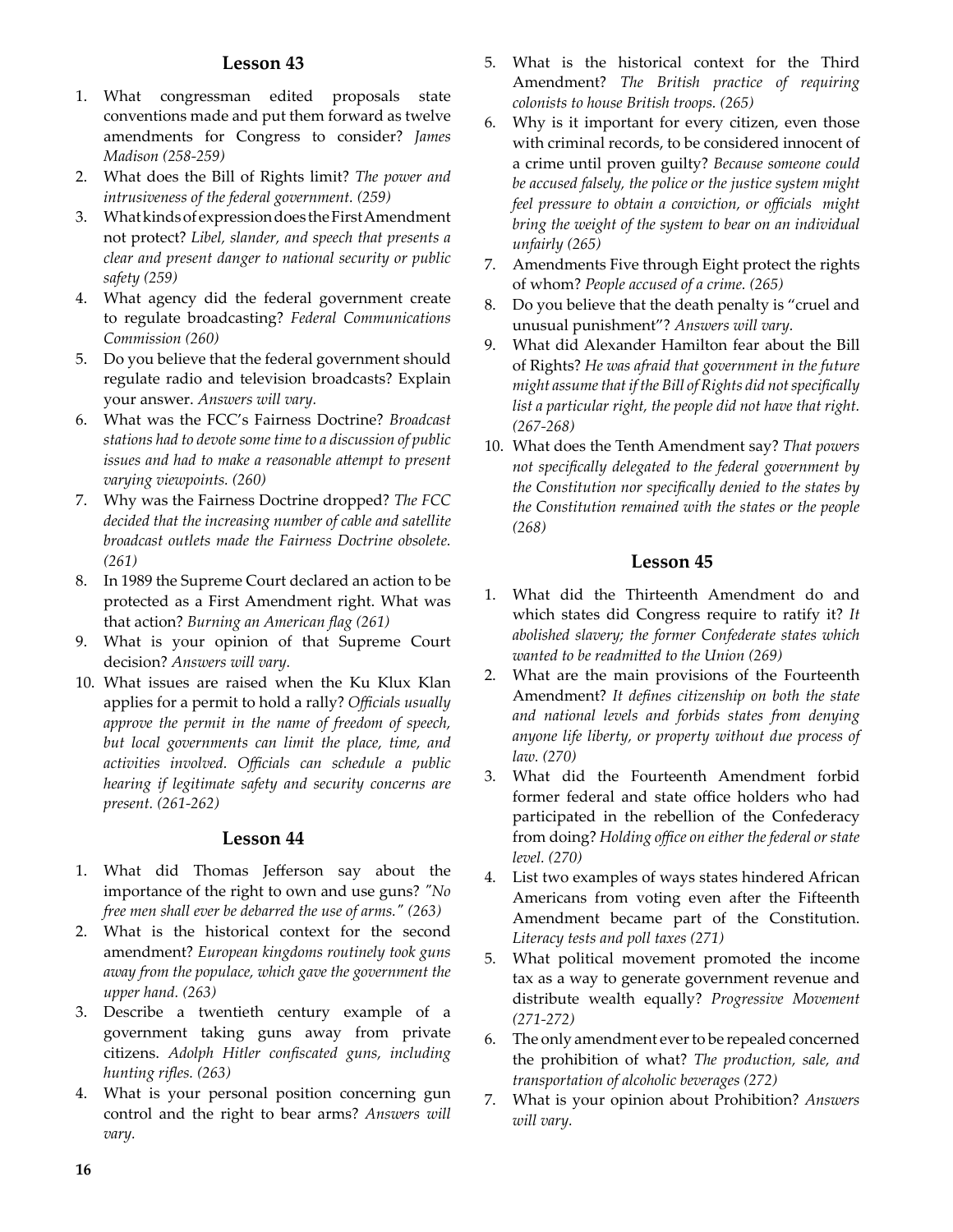- 8. Would you have supported or opposed the Nineteenth Amendment? Why or why not? *Answers will vary.*
- 9. What discriminatory practice did the Twenty-Fourth Amendment outlaw? *Poll tax (273)*
- 10. Which amendment passed more quickly than any other and what did it do? *Twenty-Sixth Amendment; lowered voting age to eighteen (273)*

### **Unit 9 Quiz**

| 1. $h(251)$ | 6. i (259)  |
|-------------|-------------|
| 2. $e(252)$ | 7. $d(265)$ |

- 3. j (254) 8. c (268)
- 4. a (256) 5. b (258-259) 9. f (272) 10. g (273

### **Unit 10**

### **Lesson 46**

- 1. Which level of government has the most authority about education issues? *State governments (277)*
- 2. In early state constitutions, why was most of the power vested in legislatures? *In reaction to negative experience with colonial governors appointed by the king (277)*
- 3. Which was the only original state to elect a constitutional convention? *Massachusetts (278)*
- 4. All state constitutions establish what three branches of government? *Executive, legislative, and judicial (278)*
- 5. Whom does every state constitution mention? *God (278)*
- 6. What are two times in American history when states had to write new constitutions? *After independence from Britain and after the Civil War (278)*
- 7. What are the major differences between state constitutions and the U.S. Constitution? *State constitutions are generally longer and have been amended or rewritten more frequently. (278)*
- 8. What state has the longest constitution at over 376,000 words? *Alabama (278)*
- 9. In almost all states, the legislature may place amendments before whom? *The voters (279)*
- 10. Are voters more likely to vote on amendments to their state constitutions or to vote to elect officials? *To elect officials (279)*

### **Lesson 47**

- 1. Where do state constitutions vest the law-making power of state governments? *In the legislature (281)*
- 2. What is every upper house in the state legislatures called? *State senate (281)*
- 3. State senators generally serve a term of how many years? *Four (281)*
- 4. State representatives generally serve a term of how many years? *Two (281)*
- 5. What is the most representative body in the world based on population? *New Hampshire House of Representatives (281)*
- 6. What is unusual about the Nebraska state legislature? *It has one house instead of two (and the elections are non-partisan). (282)*
- 7. How can citizens of some states bypass the typical legislative procedure to enact laws? *By mounting a petition drive to get a proposal on the ballot and then voting on that proposal in a referendum (283)*
- 8. What is the most obvious difference between sessions of state legislatures and sessions of Congress? *State legislature sessions are typically shorter and in a few cases less frequent (283)*
- 9. What issue did the Supreme Court cases *Baker v. Carr* and *Reynolds v. Sims* address? *Apportionment of state legislative districts* (285-286)
- 10. What do you think are the pros and cons of low pay for legislators versus high pay? *Answers will vary.*

- 1. Who is the chief executive of a state? *The governor (288)*
- 2. A governor serves as the head of what military organization? *National Guard (289)*
- 3. What official holds the number two position in most states? *Lieutenant Governor (290)*
- 4. How do length of term and the presence or absence of term limits affect the power of a governor? *Governors who can serve longer are able to exert more influence. (290)*
- 5. How does the length and frequency of legislative sessions affect the power of a governor? *The governor has more power when the legislatures meet less frequently and for shorter sessions. (290)*
- 6. What roles do governors fill that prepare them well for serving as president? *Overseeing a large bureaucracy, dealing with a legislative body, and trying to put forth a vision for what is best for the people. (291)*
- 7. Who are four recent governors who have gone on to become president? *Jimmy Carter, Ronald Reagan, Bill Clinton, George W. Bush (291-292)*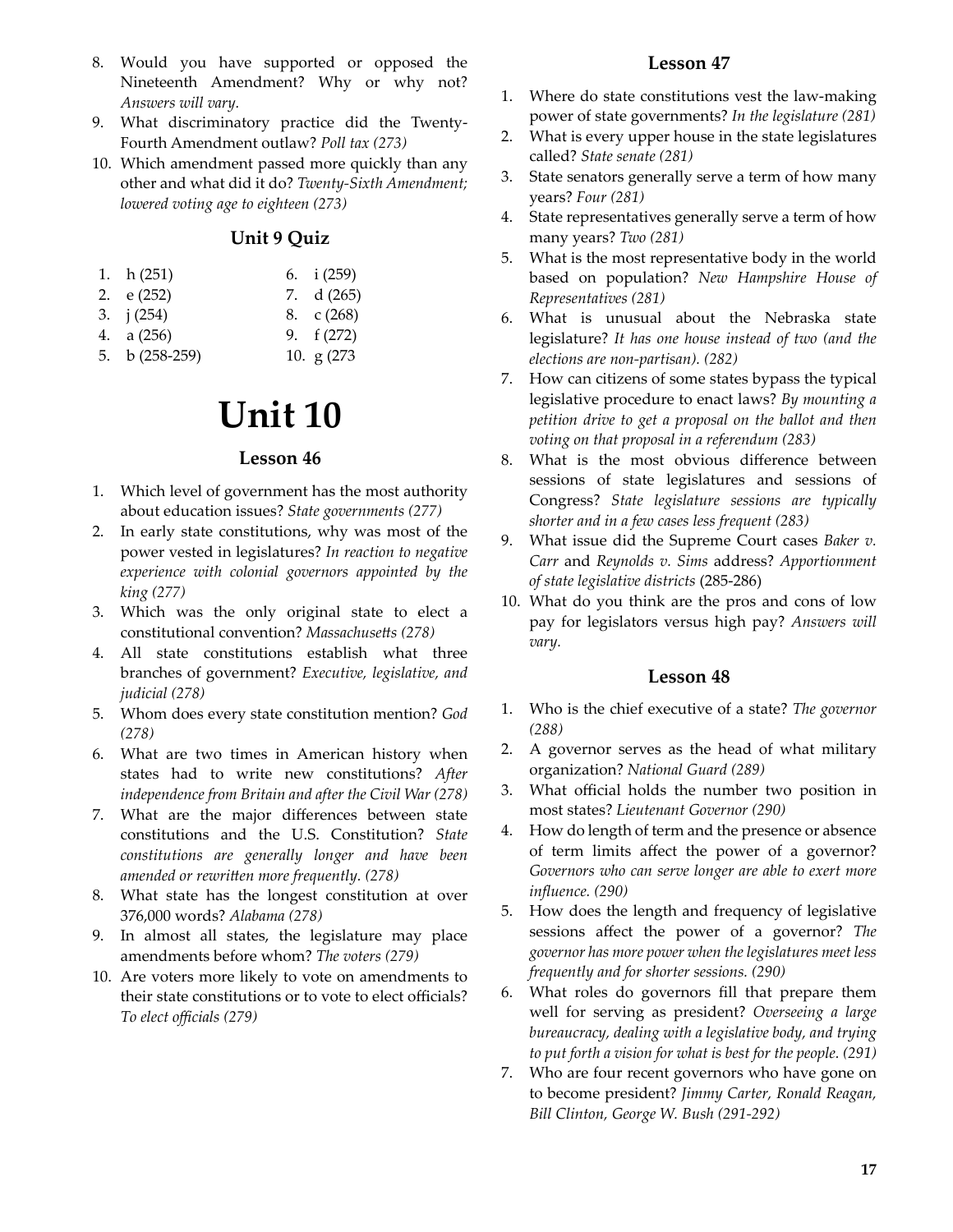- 8. How many terms had Jimmy Carter served as governor of Georgia before he became president of the United States? *One (291)*
- 9. Who was the first governor of Texas to win election to consecutive four-year terms? *George W. Bush (292)*
- 10. Do you think governors should have the ability to exercise a line-item veto? Explain your answer. *Answers will vary.*

- 1. What is meant by the term "red tape"? *Complicated channels of procedure (293)*
- 2. What is the job of the secretary of state of South Dakota? *Maintain official records, oversee elections, handle applications for business licenses (293)*
- 3. Who chooses department secretaries in South Dakota government? *The governor nominates them and the legislature confirms them (295)*
- 4. What South Dakota official examines how state government spends funds in order to assure the process is accurate and efficient? *State auditor (294)*
- 5. What is the role of the South Dakota Department of Corrections? *Manage state prisons and parole systems, guide juvenile offenders, and provide rehabilitation for offenders (295)*
- 6. What is the purpose of the South Dakota Department of Public Safety? *Oversee highway safety, driver licensing, homeland security, the state fire marshal, and other similar matters (295)*
- 7. What is the purpose of the South Dakota Department of Tribal Relations? *To provide services for the nine Native American tribes that live in the state and encourage positive relations between the tribes and other South Dakota residents. (296)*
- 8. The Texas state supreme court has final appellate jurisdiction in what two types of cases? *Civil and juvenile. (299)*
- 9. What Texas court holds final appellate jurisdiction in criminal cases? *The court of criminal appeals (299)*
- 10. How do people become judges in Texas? *All judges are elected except municipal judges. (299)*

### **Lesson 50**

- 1. Why do state governments try to encourage economic growth? *In order to generate more revenue for the state and create more and better paying jobs for its citizens (301)*
- 2. Most job growth within a state comes from what types of businesses? *Small companies with fewer than twenty employees and new businesses (301)*
- 3. What kind of tax incentives do states sometimes offer a business? *No business or property tax for a few years (302)*
- 4. What types of infrastructure can state governments provide in order to help businesses be successful? *Roads, bridges, utilities, and other services (302)*
- 5. What is the most important asset for any company? *Its people (302)*
- 6. In what two ways do governors and other state officials help state economies by making official trips to foreign countries? *By recruiting businesses and by opening new markets for products produced in their states (302)*
- 7. How many dollars are estimated to be spent by tourists in the United States each year? *1.5 trillion (303)*
- 8. How do states promote tourism? *Internet marketing; print marketing such as road maps, vacation guides, brochures, and advertisements in magazines; billboards and other signs; etc. (303)*
- 9. What growing tourist industry is mentioned in the lesson? *Agritourism (303)*
- 10. What business would you like to start to benefit your state? *Answers will vary.*

### **Unit 10 Quiz**

- 1. executive, legislative, and judicial (278)
- 2. voters (279)
- 3. senate (281)
- 4. Nebraska (281-282)
- 5. lieutenant governor (290)
- 6. president (291)
- 7. auditor (294)
- 8. prisons (295)
- 9. infrastructure (302)
- 10. trillion (303)

### **Second Government Exam — Units 6-10**

|    | 1. $f(167)$     | 9. $d(205)$      | 17. $p(208)$ |
|----|-----------------|------------------|--------------|
|    | 2. $j(278)$     | 10. $e(236)$     | 18. n (256)  |
| 3. | b(190)          | 11. $o(156-157)$ | 19. m (189)  |
| 4. | h(211)          | 12. $r(178)$     | 20. $q(303)$ |
|    | 5. $i(281-282)$ | 13. $t(221)$     | 21. $w(259)$ |
| 6. | c(169)          | 14. 1 (240)      | 22. u (251)  |
| 7. | a(220)          | 15. k (183)      | 23. $x(244)$ |
|    | 8. $g(290)$     | 16. s (254)      | 24. y (170)  |
|    |                 |                  | 25. $v(268)$ |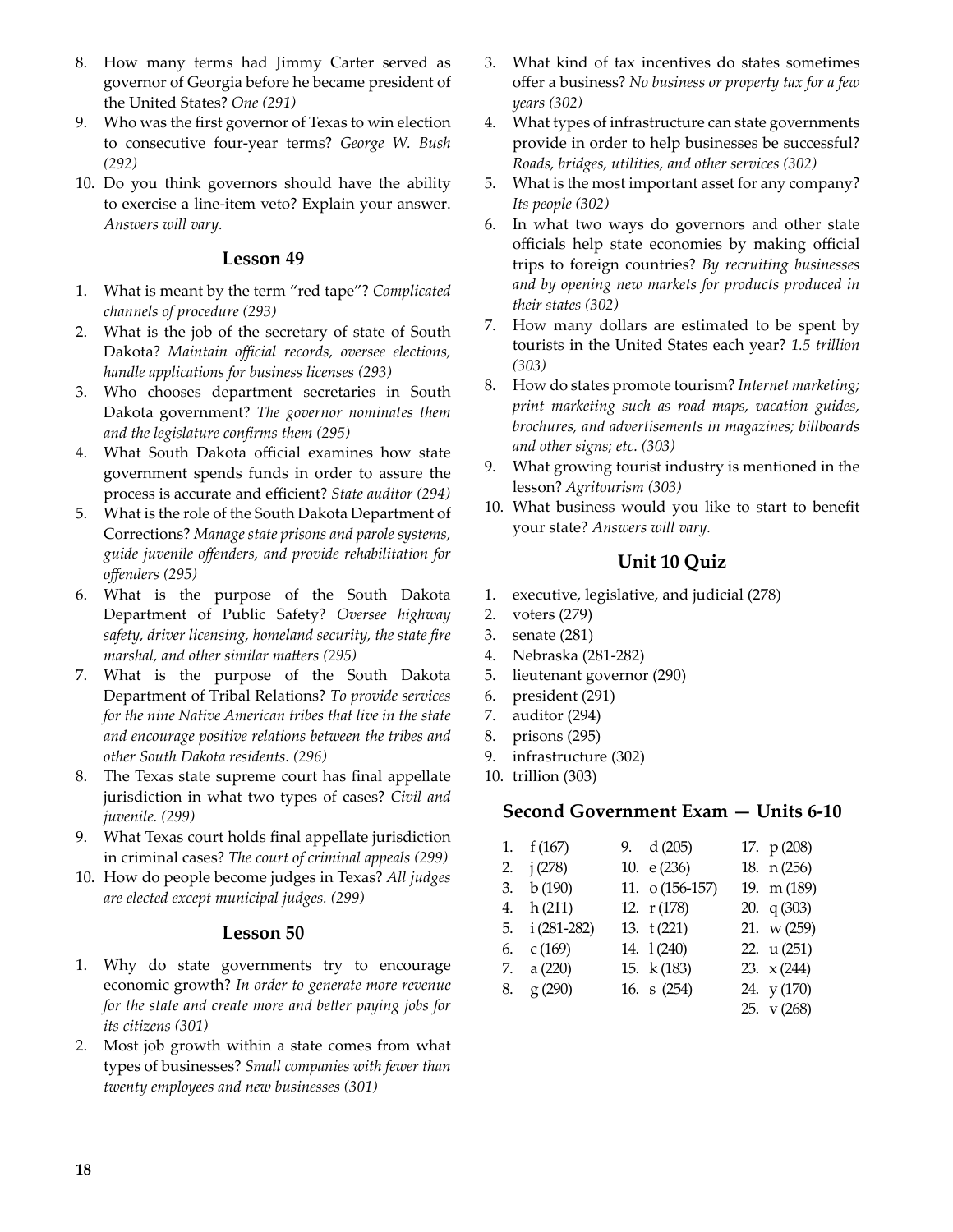### **Unit 11**

### **Lesson 51**

- 1. What is the historic background of American county government? *English county government (307)*
- 2. Why do counties exist today? *To serve the purposes of state government (307)*
- 3. County courthouses and county government offices are located in what city? *The county seat (308)*
- 4. What is the most common form of county government in the U.S.? *Commission or board of supervisors (308)*
- 5. What are the two other most common forms of county governments? *Commission-administrator and commission-executive/mayor (309)*
- 6. What is a township? *A level of government for an area larger than a town or city but smaller than a county (310)*
- 7. How many states have townships? *Twenty (310)*
- 8. What kind of government do people form to provide a specific function? *A special district (311)*
- 9. What body usually oversees a special district? *An elected board (311)*
- 10. Would you like to be part of your local government some day? If so, in what way would you like to serve? *Answers will vary.*

### **Lesson 52**

- 1. America has become more urban than it once was. List five advantages to living in an urban area and five advantages to living in a rural area. *Answers will vary.*
- 2. What government entity incorporates villages, towns, and cities? *State legislatures (313)*
- 3. A city charter compares to what? *A constitution (313)*
- 4. What was the first form of city government in America? *A town meeting. (313)*
- 5. What is the most common form of city government today? *Council-manager (314)*
- 6. When candidates run on their own merits rather than as the candidates of a political party, they run on what basis? *Non-partisan (314)*
- 7. What might a stadium authority do? *Plan, finance, construct, and operate a major sports facility (314)*
- 8. Give an example of a type of business that might receive a franchise from a city. *Cable television company (315)*
- 9. What are some advantages of a consolidated government? *It eliminates duplication of services,*

*provides better coordination of services, and enables more effective planning for growth. (316)*

10. What are some disadvantages of a consolidated government? *Consolidation does away with smaller communities and their cherished identities; city dwellers and the rural population likely will not share the same needs and expectations of government; the demands of the city may drown out the needs of the country. (316)*

### **Lesson 53**

- 1. What do urban planning professionals do? *Help communities, counties, states, and regions anticipate what growth a region can expect and what is the best way to plan for and handle that growth. (317)*
- 2. Who made the orderly plan for Philadelphia? *William Penn (318)*
- 3. Who made the plan for Washington, D.C.? *Pierre L'Enfant (318)*
- 4. What planning movement culminated in the World's Columbian Exposition in Chicago? *City Beautiful Movement (318)*
- 5. What is a planning commission? *A board whose members are citizens appointed by the city council or county commission and who recommend a course of growth (319)*
- 6. What is zoning? *The process by which a city or a county regulates how people use various areas of land (319)*
- 7. Who oversees the zoning process? *A zoning commission (319)*
- 8. What does zoning separate? *Business, industrial, and residential areas (319)*
- 9. What happens when a city annexes property? *It takes areas adjacent to the city. (320)*
- 10. What is eminent domain? *The power of government to use or take private property for public purposes without the owner's permission (321)*

- 1. The economy of Williston, North Dakota, was once based on what? *Agriculture (323)*
- 2. What two national tourist sites are near Williston? *Fort Union Trading Post National Historic Site and Theodore Roosevelt National Park (324)*
- 3. What is another term for fracking? *hydraulic fracturing; injecting water and chemicals at high pressure into underground rock formations (324)*
- 4. What type of tax does North Dakota charge oil companies? *A severance tax (325)*
- 5. What does North Dakota award oil companies through competitive bidding? *Leases to mineral rights. (325)*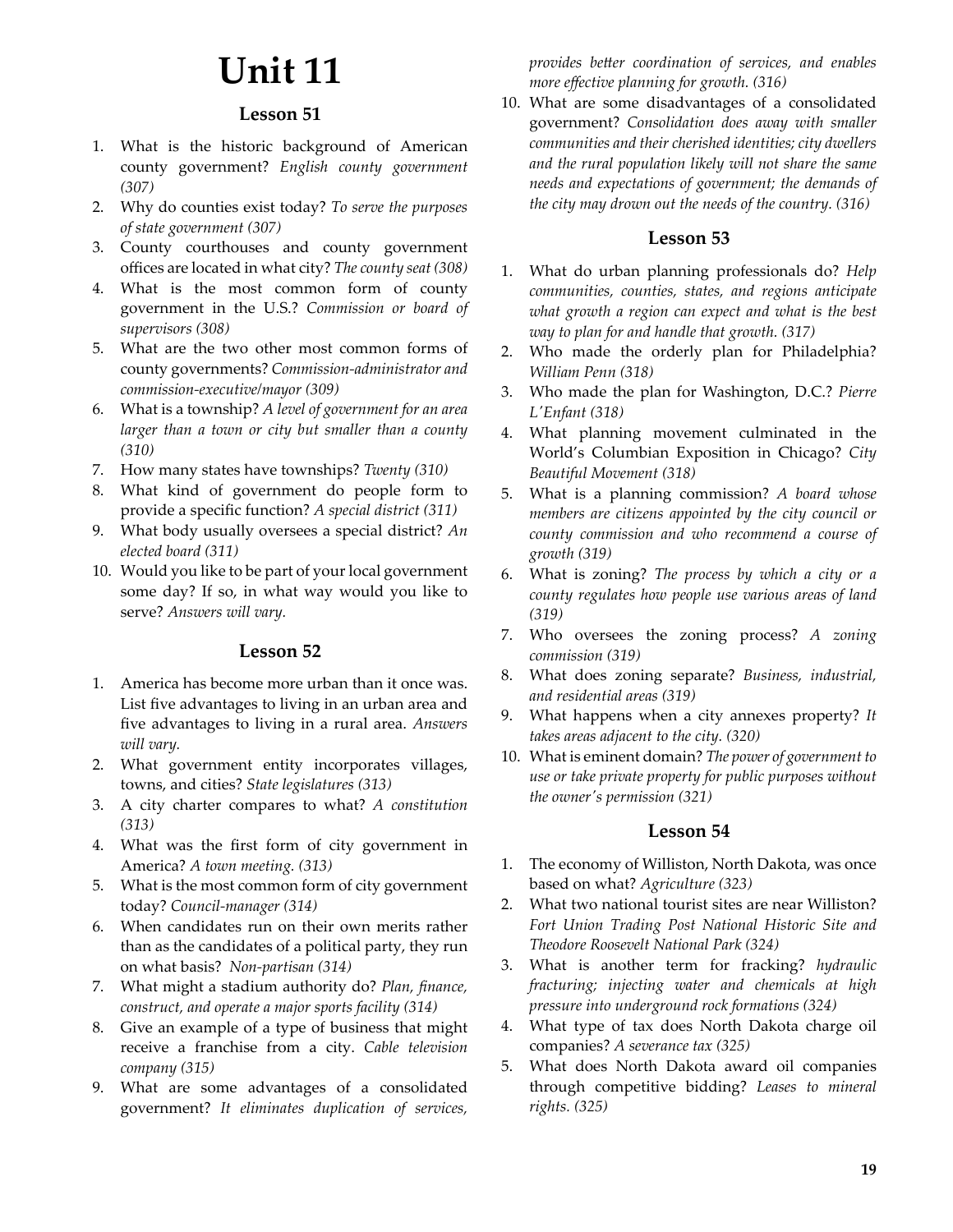- 6. The oil boom caused a crisis in government in what service areas? *Roads, water, sewer, electricity, schools, and health care (325)*
- 7. Why did Williston take on debt? *To expand services quickly before it had the tax revenues to pay for everything it needed. (325)*
- 8. How did mass transportation change in Williston? *Air and rail transportation increased dramatically. (325-326)*
- 9. What services do you believe the government should provide to displaced persons in a place like Williston? *Answers will vary.*
- 10. What services do you believe churches should provide to displaced persons in a place like Williston? *Answers will vary.*

- 1. What binds the country together on all levels of government? *The Constitution (328)*
- 2. What legislation did Thomas Jefferson encourage Congress to pass that had a negative effect on American port cities? *Embargo Act (329)*
- 3. What is RFD? *Rural free delivery (329)*
- 4. What federal government program helped the mail order industry? *Parcel post service (329)*
- 5. What was the name of the first federal highway? *Cumberland Road or National Road (329)*
- 6. What is the system of numbered federal highways begun in 1926? *U.S. Highway System (330)*
- 7. What is the system of roads begun in 1956? *Interstate system (330)*
- 8. What do federal officials use to allocate funding each year to state, local, and tribal governments? *Census data (330)*
- 9. How does illegal immigration affect state and local governments? *They must provide education, health care, law enforcement, and other services for illegal immigrants. (331)*
- 10. How did many states respond to the Supreme Court's decision in *Brown v. Board of Education*? *They responded with a policy of "massive resistance" and refused to comply with the decision. (331)*

### **Unit 11 Quiz**

| 1. $e(307)$        | 6. $c(321)$ |
|--------------------|-------------|
| 2. $\dot{j}$ (310) | 7. d (324)  |

- 2. j (310) 3. a (313) 8. f (325)
- 4. b (313) 9. i (329)
- 5. h (319) 10. g (330)

### **Questions on** *Born Again*

Answers to the first three questions should total at least one page. None of these questions involve "right or wrong" answers. Our suggested answers for question 3 give possible themes and main points for their answers, but the student should have written at greater length than these answers.

- 1. What did you learn about the political realm in *Born Again* that surprised you? *Answers will vary.*
- 2. After reading about Colson's prison experiences, what do you think about the prison system? Do you think prison is effective as a consequence for crime? *Answers will vary.*
- 3. What do you think Colson wanted the reader to come away with after reading his story? *Christ is Savior. God can do miracles. Fellowship in Christ brings unlikely friendships. God brings good out of bad situations. Other answers possible.*
- 4. Student is to write a one-half to one page summary and review of *Born Again.*

## **Unit 12**

- 1. What is a budget? *A plan of income and expenses, usually for a year (335)*
- 2. What do you believe should be the most essential spending priority for the federal budget? *Answers will vary.*
- 3. What do you believe should be the most essential spending priority for your city or county's local budget? *Answers will vary.*
- 4. What office holder proposes the federal budget to Congress? *President (336)*
- 5. What conflicts do conservatives and liberals often have concerning budgets? *Each side points to waste in the programs they don't like and defends the excesses in the ones they support. Conservatives tend to support spending on defense and liberals support spending on social programs. (337)*
- 6. What is a sunset law? *A law that states that the funding for a project will end at a certain date (337)*
- 7. Why do government agencies try to spend all of the money in their budgets? *In order to prevent their budget from being cut the next year (337)*
- 8. What are capital projects? *Large projects like roads, schools, etc. (338)*
- 9. What spending restriction do most states have that the federal government does not? *A requirement to have a balanced budget (337)*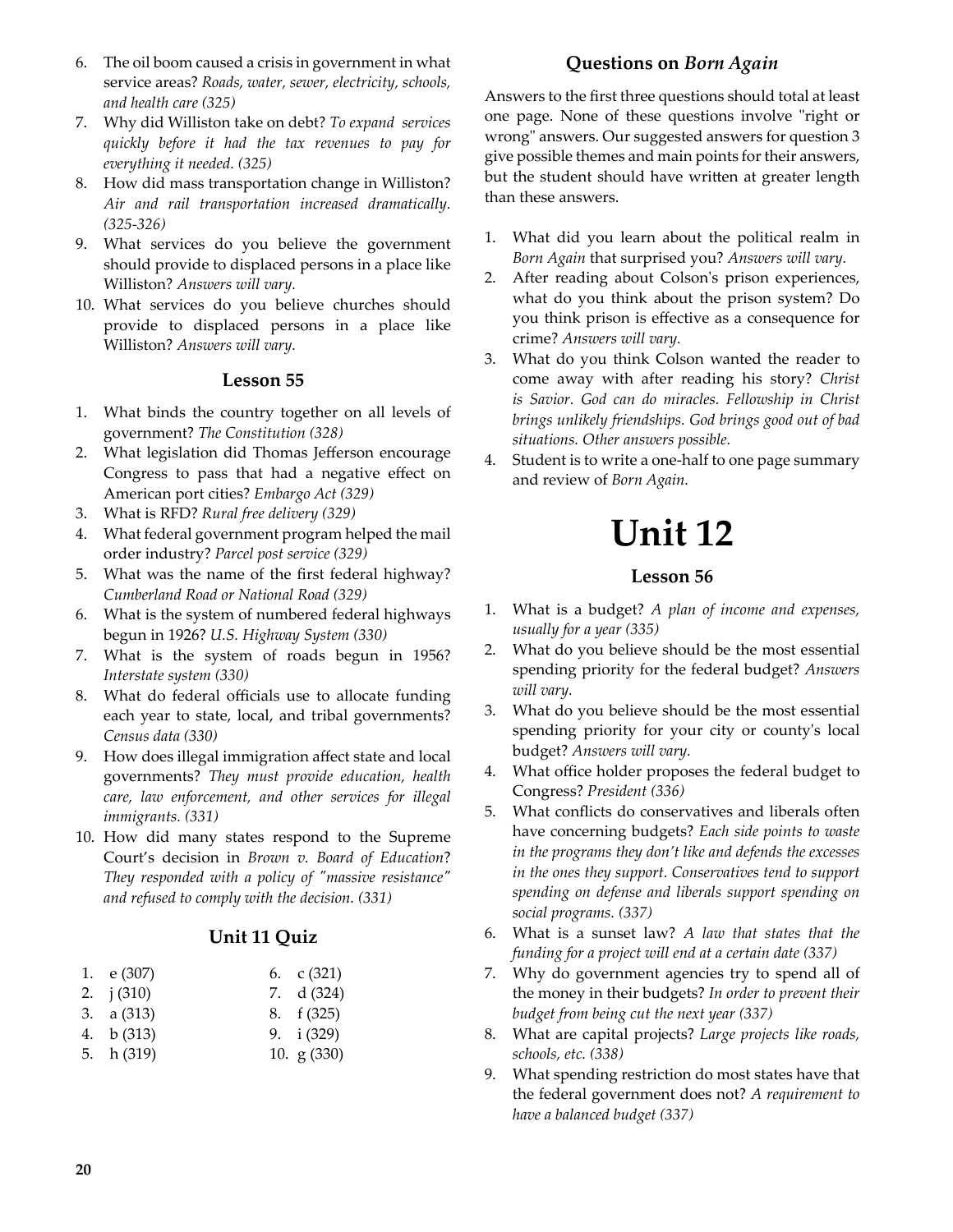10. What can result from a government printing money to make up a budget shortfall? *Inflation (338)*

### **Lesson 57**

- 1. The total debt of the federal government is approaching how many dollars? *Twenty trillion (339)*
- 2. What is the greatest source of revenue for the federal government? *Income tax (339)*
- 3. Most Americans pay their income tax through what process? *Withholding (339)*
- 4. What is a progressive tax? *A tax for which the tax rate is greater on higher incomes (341)*
- 5. The top one percent of Americans pay what percentage of the total income tax that the IRS collects? *38% (341)*
- 6. What are some items on which the federal government collects excise taxes? *Alcohol, tobacco, gasoline, jewelry, furs, and guns (342)*
- 7. What does the government do when Social Security revenue exceeds benefits paid out in one year? *The government purchases U.S. Treasury bonds in the amount of the difference. (343)*
- 8. What is a government bond? *A loan that the government promises to pay back at a specific time in the future with interest (344)*
- 9. What is the relationship between a borrower and a lender? *The borrower is the lender's slave. (344)*
- 10. Do you think something needs to be done about the national debt? If so, what? *Answers will vary.*

### **Lesson 58**

- 1. Do states or the federal government have lower income tax rates? *States (345)*
- 2. What is a sales tax? *A tax governments charge when a person makes a routine purchase. (345)*
- 3. What are items that are exempt from sales tax, or taxed at a lower rate, in certain states? *Food and prescriptions (346)*
- 4. What groups generally don't have to pay sales tax on purchases they make? *Churches and charitable organizations (346)*
- 5. On what is the *ad valorem* tax based when registering a vehicle? *The current fair market value of the vehicle (347)*
- 6. What two taxes have become popular with state and local governments in recent years? *Amusement tax and hotel/motel tax (347)*
- 7. Why have governments found these taxes attractive? *Because tourists from out of state and business persons on expense accounts pay most of them (347)*
- 8. What is a federal categorical grant? *A grant with specific guidelines about how a state or local government can spend the money (347)*
- 9. What is a biennial budget? *A two-year budget (348)*
- 10. In 2015 each adult resident of Alaska who had lived there at least one year received a dividend of \$2,072 from the sale of what? *Oil transported through the Trans-Alaska Pipeline (350)*

### **Lesson 59**

- 1. The major portion of a county's revenue comes from what? *Property taxes (351)*
- 2. Who determines the appraised value for this? *County tax assessor (351)*
- 3. When are property taxes collected? *In arrears, or at the end of the period in question (351)*
- 4. Do businesses or individuals generally pay higher property tax? *Businesses (351-352)*
- 5. What fee does Lexington, Kentucky, impose that is similar to an income tax? *Occupational license fee (352)*
- 6. What three sources of city revenue does the lesson list? *Property taxes, business taxes, license fees (352)*
- 7. List in order the top three budgeted expenditures for Fairfax County, Virginia, in 2016. *Schools, public safety, health and welfare (352)*
- 8. What does Fairfax County's public safety budget item include? *Fire and police departments, the sheriff's office, juvenile and domestic relations, district court, emergency management, and other programs (352)*
- 9. What must people involved in collecting and spending public money be careful to do? *Use this powerful position only for good and ensure faithfulness in handling other people's money (354)*
- 10. What is Tax Freedom Day? *The date when the average American has worked enough to pay all the taxes he owes that year. (354)*

- 1. Why was chartering a national bank controversial? *Because the Constitution did not authorize it (355)*
- 2. When the government under the Constitution first began, citizens assumed that the federal government would exercise only what? *Specific, delegated powers (355)*
- 3. Though President Grover Cleveland believed that the people should support the government, what did he say that the government should not do? *Support the people (356)*
- 4. What happened when President Cleveland vetoed a congressional appropriation of \$10,000 to help farmers in Texas? *The farmers received ten times as much from private sources. (356)*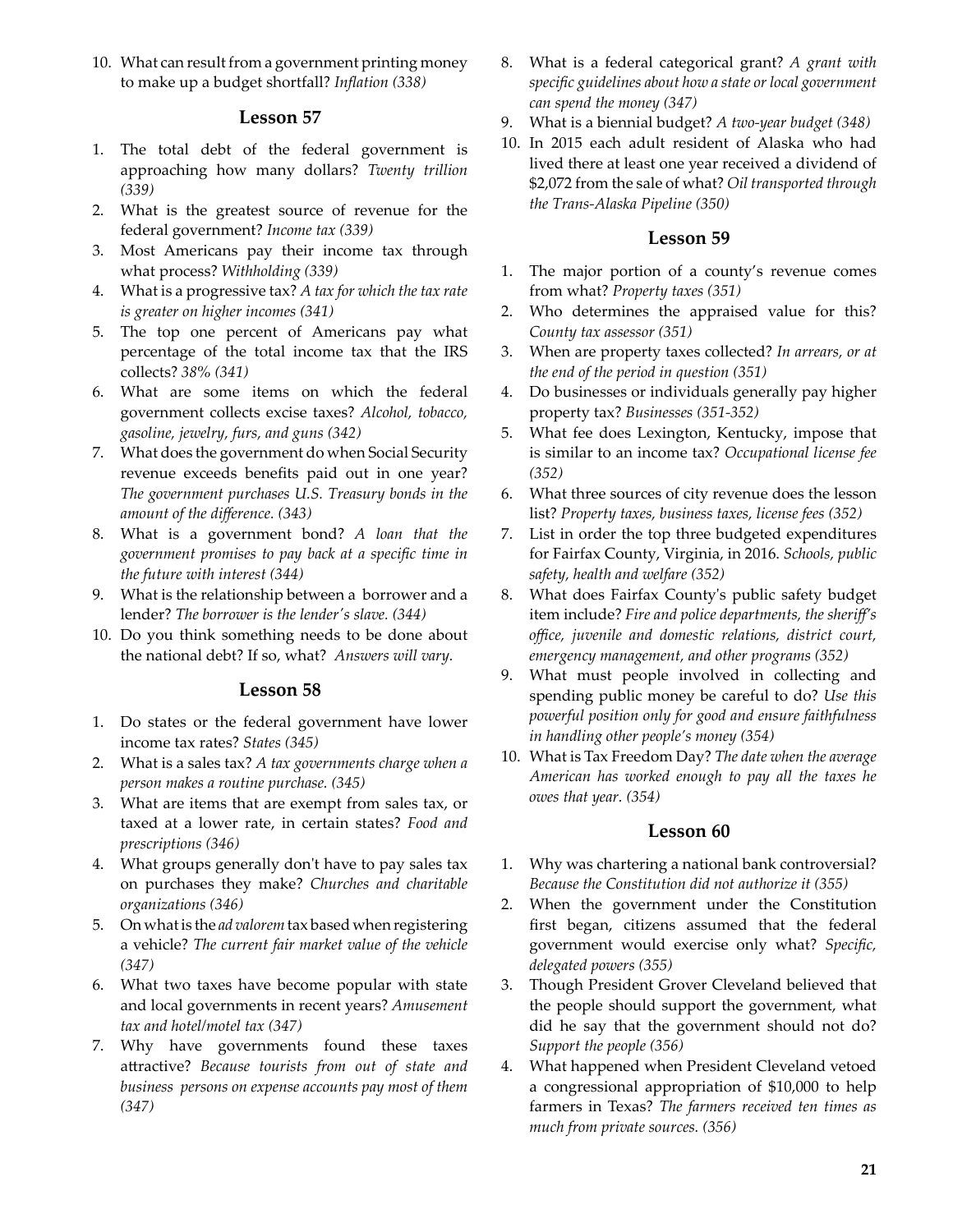- 5. What is the proper purpose of tax policy? *To raise the revenue that government needs to carry out its proper functions (356)*
- 6. Some people believe that governments should use taxes to influence what? *Behavior (356)*
- 7. Some people believe that governments should use taxes to redistribute what? *Income (357)*
- 8. Which generally helps the economy more, raising taxes or lowering taxes? *Lowering taxes (357)*
- 9. Describe two situations the lesson mentions that might justify a government borrowing money. *To provide funds to fight an enemy who has attacked or to stimulate the economy during a recession or depression (358)*
- 10. What do think about government taxation to redistribute income? *Answers will vary.*

### **Unit 12 Quiz**

- 1. T (335)
- 2. F When government prints money to make up a budget shortfall, it can cause inflation. (338)
- 3. F The total debt of the federal government is approaching twenty trillion dollars. (339)
- 4. F The greatest source of revenue for the federal government is the income tax. (339)
- 5. T (345)
- 6. F Federal categorical grants have specific guidelines for state and local governments. (337)
- 7. T (351)
- 8. T (354)
- 9. T (356) 10. T (356)

## **Unit 13**

### **Lesson 61**

- 1. What does the word diplomacy mean? *The conduct of relations among nations (361)*
- 2. The Constitution assigns the role of head of state to what person? *The president (362)*
- 3. What is the role of an ambassador? *An ambassador serves as the highest-ranking representative of one nation in another nation. (362)*
- 4. What is the role of a consul? *A consul is a government representative who works in another country and assists individuals and businesses from his or her home country. (362)*
- 5. What term describes a government in one country believing that the government of another country is legitimate? *Diplomatic recognition (362)*
- 6. For what political reason did the United States send aid to smaller countries during the Cold War?

*To win their support or to keep those countries from officially aligning with the enemy. (364)*

- 7. What happened at the U.S. embassy in Tehran, Iran, in the late 1970s? *Iranian militants took it over and held Americans hostage for over a year. (364)*
- 8. How and why did U.S. relations change with Iran after the crisis at the U.S. embassy in Tehran? *The U.S. supported Iraq and Saddam Hussein in its war against Iran until Iraq drew closer to other enemies of America in the Middle East. (364-365)*
- 9. Why does the United States encourage freedom and democracy in other countries? *Because of an American belief that freedom and democracy are basic rights of every human being (365)*
- 10. If you could serve in an American embassy abroad, in what country would you like to serve and why? *Answers will vary.*

- 1. What does America's participation in international trade involve? *Private American companies providing goods and services to other countries and American companies receiving goods and services from companies in other countries (367)*
- 2. What was the major U.S. trade policy before World War II? *Setting tariff rates for imported goods (367)*
- 3. What are GATT and the WTO? *The General Agreement on Tariffs and Trade and the World Trade Organization (367)*
- 4. What is a country guaranteed if it has Normal Trade Relations status with the U.S.? *Trade considerations that are the best that the U.S. gives to any country (368)*
- 5. What are NAFTA and CAFTA? *North American Free Trade Agreement and Central American Free Trade Agreement (368-369)*
- 6. What has happened to the economies of the U.S., Mexico, and Canada since the passage of NAFTA? *All have grown. (368)*
- 7. What are some negative consequences of NAFTA? *Some American workers have lost their jobs. Mexican farmers and farm workers have been hurt. (368)*
- 8. What changed in American trade with China between 1985 and 2015? *U.S. exports and Chinese imports were about the same in 1985, but in 2015 the U.S. exported about one-fourth as many goods to China than it imported from China. (369)*
- 9. What do opponents of trade with China fear about this trend? *That it puts the U.S. at an economic disadvantage which might develop into a political and military disadvantage (369)*
- 10. What are two ways in which governments work against free trade? *Tariffs and government subsidies to an industries (370)*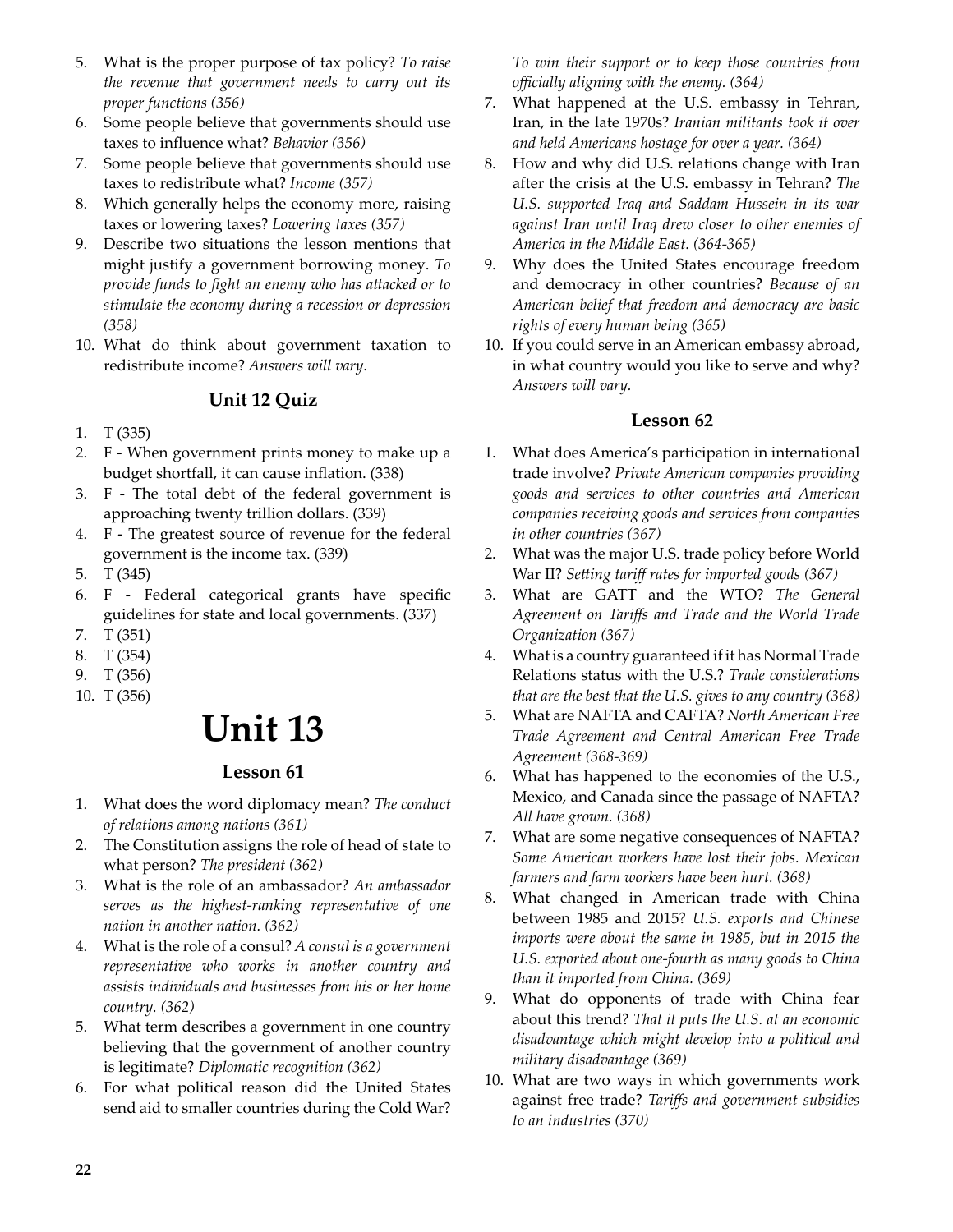- 1. One terrorist attack triggered a war on terrorism in Afghanistan and Iraq. When did it take place? *September 11, 2001 (371)*
- 2. That event triggered a war on the forces of terrorism in what two countries? *Afghanistan and Iraq (371)*
- 3. Define state sponsors of terrorism. *Governments that aid and protect terrorists (372)*
- 4. What illegal activity does the lesson suggest might fund terrorism? *Drug-trafficking (372)*
- 5. Why does the U.S. government engage in diplomacy to fight terrorism? *To encourage the governments of other nations to join with us in working against terrorism (372)*
- 6. What does the lesson mention as purposes of secret operations? *Finding out where underground cells are located and who the specific individuals are that are involved (373)*
- 7. What international organization gathers information about terrorists? *INTERPOL (373)*
- 8. How might the U.S. government invade the privacy of American citizens to obtain information about possible terrorists? *Intercepting mail, phone calls, emails and other data (373)*
- 9. Federal officials working against terrorism must investigate the transfer of what? *Money and weapons (373)*
- 10. What is the real answer to terrorism and hatred? *Hearts changed by the gospel of Jesus (374)*

#### **Lesson 64**

- 1. What did George Washington believe was a "baneful foe of republican government"? *Foreign influence (375)*
- 2. Washington said that if a nation has habitual hatred or habitual fondness for another nation, it is in some degree a what? *Slave (375)*
- 3. What international organization did President Woodrow Wilson promote after World War I? *League of Nations (376)*
- 4. What international body did the United States help to create after World War II? *United Nations (376)*
- 5. What five countries are permanent members of the U.N. Security Council? *United States, United Kingdom, Russia, France, and China (376)*
- 6. The lesson mentions three of the U.N.'s many agencies. What are they? *United Nations Children's Fund (UNICEF), World Health Organization, International Court of Justice (377)*
- 7. Name two times when the United Nations has helped the United States with an international problem. *Cuban Missile Crisis of 1962 and conflicts with Saddam Hussein in 1990-1991 and 2003 (377)*
- 8. What key alliance did the U.S. and eleven other countries form after World War II? *North Atlantic Treaty Organization (NATO) ((377)*
- 9. When and where did NATO military forces first enter combat? *In 1994 on the Balkan peninsula (378)*
- 10. Do you favor U.S. isolationism or major involvement in the affairs of other nations in the world? Why? *Answers will vary.*

- 1. How are human rights defined in the lesson? *Rights and freedoms that most countries recognize as being what every person deserves, including life, freedom from slavery and torture, freedom of religion and expression, adequate standard of living, freedom of movement, and the right of political self-determination (381)*
- 2. What are three negative consequences of boycotting countries which violate human rights? *The oppressive leader may portray himself as a victim; the offending government can find other countries with which to trade; the people might suffer while the leadership elite do not. (381)*
- 3. What did Presidents Reagan and Bush do as they carried on talks and engaged in relations with the Soviet Union? *They negotiated from a position of American strength, and they were willing to point out the failings of the Communist system. (382)*
- 4. What term is often used for racial segregation in South Africa? *Apartheid (382)*
- 5. When did America restore diplomatic relations with Cuba? *2015 (382)*
- 6. The lesson mentions three types of human rights violations in China. What are they? *Suppression of political opposition; imprisonment and torture of Chinese Christians; a lack of freedom of expression (382)*
- 7. What should be the response of a Christian who learns that an American company is purchasing products from factories where people work in terrible conditions? *Answers will vary.*
- 8. What was the term once used to describe what is now called human trafficking? *Slavery. (383)*
- 9. How does Christianity differ from religions that teach people to hate their enemies? *Answers will vary.*
- 10. If you were appointed to work on the federal level in a position that involved human rights, what would be your first priority? *Answers will vary.*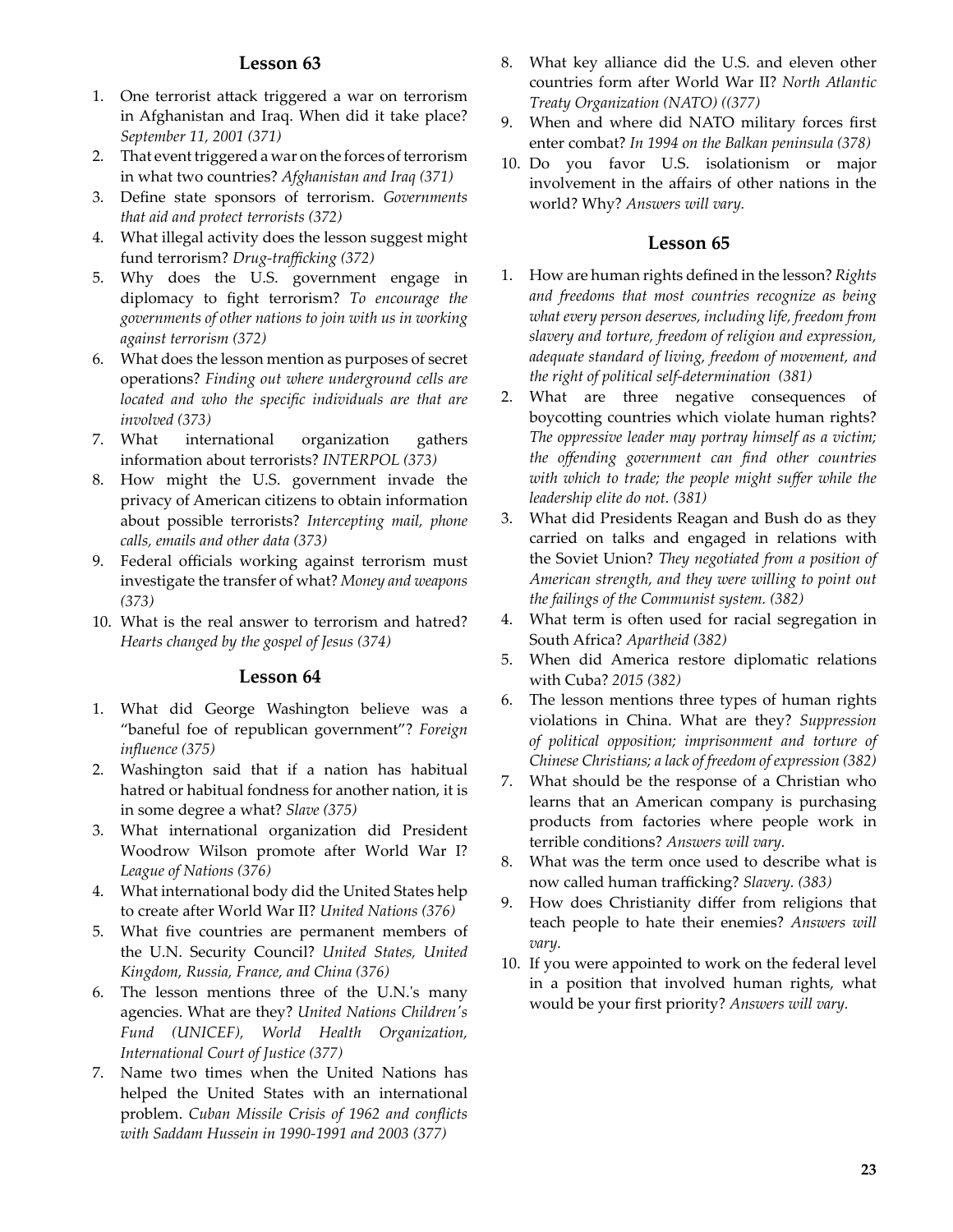### **Unit 13 Quiz**

| 1. $f(361)$     | 6. d $(373)$           |
|-----------------|------------------------|
| 2. $\int (362)$ | 7. b (377)             |
| 3. $h(367)$     | 8. e (376)             |
| 4. a $(368)$    | 9. $g(382)$            |
| 5. $j(372)$     | 10. $\mathbf{i}$ (383) |

### **Unit 14**

### **Lesson 66**

- 1. What is an economy? *The way people produce, distribute, and use goods and services. (387)*
- 2. Define a free market economy. *Private individuals and companies own the means of production (387)*
- 3. Define a command economy. *The state owns the means of production. (387-388)*
- 4. A free market economy is sometimes called what? *Capitalism (387)*
- 5. Describe a regulated free market economy. *The private sector owns the means of production, but the government taxes and regulates those businesses. (388)*
- 6. Why do capitalists need regulation? *Because people are sinful and selfish. Regulations limit pollution, protect workers, and protect consumers. (389)*
- 7. Who operates the Amtrak passenger rail service? *The U.S. government (389)*
- 8. What two large industries does the British government control? *Mining and health care (389)*
- 9. What are three failings of a command economy? *They are given to inefficiency, offer no incentive to do better, and encourage the development of a black market (389)*
- 10. What has history demonstrated time and again about economic freedom? *Economic freedom produces a stronger economy while too much government causes problems. (392)*

### **Lesson 67**

- 1. The lesson states that illegal immigration is a crisis in what four areas? *Security, economy, law, and justice (393)*
- 2. List three types of visa. *Tourist, student, work (394)*
- 3. What must an immigrant apply for if he or she wishes to live in the United States? *Permanent Resident Card, often called a Green Card (394)*
- 4. The 675,000 legal immigrants allowed to come to the United States each year are in what three categories? *Family-sponsored, employment-based, and diversity admissions (394)*
- 5. What is the country of origin for most legal permanent resident applicants? *Mexico (395)*
- 6. Underground networks apparently exist to recruit whom? *Undocumented workers (395)*
- 7. What are some reasons refugees leave their homes and seek asylum in another country? *War, political oppression, religious persecution, famine, or other natural disasters.(396)*
- 8. What is political asylum? *An official status that a person can request from a receiving country if he or she is being persecuted or fears persecution because of race, religion, nationality, membership in a particular group, or political opinion (396)*
- 9. List the countries from which your ancestors immigrated to America. *Answers will vary.*
- 10. Do you think a better wall on the U.S./Mexico border is a worthwhile investment? Why or why not? *Answers will vary.*

### **Lesson 68**

- 1. What two federal government programs started paying for health care costs for some Americans in the 1960s? *Medicare and Medicaid (400)*
- 2. Federal, state, and local governments pay for what portion of all health care costs in America? *One-half (399)*
- 3. What is Medicare? *A government health insurance program for people over 65 (400)*
- 4. What is Medicaid? *A government health insurance program for those with low income or who can not otherwise obtain health insurance (400)*
- 5. What has happened to health care costs since the federal government began to pay a large percentage of those costs? *They have skyrocketed.(400)*
- 6. President Obama proposed and Congress passed what health care legislation in 2010? *The Patient Protection and Affordable Care Act (400)*
- 7. How have health insurance premiums changed since Congress passed this legislation? *They have increased. (401)*
- 8. What is a single-payer health care system? *Socialized medicine, where the government pays the medical bills (401)*
- 9. How do government limits on medical costs affect availability of health care? *If suppliers can not make a profit, they will stop making those services available. (402)*
- 10. What health care changes do you think would benefit American society? *Answers will vary.*

### **Lesson 69**

1. In *Pierce v. Society of Sisters*, the U.S. Supreme Court ruled that a child is not a mere creature of what? *The state (404)*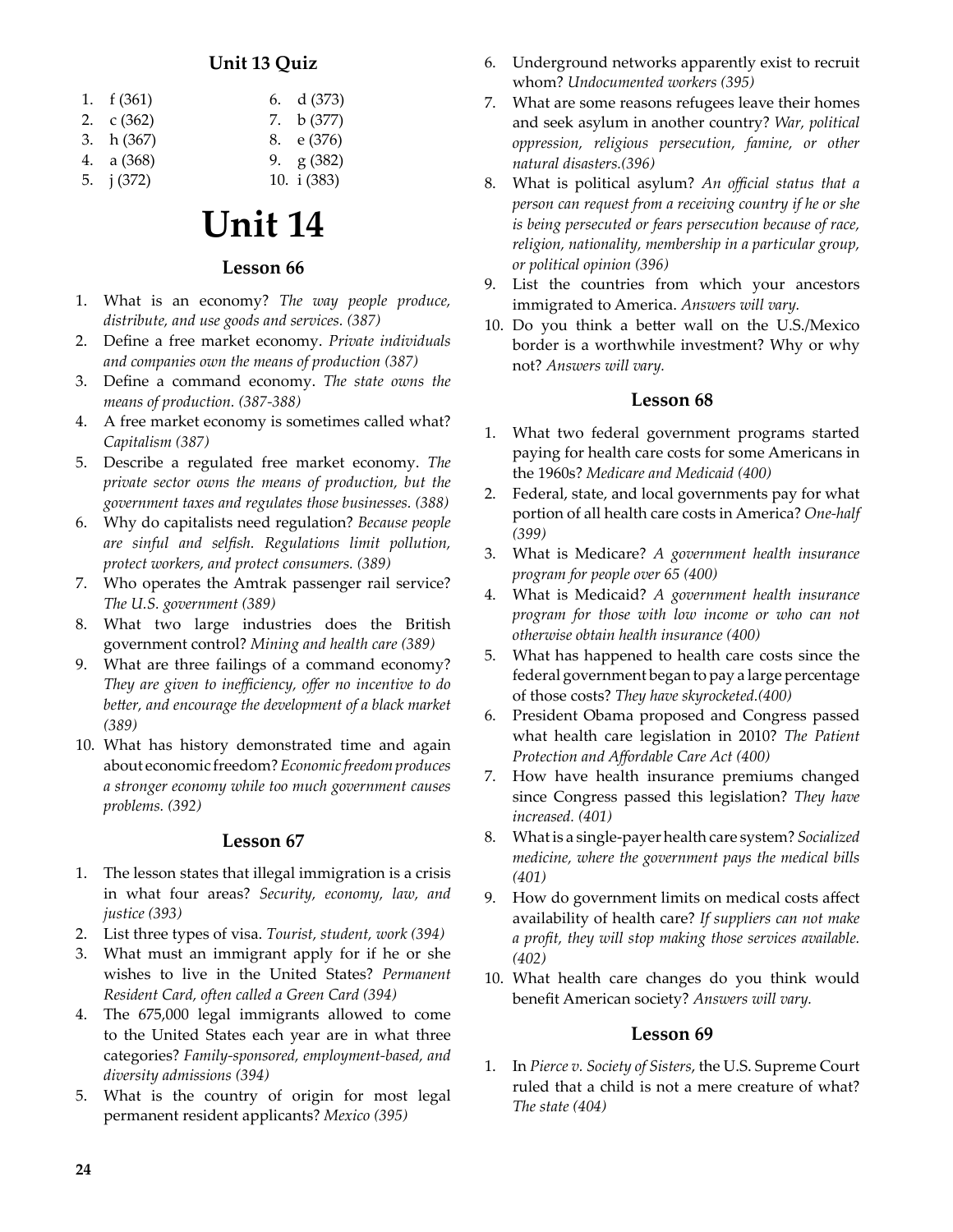- 2. What were the earliest organized schools in the U.S., and how were they funded? *Local community schools, funded by local taxes or fees (404)*
- 3. What early educational leader in Massachusetts encouraged removing religious instruction from public schools? *Horace Mann (404)*
- 4. What did Mann and others see as the purpose for education? *To create citizens who fit in with social expectations and were trained to work in the growing number of factories (405)*
- 5. What two factors decreased parental influence in children's education? *Compulsory attendance laws and state funding of education (405)*
- 6. What event in 1957 prompted the federal government to assume greater control of education? *The Soviet Union launching* Sputnik (405)
- 7. How much does government currently spend on education in the U.S.? *Over \$600 billion per year (405)*
- 8. What has been the trend in federal court decisions regarding the rights of parents to influence their children's education in public schools? *The trend has been toward diminishing the rights of parents whose children attend public schools. (407-408)*
- 9. What law passed in 2002 gave the federal government more control over public education? *The No Child Left Behind Act (409)*
- 10. Homeschooling is legal in how many states? *Fifty (409)*

- 1. President Ronald Reagan said that abortion is supported by whom? *Persons who have themselves been born (411)*
- 2. How many babies have been aborted in the United States since 1973? *Over 58 million (411)*
- 3. A 2015 video revealed Planned Parenthood officials talking flippantly about what? *The sale of body parts from unborn babies (411)*
- 4. How is abortion a spiritual issue? *It involves the worth, value, and identity of an unborn child whom God created in His image. (412)*
- 5. What 1973 Supreme Court decision declared that a woman had the right to obtain an abortion? Roe v. Wade *(412)*
- 6. What later Supreme Court decision, while upholding the right to an abortion, upheld all of the Pennsylvania restrictions except the requirement that a married woman had to notify her husband? Planned Parenthood v. Casey *(412-413)*
- 7. The Hyde Amendment prevents the federal government from doing what? *Funding abortions (413)*
- 8. In 2007 the Supreme Court upheld what ban enacted by Congress in 2003? *The ban on partial birth abortion (413)*
- 9. How are abortion laws an example of legislating morality? *By allowing abortion, the message is that abortion is morally acceptable. (414)*
- 10. How can you help influence the moral perceptions of others? *Answers will vary.*

### **Unit 14 Quiz**

- 1. free market or capitalist (both answers are acceptable) (387)
- 2. command (387-388)
- 3. green (394)
- 4. asylum (396)
- 5. Medicare (400)
- 6. one-half (399)
- 7. attendance (405)
- 8. legal (409)
- 9. legal (412)
- 10. funding (413)

### **Unit 15**

- 1. What is the origin of the phrase "wall of separation"? *A letter by president Thomas Jefferson in reply to the Danbury (Connecticut) Baptist Association (417)*
- 2. What was Jefferson's thinking about that "wall of separation"? *The wall was to protect the church from the state. The state was not to interfere with the activities of a church. (417)*
- 3. What characteristics of the American people have the Supreme Court recognized? *Their essential religious nature and religious needs (418)*
- 4. What is the policy called release time instruction? *A school policy allowing students to go off-campus to receive religious instruction during school hours (418)*
- 5. The Supreme Court has made a distinction between what two ways that the state could give assistance that relates to religion and schools? *The state can help students who go to a religious school but it cannot help the school directly. (418-419)*
- 6. What practices in New York and Pennsylvania public schools did the Supreme Court declare to be unconstitutional? *Required prayer and required Bible reading (419-420)*
- 7. What did Chief Justice William Rehnquist write regarding whether the phrase "one nation under God" in the Pledge of Allegiance is patriotic or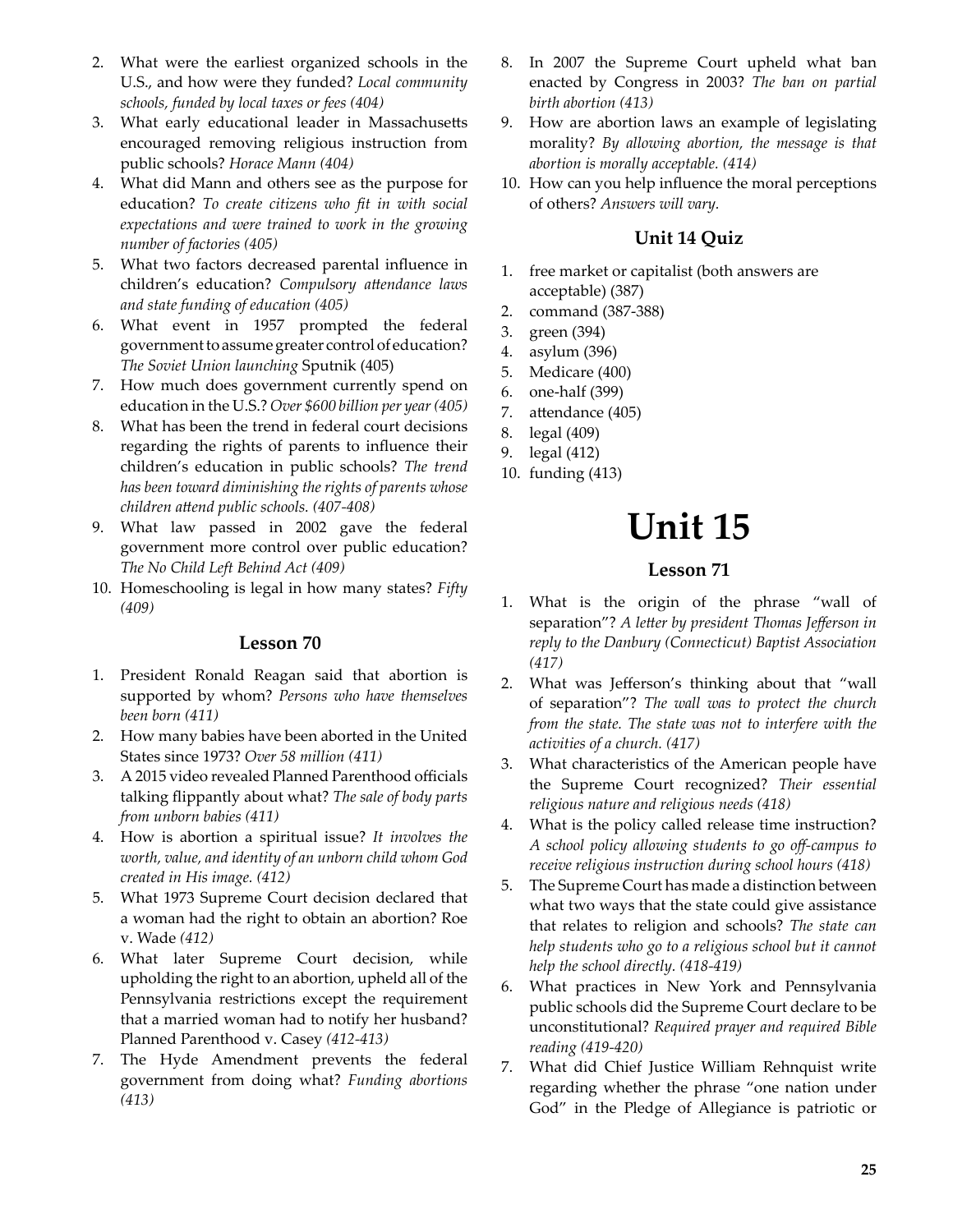religious? *That it is a patriotic exercise, not a religious one (420-421)*

- 8. Judge Roy Moore has twice served as chief justice of the Alabama Supreme Court and has twice been suspended. What were the two religious freedom issues involved? *A display of the Ten Commandments and his refusal to enforce the U.S. Supreme Court's decision allowing same-sex marriage (421)*
- 9. The Supreme Court ruled that Bob Jones University was not entitled to tax-exempt status because of what policy? *Not admitting students in an interracial marriage or who supported interracial dating and marriage (423)*
- 10. Do you think the Supreme Court erred in any of the rulings mentioned in this lesson? *If so, name one and tell why. Answers will vary.*

### **Lesson 72**

- 1. Make a list of five ways you would work to reform government if you were elected as a senator or Congressman. *Answers will vary.*
- 2. List five things you would like to hear a presidential candidate propose in relation to reforming government. *Answers will vary.*

### **Lesson 73**

- 1. Choose one topic that is important to you and write a draft of an email you would like to send to your congressman or to one of your senators. If your parents approve, send it. *Answers will vary.*
- 2. If the president appointed you to be in his Cabinet, in which department would you like to serve? *Answers will vary.*
- 3. If you could serve as an employee in government, what job would you like to have? *Answers will vary.*
- 4. Write a slogan you could use in a campaign to be elected as mayor. *Answers will vary.*
- 5. If you run for public office, people have to learn about you. Make a list of five things you stand for that you could use in campaign advertising. *Answers will vary.*
- 6. If you decided to join a political party today, which party would you choose to be in and why? *Answers will vary.*
- 7. If you would rather not join a political party, explain why you would rather be an Independent. *Answers will vary.*
- 8. If you were working behind the scenes in a political campaign, what job would you be most comfortable doing? *Answers will vary.*
- 9. List three ways someone could destroy his or her reputation. *Answers will vary.*

10. Write two sentences explaining why it is important for someone who works with people to have wisdom. *Answers will vary.*

### **Lesson 74**

- 1. The lesson lists four things America's founders believed in. List them. *God, personal freedom, the rights and worth of humans, and the rule of law (433)*
- 2. Because our country is not perfect, what is the responsibility of each generation? *To make our nation more of what it can and should be (433)*
- 3. Americans have the freedom to educate children as they think best. Tell one reason you are thankful that your parents have chosen the method they have for your education. *Answers will vary.*
- 4. What is one way you could have a better influence on others for good? *Answers will vary.*
- 5. What is one way you could do a better job of not allowing the world to influence you for evil? *Answers will vary.*
- 6. What is one way you could improve on the way you show respect to leaders? *Answers will vary.*
- 7. Why did Henry David Thoreau refuse to pay taxes? *He was protesting against the Mexican War. (435)*
- 8. What did Jeremiah tell the exiles in Babylon to do in the city in which they lived? *Seek its welfare and pray to the Lord on its behalf. (436)*
- 9. In Matthew 5, Jesus tells us to let our light shine before men for what reason? *So that men may see our good works and glorify our Father who is in heaven (436)*
- 10. Where is a Christian's most important citizenship? *In heaven (436)*

### **Lesson 75**

- 1. Why did Margaret Thatcher say she was in politics? (2 points) Because of the conflict between good and evil (437)
- 2. Answer this question the lesson poses: If people cannot be trusted, why should you trust bureaucrats who get paid the same regardless of what happens to you? (4 points) Answers will vary.
- 3. Which do you prefer: security or freedom? Why? (4 points) Answers will vary.

### **Unit 15 Quiz**

| 1. $d(417)$      | 6. e (433)    |
|------------------|---------------|
| 2. $h(418)$      | 7. $f(435)$   |
| 3. $i(418)$      | 8. $c(436)$   |
| 4. $j(419-420)$  | 9. $g(436)$   |
| 5. a $(420-421)$ | 10. b $(437)$ |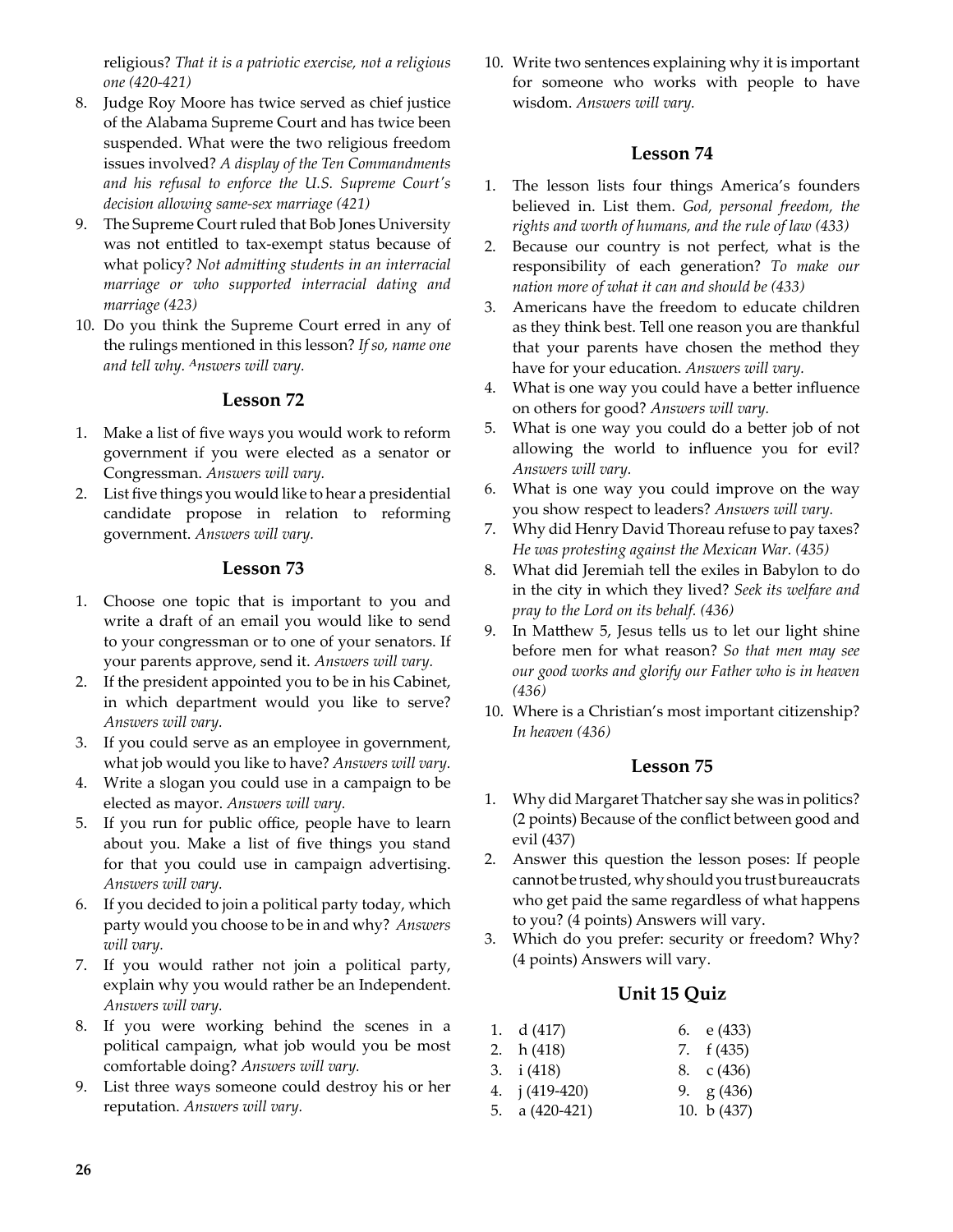### **Third Government Exam — Units 11-15**

| 1. $f(310)$     | 9. c (437)   | 17. 1(396)   |
|-----------------|--------------|--------------|
| 2. $h(413)$     | 10. d (345)  | 18. k (339)  |
| 3. $a(330)$     | 11. $m(313)$ | 19. $t(433)$ |
| 4. $e(420-421)$ | 12. $q(417)$ | 20. $o(362)$ |
| 5. i (387)      | 13. $p(356)$ | 21. $w(361)$ |
| 6. $b(319)$     | 14. r (339)  | 22. u (367)  |
| 7. $g(394)$     | 15. s (376)  | 23. y (376)  |
| 8. j 321        | 16. n (351)  | 24. v (400)  |
|                 |              | 25. $x(436)$ |

### **Questions on** *God and Ronald Reagan*

Answers to the first three questions should total at least one page. None of these questions involve "right or wrong" answers. Our suggested answers here give possible themes and main points for their answers, but the student should have written at greater length than these answers.

- 1. How would you describe Reagan's faith? *Heartfelt, practical, the result of conviction, firm but loving, dependent on prayer, confident that God has a plan, wanting to do God's will; other answers possible.*
- 2. Describe the ways you think Ronald Reagan is a positive example for those in public office.

*He wanted to make a difference in the big issues and not just keep house. He stayed true to his convictions regardless of criticism. He made a clear distinction between good and evil. He had a genuine concern for everyday people and their hurts. He was eloquent in leading the charge for important basic principles. He was willing to stand for freedom. Other answers possible.*

- 3. Reagan saw the Cold War primarily as a spiritual conflict, not a political, economic, or military conflict. Do you think this applies to issues in our world (such as the war on Islamic terrorism, the decline of marriage, and the acceptance of samesex relationships) in the same way--as at root spiritual issues that require spiritual answers? *Answers may vary. Reagan was correct about the conflict with Communism being primarily a spiritual issue. The Islamic terrorists see their conflict with Israel and the West as a spiritual issue; so should we. The other issues mentioned above are at root spiritual issues, with people rejecting God's standards. Probably our struggle with these issues comes from not seeing them as primarily spiritual issues.*
- 4. Student is to write a one-half to one page summary and review of *God and Ronald Reagan.*